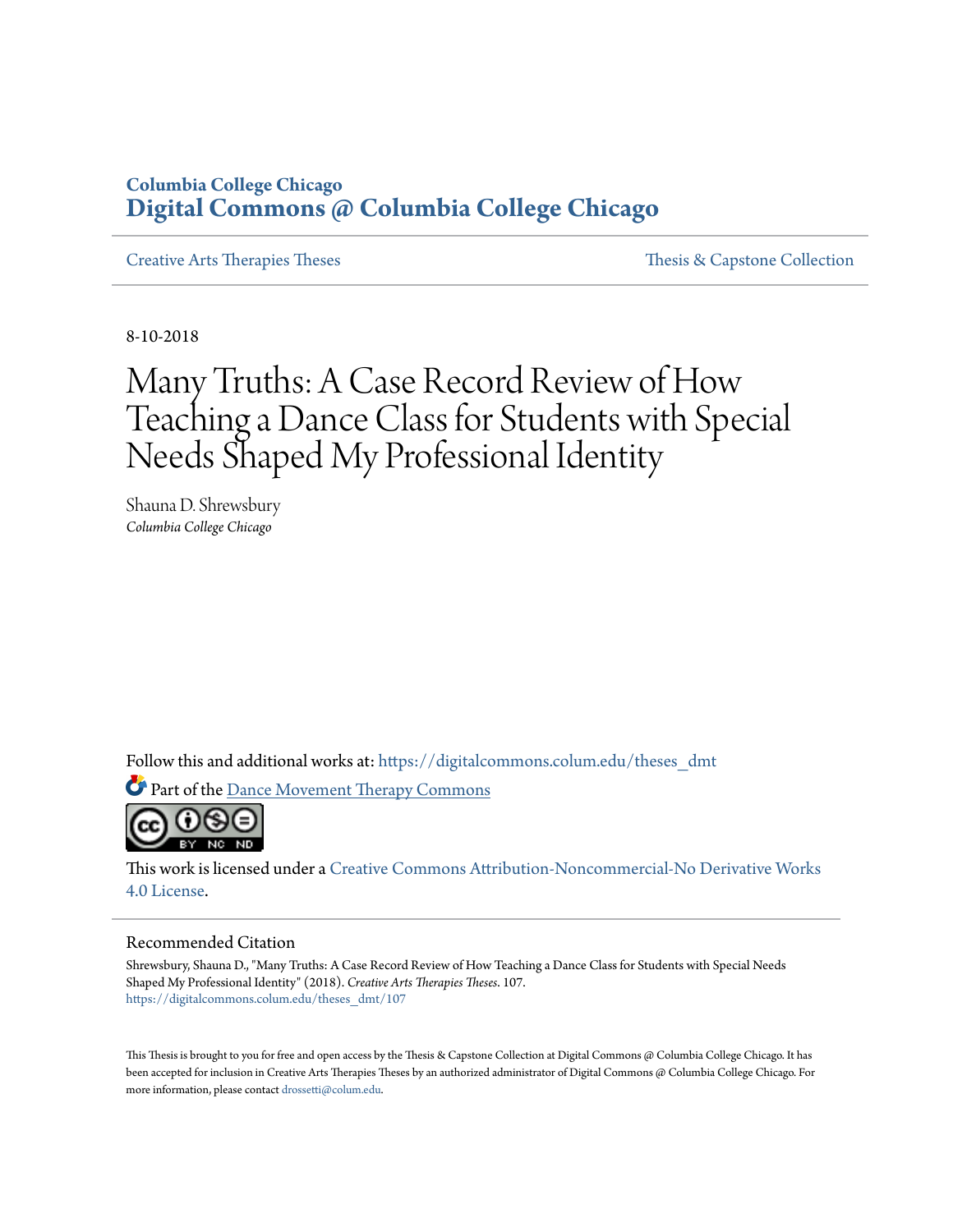# MANY TRUTHS: A CASE RECORD REVIEW OF HOW TEACHING A DANCE CLASS FOR STUDENTS WITH SPECIAL NEEDS SHAPED MY PROFESSIONAL IDENTITY

Shauna D. Shrewsbury

Thesis submitted to the faculty of Columbia College Chicago

in partial fulfillment of the requirements for

Master of Arts in

Dance/Movement Therapy & Counseling

Department of Creative Arts Therapies

August 10, 2018

Committee:

Susan Imus, MA, BD-DMT, LCPC, GL-CMA Chair, Department of Creative Arts Therapies

Laura Downey, EdD, BC-DMT, LPC, GL-CMA Research Coordinator and Thesis Advisor

> Aisha Bell, MA, BC-DMT, LCPC Reader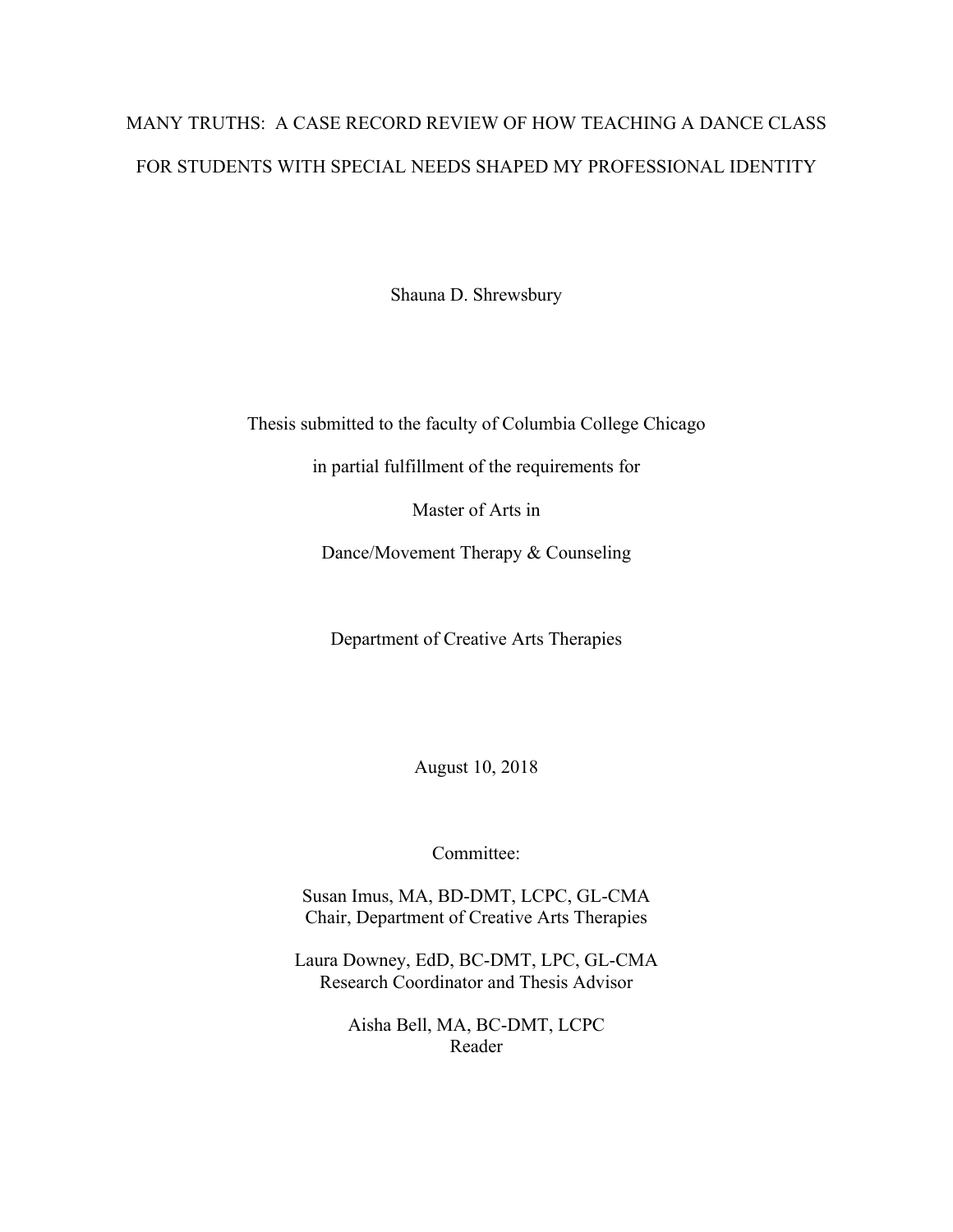#### **Abstract**

This thesis is a self-reflective exploration of an ongoing investigation into my professional identity development using a case record review. The purpose of this review was to gain a better understanding of how my knowledge of dance/movement therapy influenced my facilitation of a dance class for students with special needs. This process took place through the teaching of a community dance class for students with special needs called Friday Night Dance Party (FNDP). This review utilized historical data in the form of a reflection sheet, art making, and stream of consciousness journaling completed after each class. Upon the completion of data collection, theme analysis resulted in the following themes: staying grounded within my own body through the use of breath, offering flexible class structure with choice in the dance classroom, use of my informed intuition, and improvisation. A dance performance illustrating my use of the frameworks of dance/movement therapy and dance education, in the creation of a dance class for special needs students was presented at the Columbia College Chicago Department of Creative Arts Therapies' Annual Student and Faculty Benefit Concert in July 2017.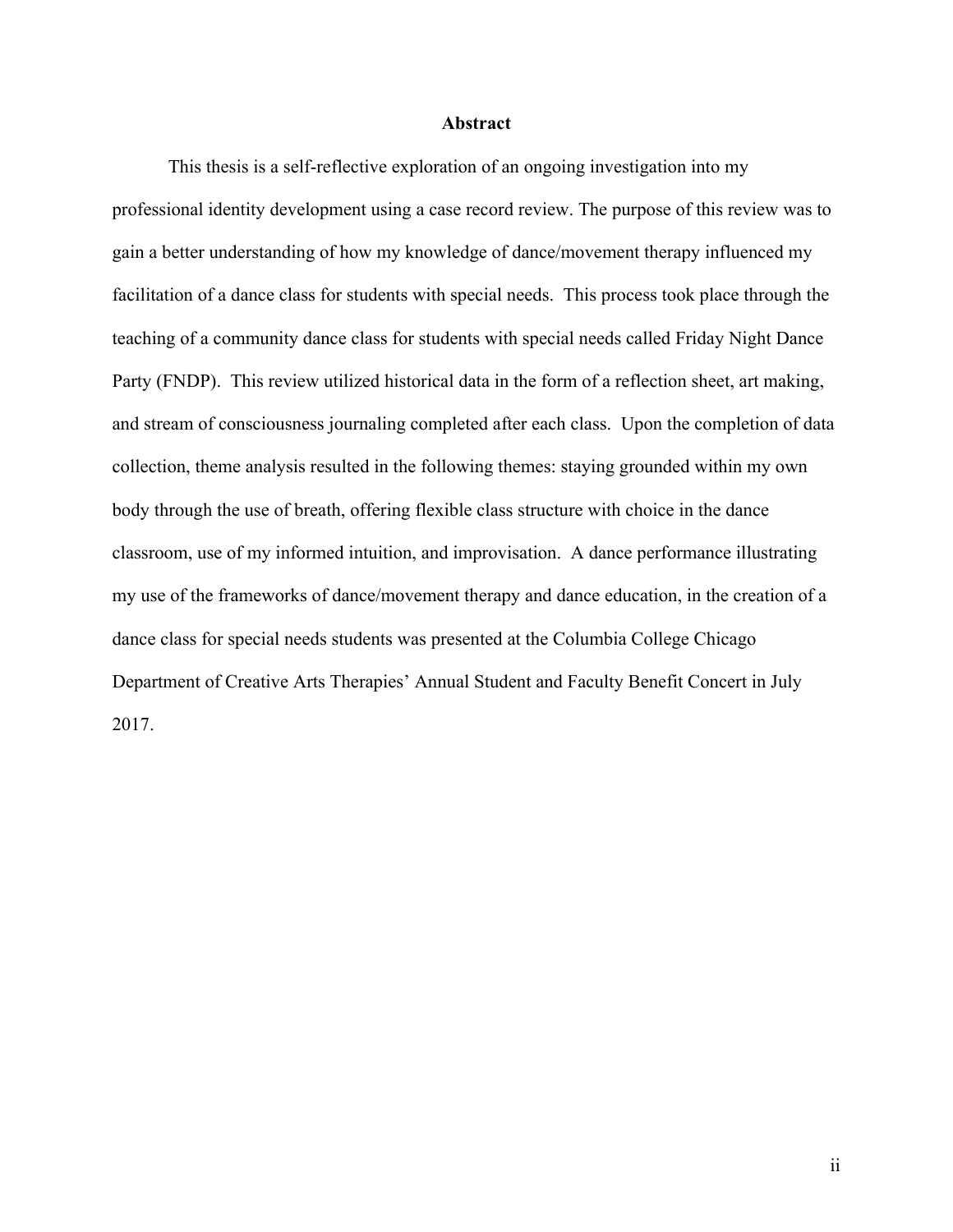#### **Acknowledgements**

I would first like to thank my Columbia College Chicago team of advisors, friends and consultants. Laura Allen, thank you for your trust that this process would get completed. Laura Downey, thank you for your matched determination and your flexibility on this timeline as it changed again and again. Natalie Breitmeyer, thank you for being a constant sage of editorial wisdom and friend at anytime, day or night. Meghan Reimers, thank you for your continuous excitement at being a part of this journey, your clarity and compassion echo throughout this process.

Next, I would like to thank my friends, family and work colleagues for checking in on me when I felt very, very checked out on this process and myself. To my mom, Debi Shrewsbury for reminding me to, "pull yourself up by bootstraps" when I needed it, and that this was a labor of love. Thank you, I love you! To my dance mentor Denise Sabala, this absolutely never would have happened without you. Your faith, passion, excitement, and belief in me, in dance, and in education to ALL STUDENTS made this process possible and I am forever indebted to you for giving these students the space to move together.

Finally, to the dancers of Friday Night Dance Party and their families, my gratitude and love for you are beyond measure. My Friday nights spent grooving to "SHAKE IT OFF" will forever be written on my heart, and the lessons I learned about myself will be carried with me always. Your trust, willingness, and activism for your daughters brought this class to life, and it has stayed a shining light in my life long after the class finished. Thank you for every Friday night, every single hug, and every Shake It Off!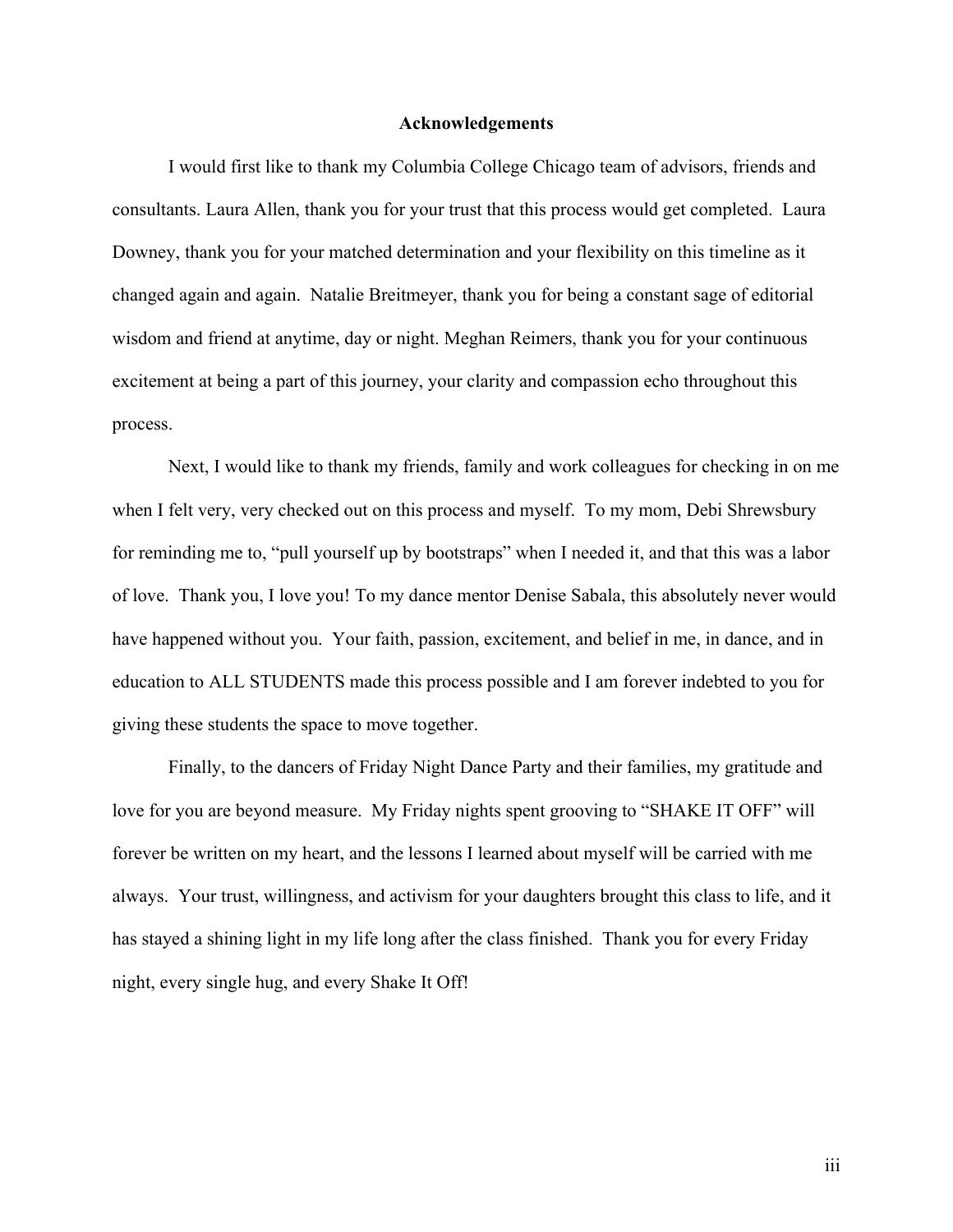| Fostering Peer Relationships in the Dance Classroom16                     |  |
|---------------------------------------------------------------------------|--|
|                                                                           |  |
| Dance/Movement Therapy with the Special Needs Population20                |  |
| Integration of Dance Education and Dance/Movement Therapy for Individuals |  |
|                                                                           |  |
|                                                                           |  |
|                                                                           |  |
|                                                                           |  |
|                                                                           |  |
|                                                                           |  |
|                                                                           |  |
|                                                                           |  |
|                                                                           |  |
|                                                                           |  |
|                                                                           |  |
|                                                                           |  |
| Theme One: Staying Grounded Through My Use of Breath37                    |  |
|                                                                           |  |
|                                                                           |  |
|                                                                           |  |
|                                                                           |  |
|                                                                           |  |
|                                                                           |  |
|                                                                           |  |
|                                                                           |  |
| Appendices                                                                |  |
|                                                                           |  |
|                                                                           |  |
|                                                                           |  |
|                                                                           |  |
|                                                                           |  |

### **Table of Contents**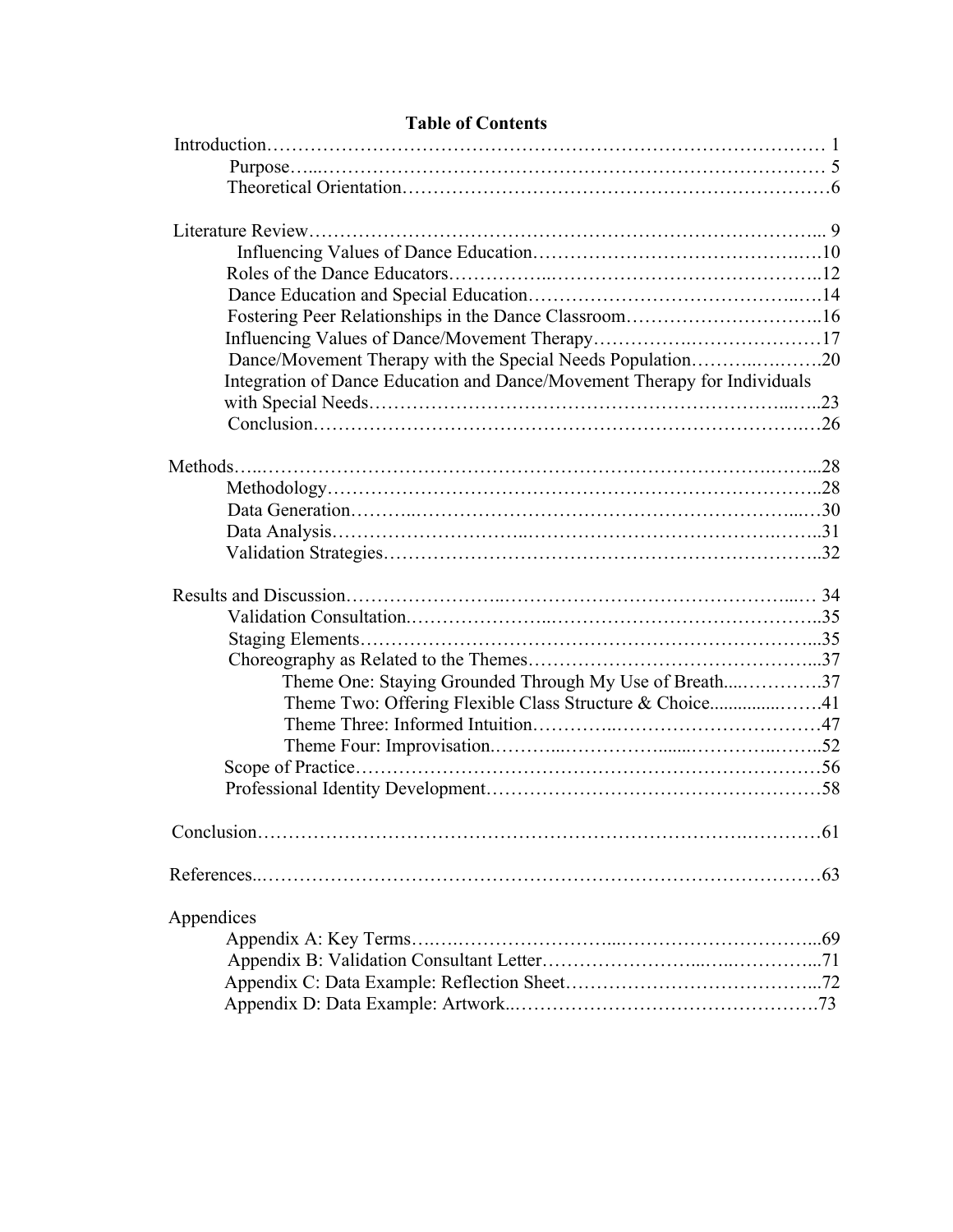#### **Chapter I: Introduction**

Diving head first into things has never been daunting for me. I have been an adventureseeker, a problem solver, and spark starter since I can remember. From a young age I have had a passion to stay in motion, and I always seem to be bringing others into orbit with me. I have always had an interest in working with the special needs population. For the purpose of this paper, a person with special needs is defined as "a person who has a physical or mental impairment that substantially limits one or more major life activities, a person who has a history or a record of such an impairment, or is perceived by others to have such an impairment" (A Guide to Disability Rights Laws, 2009). At the age of 19, I began working part time with an association that created therapeutic, recreational and social programs to serve "participants of all ages and ability levels…to assist people with disabilities in achieving their greatest success" (Northern Illinois Special Recreation Association, [NISRA], n.d., Participants, para. 1). These programs are designed to encourage independent living skills acquisition and social interaction between participants in fun, therapeutic settings that include home/assisted living centers, classrooms and a variety of recreational settings and activities (Northern Illinois Special Recreation Association, [NISRA], n.d., Programs). This association also creates programs, camps and other recreational activities where individuals with special needs, or who are differently abled, may have designated and pre-determined staff-to-participant ratios to increase participant success, and which also accommodate any physical or sensory limitation a participant may have (NISRA, n.d., Participants, para. 1).

The programs I worked with were often set in public places or social situations, designed in a way that allowed my experience teaching dance to help me in guiding and encouraging motor and non-locomotor skill acquisition. These therapeutic and recreational programs required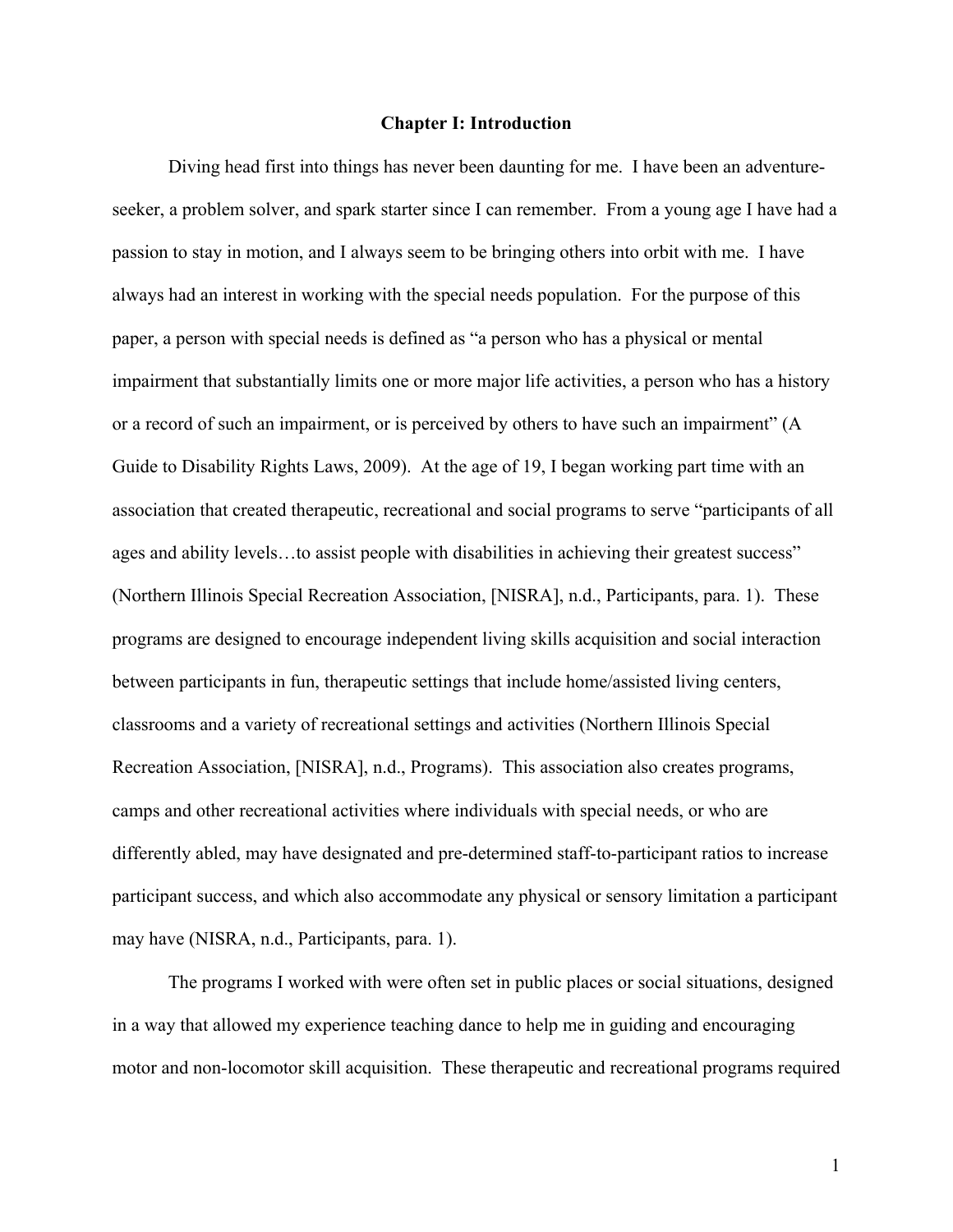me to take on an approach of guiding an individual through tolerating an emotionally or physically overwhelming sensation or situation. During my experience of leading a movementbased program for toddlers with special needs, I noticed a lack in my own awareness of how to address or attune to the needs of my students effectively. I noticed that I would want to enhance the recreational experiences the individuals in the programs were having, and I was not sure how to do that. I also was not always sure how to best accommodate the setting or activity to their particular need. I wanted to clarify how I was engaging with this population in a therapeutic setting, and I also wanted to continue utilizing my skill sets from my dance education background, as well as find ways to expand this work. The choice to apply for, and later enroll in Columbia College Chicago's Dance/Movement Therapy and Counseling Program, felt like the most natural extension of my experience as a dance educator, and to my passion in working with the special needs population.

During my second year as a graduate student, I happened to reconnect with a former dance teacher, mentor, and employer. I briefly mentioned my work with individuals, specifically younger individuals, with special needs and there - in that moment - was the spark. She expressed her interest in adding a class for students with special needs at her private dance studio. This was something she previously thought about including but was unable due to a lack of qualified instructors. We discussed how my past experience with special needs populations, history with her studio, degree in dance education, and current training in dance/movement therapy equipped me with a unique skill set to create such a class. A few phone calls, texts, a business lunch, and hugs later, it was decided that I would introduce a new class at the studio. This new class, Friday Night Dance Party (FNDP) was designed and created to meet the unique needs of special needs students in the northwest suburban area of Chicago.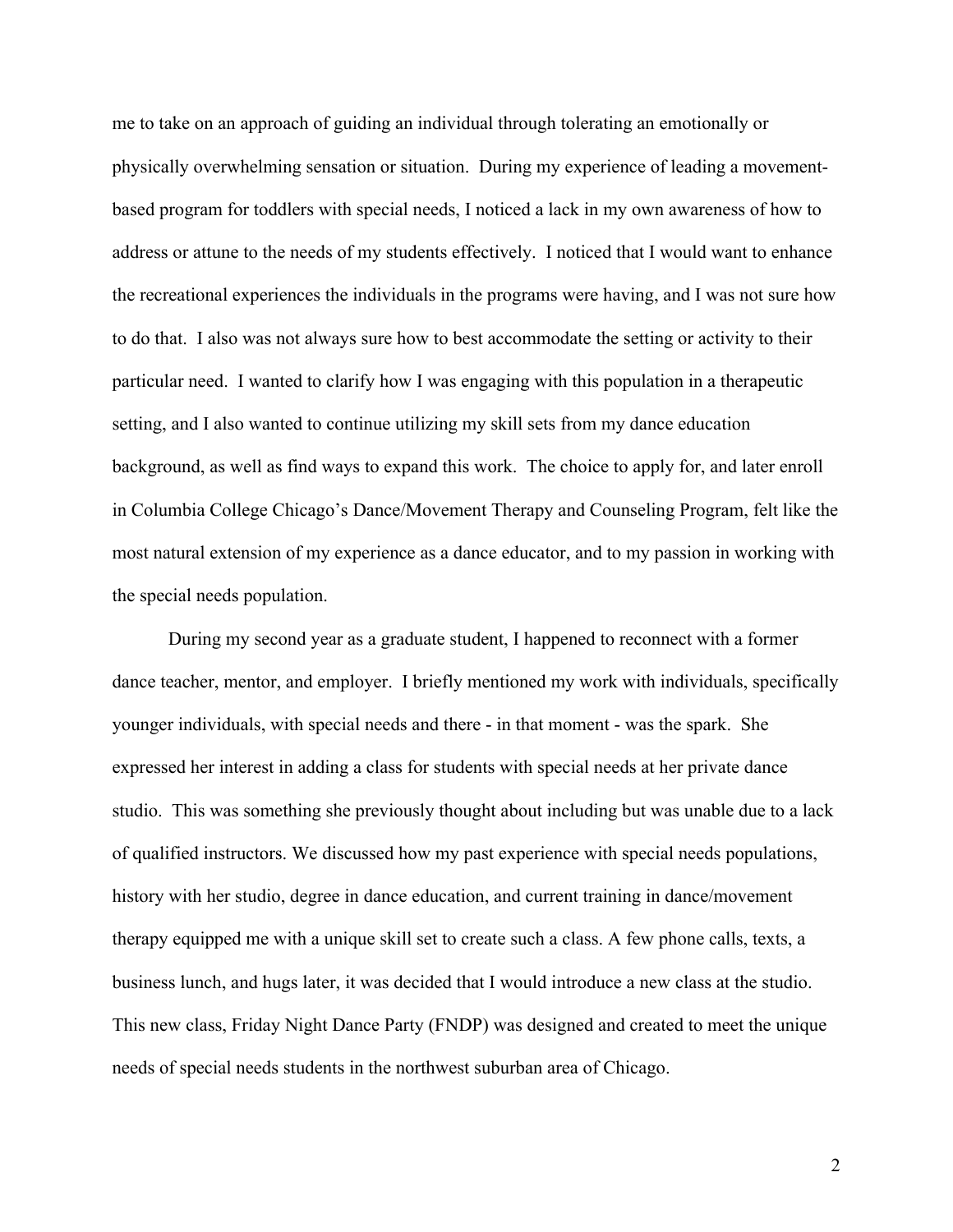Creating FNDP was an exciting opportunity for me - one that words do not always feel adequate to describe. Any other work I had done with individuals with special needs had been done as part of a larger system and program setting. Now, it was my turn to customize and create the environment I envisioned for my students. I began to feel an overwhelming sense of curiosity at the same time as feeling crushingly nervous. I often felt insecure in my ability to bring my experiences together into this new setting. I wanted to be sure that what I crafted into Friday Night Dance Party would be appropriate for the students and their needs. I knew how to teach dance, and I knew how to work with individuals with special needs in social and recreational settings. Now I was attempting to find out how my newly gained knowledge and understanding of dance/movement therapy techniques and approaches could help me facilitate a therapeutic dance class for students with special needs.

The owner of the studio and I discussed that FNDP would be a dance class for students with special needs housed in a fun, creative and social environment. It should also be noted that when advertising for FNDP, the owner and I agreed to place "SN\* Special Needs" next to the class name, allowing for an open interpretation of the term, Special Needs, to students and parents. There were no minimal requirements to be in the class, and no students were declined based on unique need. The range and variety of special needs was purposefully not defined or limited for FNDP, and the owner of the studio and I welcomed all questions and conversations from parents about their student's ability and comfort level to participate in the class. The structure of the 45-minute class ran similarly to the other dance technique and creative dance classes held at the private studio. Attendance was taken, followed by a warm-up, across the floor sequences and some movement phrases or routines were taught as well. Dance technique/skill acquisition along with creative and movement games and activities comprised the class. The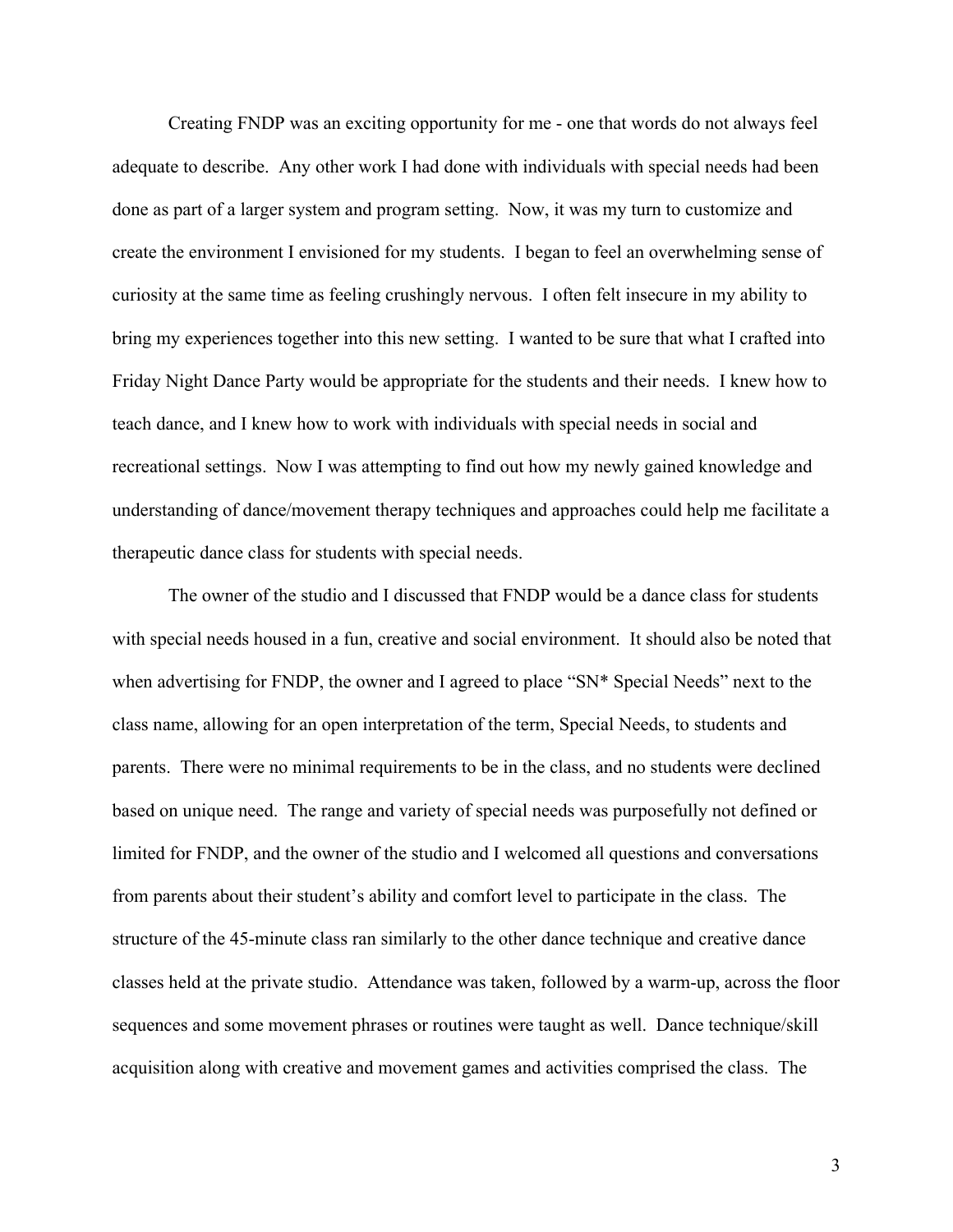dance technique for FNDP was focused in ballet and jazz technique. Creative activities and games introduced props such as scarves and wands, and games such as freeze dance and several others were included in almost every class. The goals of FNDP were to encourage dance technique acquisition, promote creativity, and foster social relationships between the students.

There were moments within FNDP that left me questioning how I was approaching my students. Was it as a teacher or therapist? Which lens was I using when approaching this class? How were my skill sets influencing one another during the teaching of this class? Classroom management became an area where this line of questioning illuminated my need to clarify physical boundaries between the students of FNDP. One particular student was very affectionate and wanted to constantly be hugging or touching her classmates. This physical contact was not always wanted or reciprocated by other students throughout the class, but generally was welcome at the beginning and end of class. It was important to me that each student felt comfortable and confident in the classroom space. Guidelines for class, such as keeping to our own space and body felt imperative to the safety of the class. I wanted to foster friendships between the students of FNDP, but needed to maintain safety within our expressive setting. I knew that maintaining safety was important, but where was this knowledge stemming from? Was it my experience as a dance educator, and knowing my students need adequate space in order to practice and engage in movement mastery? Or was it from my therapist awareness to invite physical and body boundaries in order to maintain a safe creative and expressive space? How could I ensure safety for the students on psychosocial levels and emotional levels? Situations like this created what felt like an ongoing list of questions for myself as educator and developing dance/movement therapist. What techniques and/or frameworks was I using to facilitate this 45-minute class and what were those informed by? What professional role was I taking on in this class, dance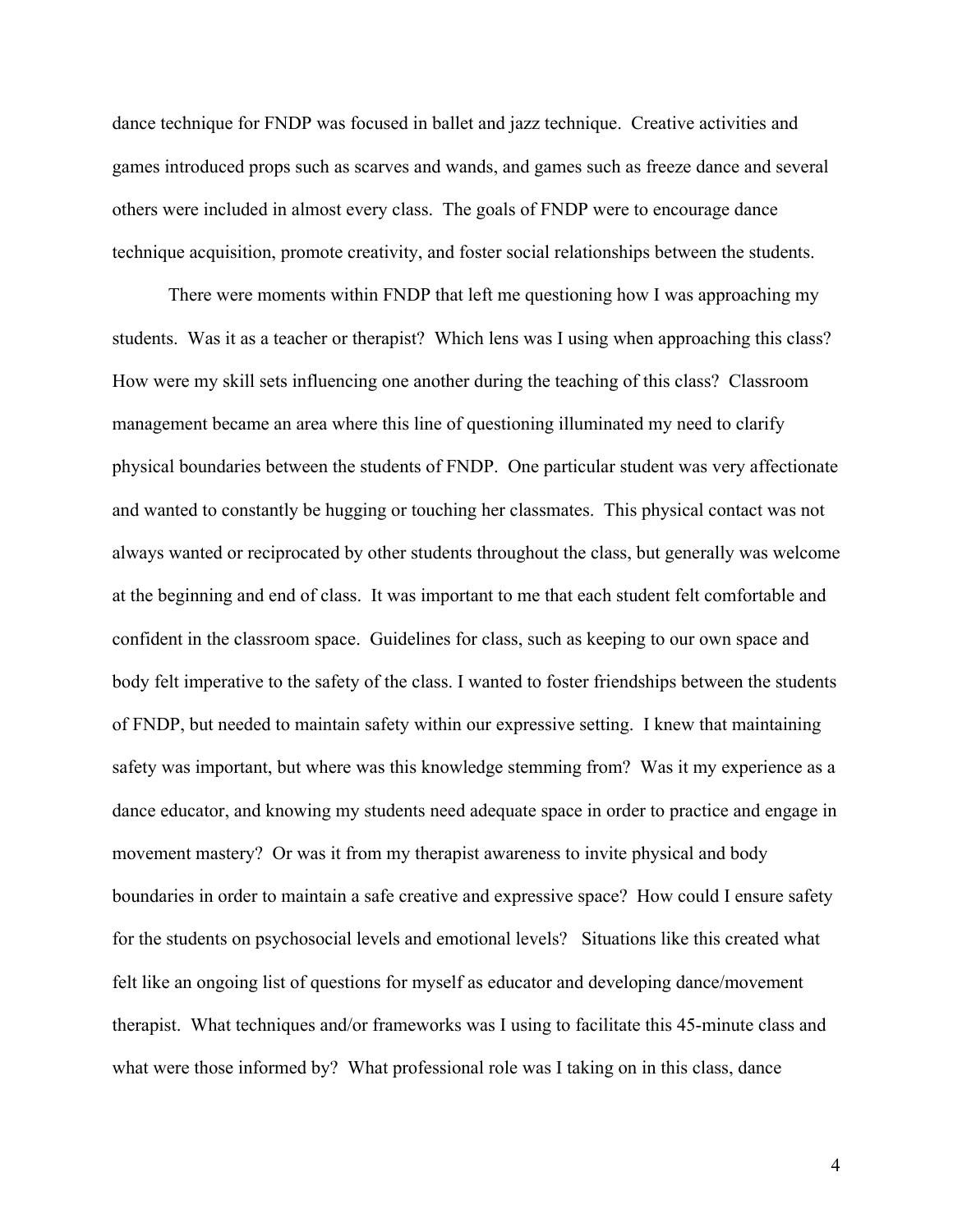educator or therapist? And from these questions, what professional identity was I beginning to recognize and develop for myself? Was there one?

#### **Purpose**

The purpose of this review was to gain a better understanding of how my knowledge of dance/movement therapy influenced my facilitation of a dance class for students with special needs. I was particularly interested in how my background and experiences as a dance educator and dance/movement therapist informed me separately, and in varying combinations. I wanted to better understand how and where these two identities I hold so strongly to as dance educator and dance/movement therapist, collided combined, and collaborated. This project also developed into a process of discovering aspects of my professional identity. I wondered about how I understood the difference between these two roles and where, at times they combined into a single role. I wondered how I can separate myself into two identities, or wear different 'hats' to fill a job role or title? Between clinical practica and placements, and teaching technique and creative movement classes every week, I was constantly finding myself in both worlds of dance/movement therapy and dance education, and engaging in both roles of dance/movement therapist and dance educator.

The exact alignment of being a dance/movement therapy and counseling student with an opportunity to teach and create a class of this nature was distinctive for my own career trajectory. I was a mover who became an educator, and from that experience a curiosity developed about how I could more effectively meet the needs of those I was teaching. That curiosity led me to study and pursue a career in dance/movement therapy. Friday Night Dance Party was also a very personal project that pulled me in so many directions, both personal and professional. It was always on my mind to ensure the work I was doing was ethically sound, and did not cross ethical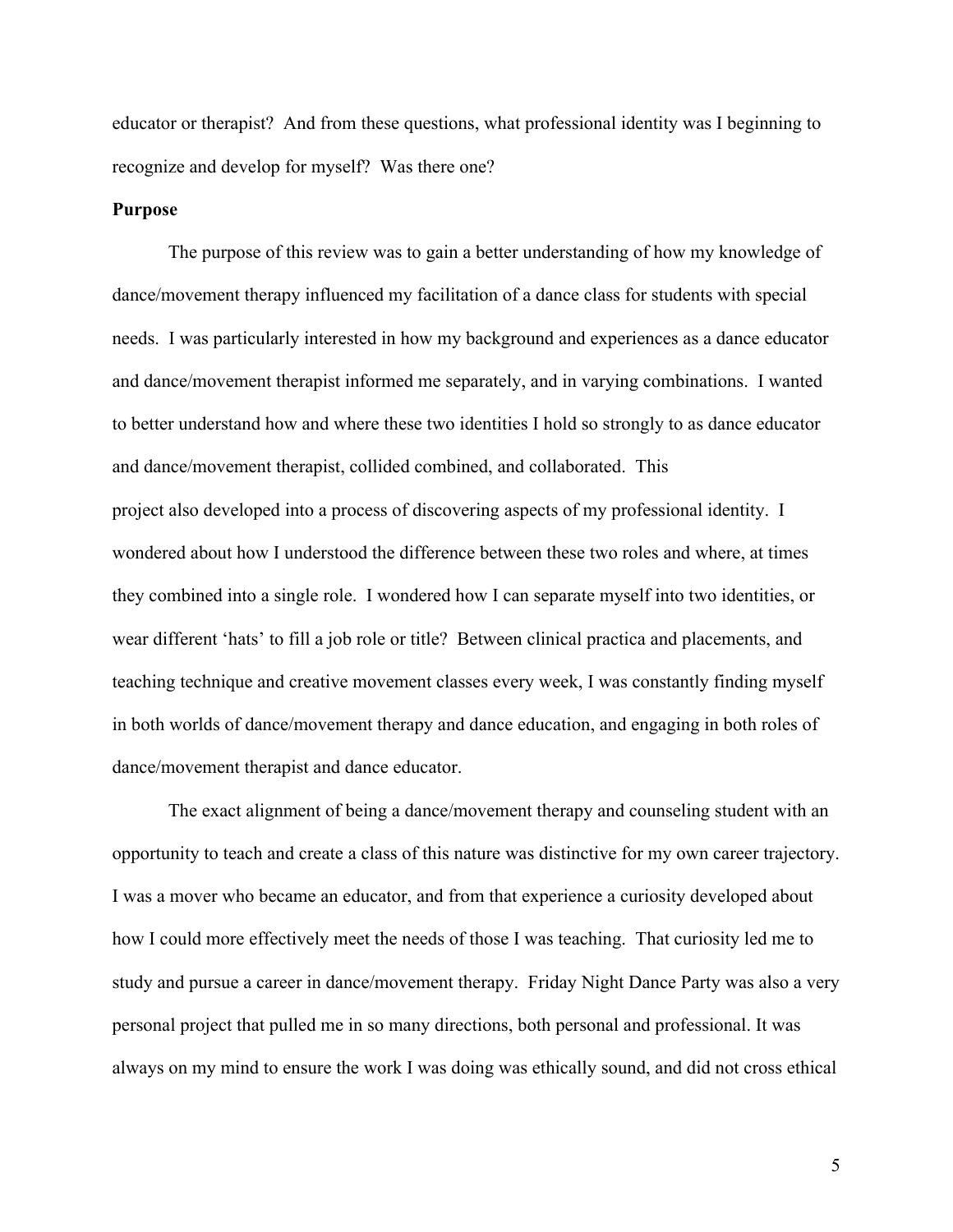boundaries. The class needed to stay within the therapeutic properties that dance and movement can provide. I wanted to be clear in my intentions that Friday Night Dance Party was a dance class for students with special needs with the potential to be therapeutic, and was in fact not dance/movement therapy for individuals with special needs. It developed into a learning opportunity for both of my careers as dance educator and as dance/movement therapist. This study adds to the greater body of dance/movement therapy literature by addressing dance/movement therapists serving as dance educators to students with special needs. I believe this work can add to the current body of knowledge that exists, and further the dialogue of dance as therapeutic for individuals with special needs, advocating for dance/movement therapists to be teaching community and therapeutic dance classes.

#### **Theoretical Orientation**

For this case record review, as a dance/movement therapist I used my own felt body experience (Fischman, 2009) and intuition, defined as, "as "the rapid thought that happens outside of conscious awareness" (Winerman, 2005, p. 50) to attune to the clients I was working with to inform my clinical lens. I used my body, and my felt body experience to connect with others using an inter-subjective relationship (Fischman, 2009) in order to integrate my own experience in relationship to those I am working with. This combination of intuition and felt body experience guide the creation of movement directives and choices for clients, which I used to bring them to a more holistic place of wellness, and to foster the healing process. I strongly believe in the power of movement, as well as "the nature of the creative act…and the manner in which it may constructively be fostered" (Rogers, 1989, p. 347) through dance/movement therapy for each individual client or group I come into contact with. I trust in, and believe in, the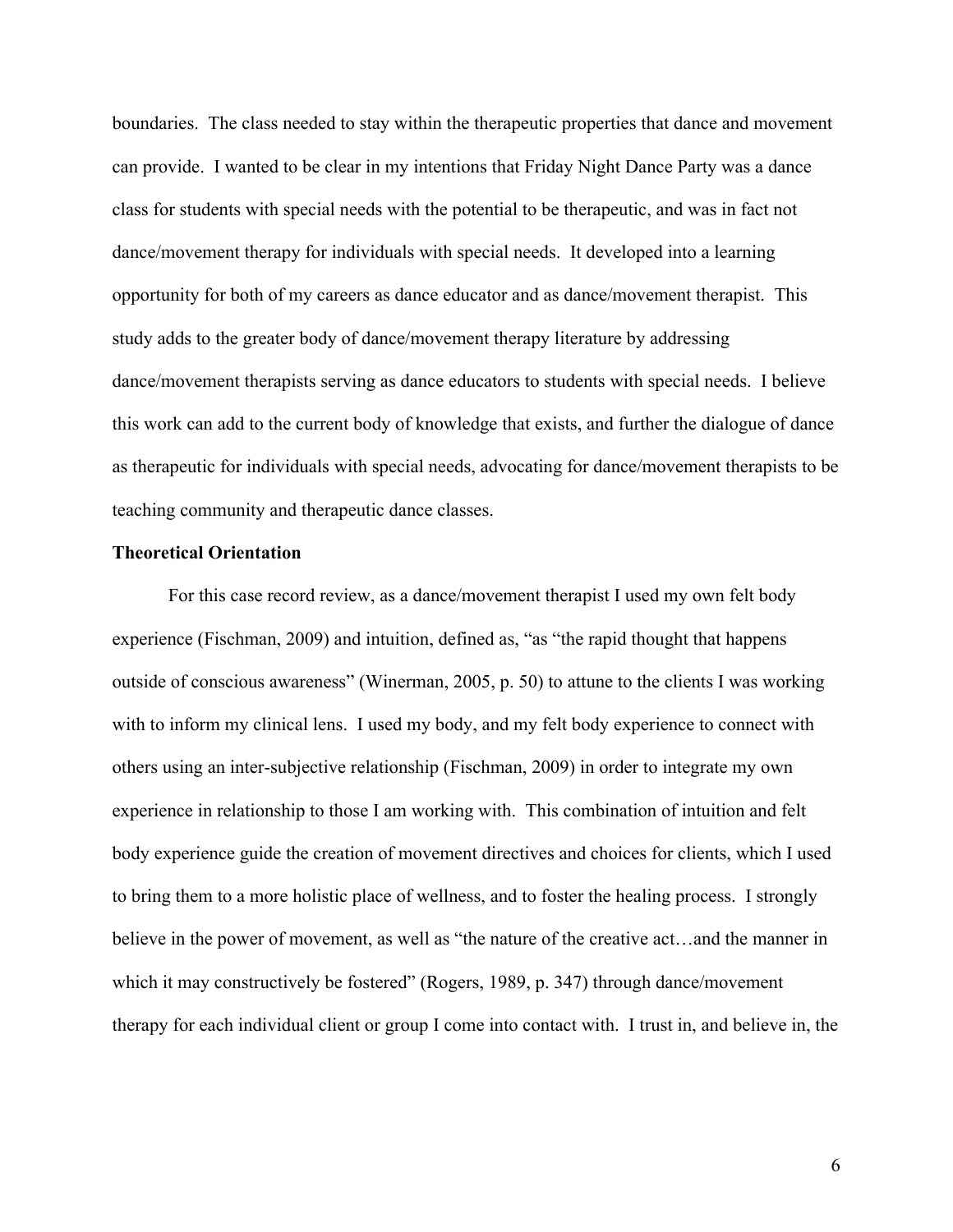use of the symbolism of movement, as shown through movement in the body as a form of communication of inner emotion and ideas (Chaiklin & Schmais, 1979, p. 79).

Marian Chace, pioneer of dance/movement therapy, facilitated therapeutic movement relationships with her clients "by visually and kinesthetically perceiving the patient's movement expressions" while in session, and would sometimes "reflect, expand or complete" a client's movement in an effort to communicate and bond with a client beyond the use of words (Chaiklin & Schmais, 1979, p. 78-80). Chaiklin and Schmais (1979) emphasized that the dance/movement therapist uses their own body and own felt experience. As a dance/movement therapist, I look for ways that I too may connect with my clients non-verbally, allowing myself to be guided by their own movements in order to further create interventions and ways of expanding their expressive abilities.

 I also firmly believe in the power of Rogers' (1975) understanding of empathy, that "involves being sensitive, moment to moment, to the changing felt meanings which flow in this other person" (p. 3). This may not be a typical definition of empathy, and I would like to acknowledge many exist. Based on Rogers' (1975) definition, I think that as a dance movement therapist, I may be sensitive to a person not only emotionally but also physically, watching and being present with the changes that occur through their entire being. I especially believe in empathic reflection, described by Sandel (1978) as one way a therapist fosters connection between themselves and clients by creating a "nonjudgmental, supportive environment which is conducive to sharing and growth", and that this connection is created and responded to "spontaneously and intuitively" by the therapist (p. 98). I believe that in using my natural tendency to be empathic, I may facilitate a positive, nonjudgmental, creative environment, wherein healing and growth can be promoted through movement.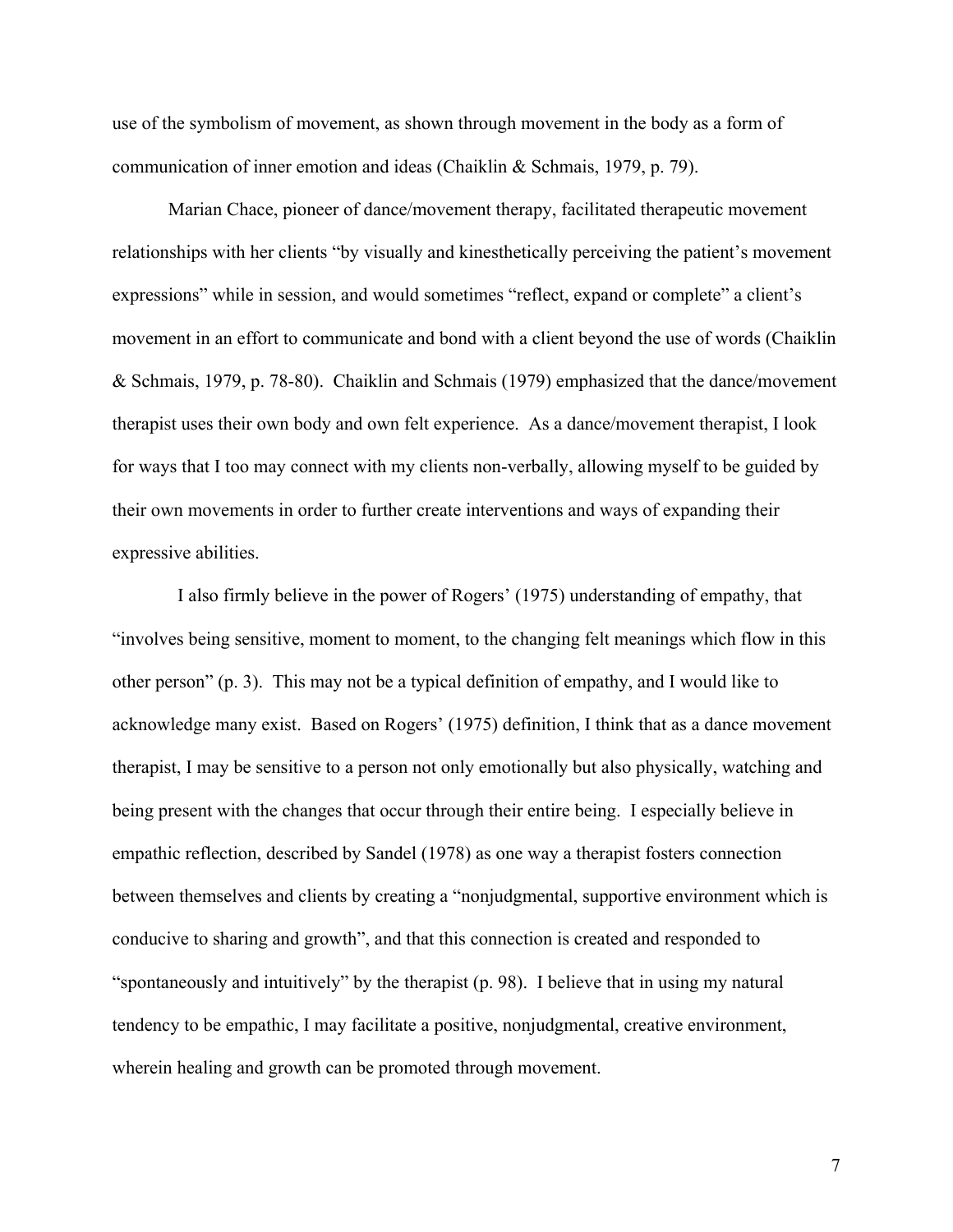My experiences as a dance educator have primarily been informed by the studio structures I have and continue to work for. The goal of the private dance studio, in which this review took place, is to foster students with well-rounded foundations of technique, style, genre, as well as equal emphasis on performative and creative exploration. I also strongly connect with and use principles set out by dance education pioneers such as Margaret H'Doubler (1992) and Anna Halprin (1992). I aim to "recognize and respect the similarities: movement skill, craftsmanship, organization, respect for the body, its range, and limitations, the 'mind-body connection'" (Mertz & Harris, 2002, p.131). Halprin (1992) was referring to the parallels that can and often do exist between creative dance and dance/movement therapy.

My chosen paths of movement had never converged in this way before. I seemed to know so many others in the field of dance/movement therapy who also taught dance. How did they seem to separate the roles so clearly? Did they? Was I missing something? I began to look into the literature and found minimal published literature about dance/movement therapists who also teach dance, though it seems many of us share our love for movement by engaging ourselves in both roles of dance educator and dance/movement therapist. While there is dance education literature for students with special needs, there is less existing in regards to dance/movement therapists teaching classes for students with special needs.

My thesis developed out of this curiosity about how I was using my movement backgrounds and if I could add the body of dance/movement therapy literature, by sharing how my movement backgrounds converged to create to a dance class for students with special needs. My personal knowledge in dance education and in dance/movement therapy helped to shape how this study was created, and conducted. I wanted to clearly determine how my fields of study influenced, added intention, and shaped a dance class for students with special needs.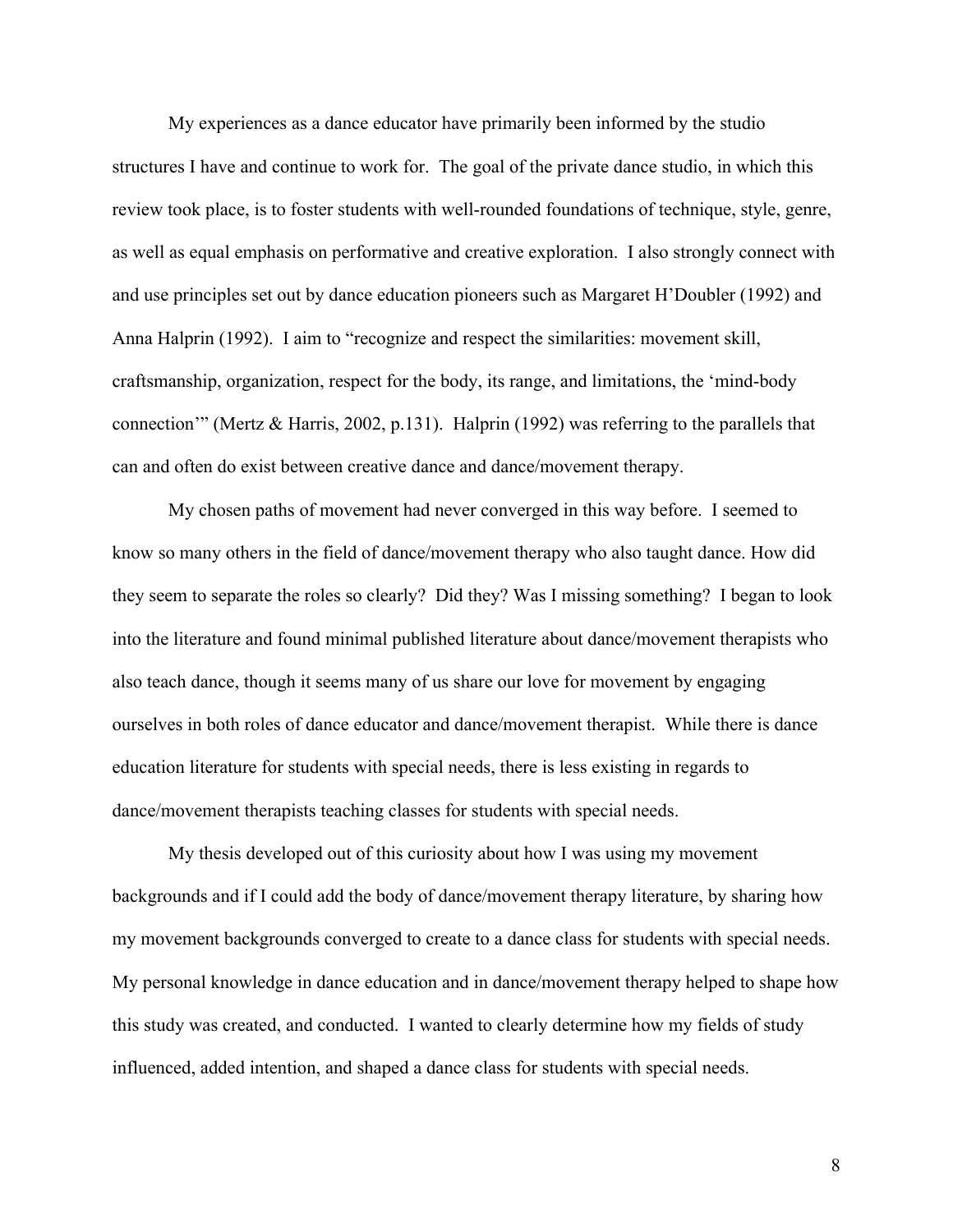#### **Chapter II: Literature Review**

My interest in discovering how my skills as a dance/movement therapist informed my decisions in teaching a dance class for students with special needs motivated this literature review. Specifically, dance education and dance/movement therapy, as well as the benefits of dance and dance/movement therapy for students/individuals with special needs, were reviewed. I chose to explore selected values of both dance education and dance/movement therapy that I naturally aligned with. These included how dance educators and dance/movement therapists foster their environments and relationships with their students, as well as how creative exploration can be emphasized. These values encompassed my beliefs about working with both clients and students and have impacted the way I understood both my role as a professional in these two fields as well as my relationship to them in these professional identities. The sources within this literature review also share an open and ambiguous language, which leaves them approachable in their direct application to students with special needs, individuals who are differently abled, but also to students without neurodevelopmental delays or challenges, as well. These neurodevelopmental delays can be categorized as impairments in academic, occupational, personal or social abilities and functioning (Diagnostic and Statistical Manual of Mental Disorders, 2013). Similarly, the sources reflect ways in which dance/movement therapists may work with children with special needs are referenced from early in the inception of the field, and it should be noted that many developments have been made over the years. This review is organized to mirror the trajectory of my own career development, and in the pathway that this study was formed. I was first a dancer, than a dance educator who craved a more accurate language and direction for how I was engaging in movement with individuals with special needs.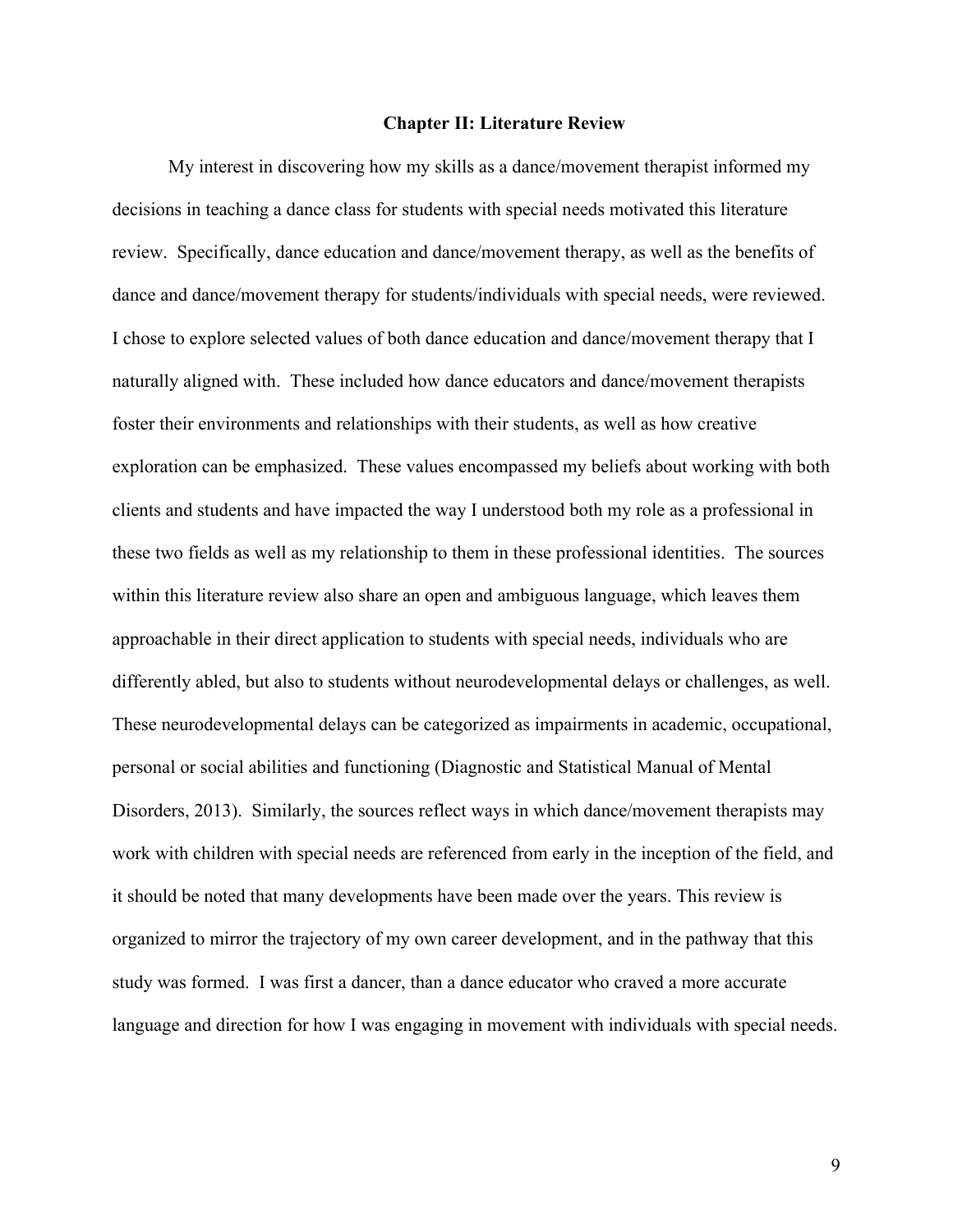As a growing dance/movement therapist, I returned to working with individuals with special needs with an informed vocabulary and knowledge, resulting in this case review.

#### **Influencing Values of Dance Education**

Dance education is a field of study with a multitude of theories, theorists, frameworks and pioneers. Dance educators may be employed in educational settings that may range in age from early education to high school, can include secondary education, conservatories, studio settings, community and recreation centers, and many more. In this literature review, frameworks adapted and created by educators of inclusive dance classrooms are identified. Inclusive classrooms are settings for students with and without disabilities, which can prompt participation for all individuals on a spectrum of ability level (Dinold & Zitomer, 2015). These inclusive settings can allow for inclusion for each student in the class, and promote positive perceptions of dance ability and disability for all students (Zitomer & Reid, 2011).

Dance educators have the responsibility to create an opportunity for their students that encourages learning "through the use of the body in motion," while in their dance classes (Zitomer & Reid, 2011, p. 139). Margaret H'Doubler (1957), a pioneer in formal dance education, discussed frameworks for education and for dance, concluding, "that dance be experienced as an adequate means of expression, so that when the movements of the intellectual, emotional, and spiritual natures are coordinated with the activities of the body, there will result an expression that is vital and dynamic" (p. 10). Karen McShane-Hellenbrand (2008), a student of the H'Doubler teaching tradition and philosophy at the University of Wisconsin-Madison, highlighted that expression can be at the forefront of a student's own learning experience. A dance educator can emphasize the student's creative expression by inviting them to integrate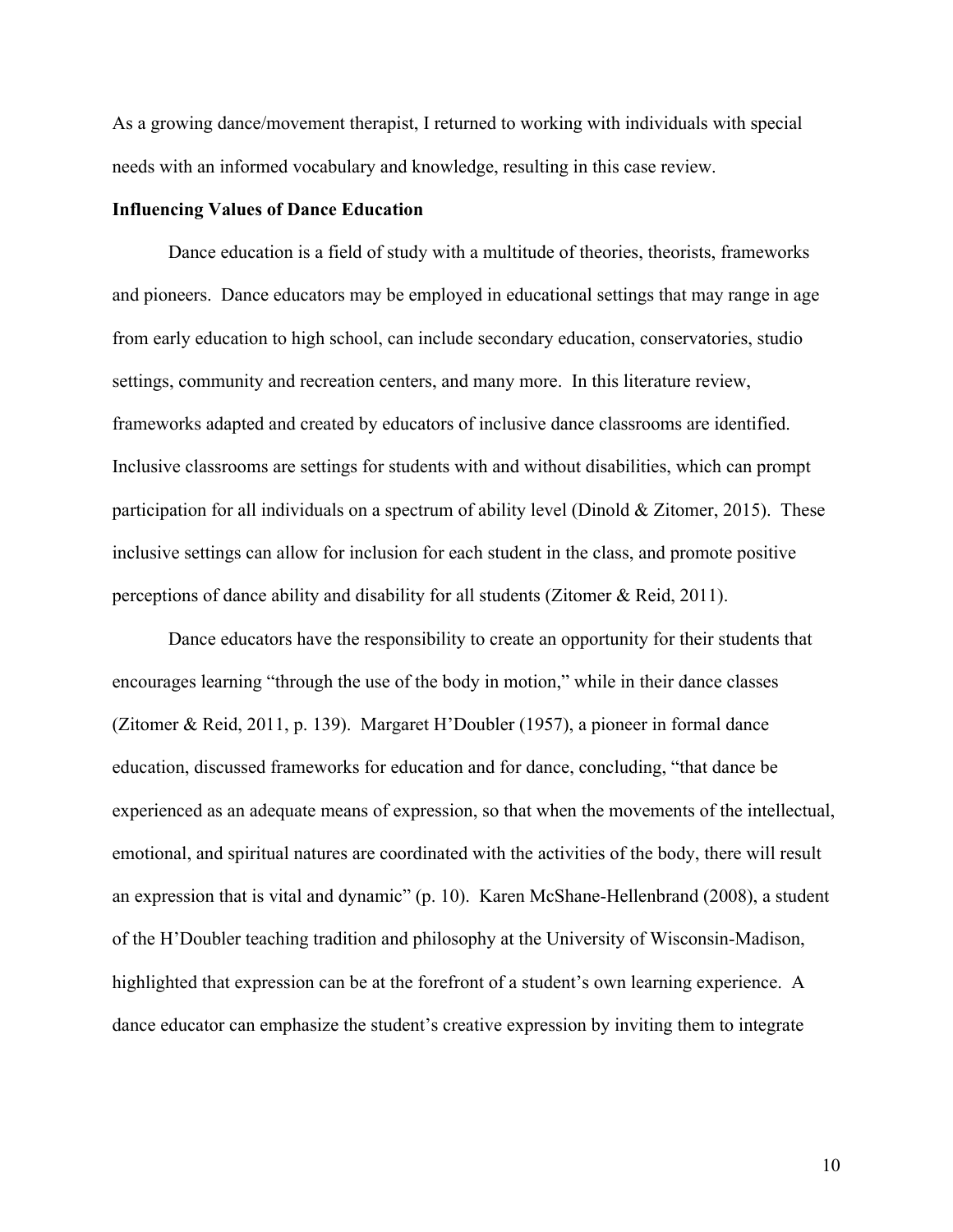their kinesthetic and cognitive experiences and awarenesses in order to generate meaningful responses (McShane-Hellenbrand, 2008, p. 141).

H'Doubler's emphasis of dance as an integrative art form of the body/mind connection in the physical and expressive learning process (McShane-Hellenbrand, 2008) is echoed by dance educator Anne Green Gilbert (1997). Green Gilbert (1997) reiterates that benefits gained in dance and movement classes can be utilized outside of the dance class setting. Problem solving skills, gaining and expanding movement vocabulary verbally and physically, and gaining body and kinesthetic awareness are possible through dance education (Green Gilbert, 1997; H'Doubler, 2002; McShane-Hellenbrand, 2008). These are important skills for all students in a dance class setting. Emphasizing individual development of these skills throughout expressive and creative movement experiences can be more accessible for students with special needs.

Anna Halprin (2002), a dance educator who also explored dance as a healing art, founded the Tamalpa Institute in 1978, an educational center which offers "movement-based expressive arts therapy training and art-based, somatic movement therapy training program" (Tamalpa Institute, n.d. para. 1). In reference for teaching dance for children, Halprin (2002) emphasized the flexibility a dance instructor needs, as the teacher can and should pick up nonverbal cues from their students in order to continue structuring every class as it's own separate experience (Mertz & Halprin, 2002). To clarify how each dance class can be a creative experience, McCarthy-Brown (2009) emphasized the need for dance educators to use paradigms that are well-rounded, influenced from a diverse set of sources and backgrounds. In offering variety, the dance educator "serves not simply to deposit movement vocabulary into students' movement vernacular, but to co-construct a dance that values the individual's own movement style" (p. 122). McCarthy-Brown (2002) also encourages educators to create "a unique classroom culture"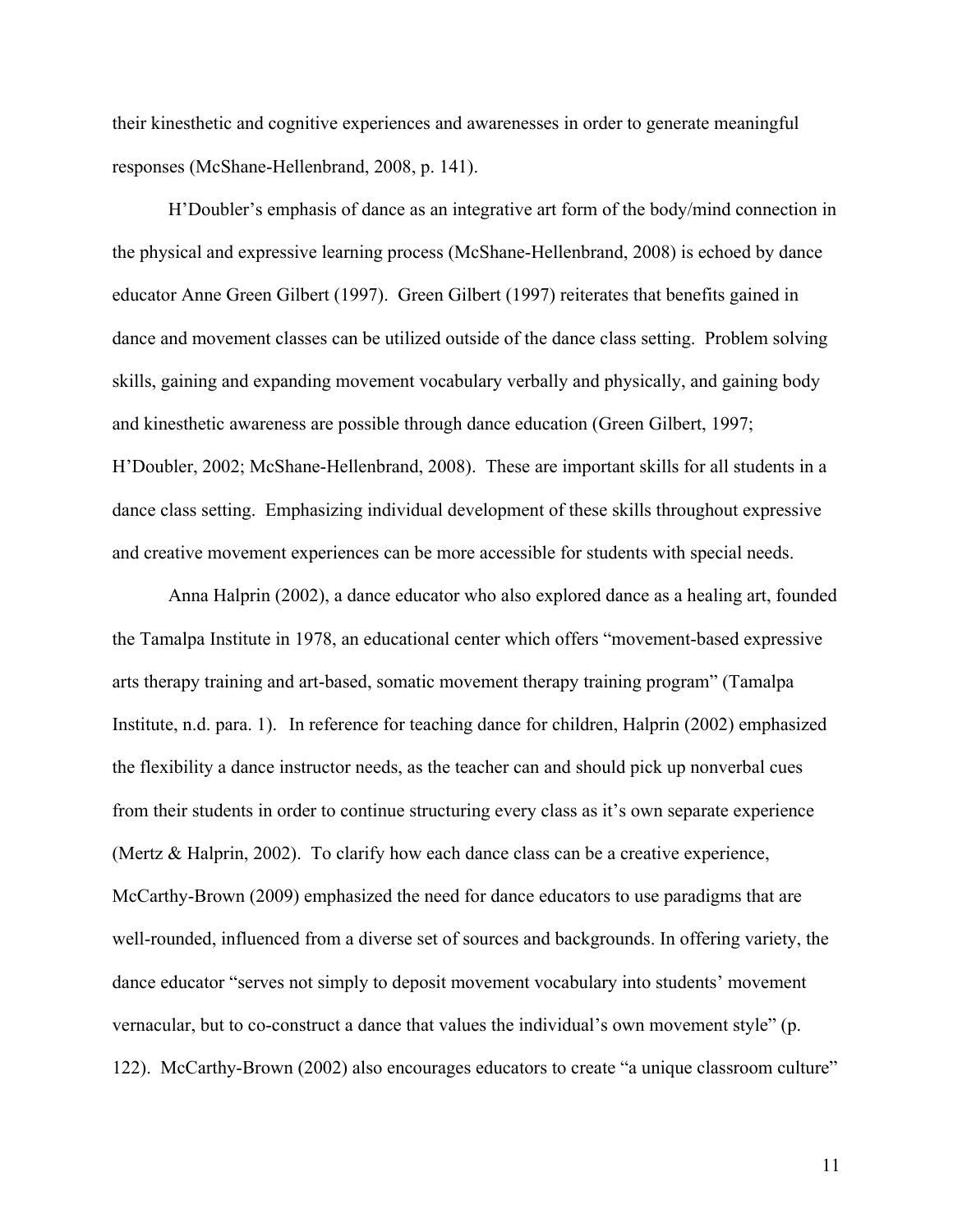for all students who enter, and to engage with the students at their styles and levels of communications so that they may feel welcomed, which encourages them to engage (McCarthy-Brown, 2009, p. 124).

Dinold and Zitomer (2015) discussed a holistic approach in inclusive concepts for teaching dance in inclusive settings. An inclusive dance setting, as described by Dinold and Zitomer (2015) "encourages participation opportunities for individuals of all abilities" (p. 45). This holistic approach states that an individual is viewed based on the mind/body connection, and it is emphasized within an inclusive dance class setting from this approach that each student is viewed in their capacity to interact based on their "physical, emotional, symbolic and cognitive" capacities and context. The student is seen as a whole child, rather than exclusively on dance technique abilities. In allowing holistic integration, that is, integration of the entire being in an emotional, physical and cognitive sense (Dinold & Zitomer, 2015) in combination with self-expression of the individual; dance students may be further guided into their own selfexpression and development. Dance classes can offer separate experiences of further selfexploration, and expanded self-expression (Dinold & Zitomer, 2015). These separate experiences can then elicit further exploration of self, and expanded self-expression. Students will be engaged in each unique class they experience, which Halprin (2004) says is necessary to elicit enthusiasm and passionate involvement from students (p. 107).

#### **Roles of The Dance Educator**

Dance educators may take on many roles while teaching dance, including eliciting student expression, creative exploration and engagement in the educational setting. These elements of a dance class and educator role can be approached in different ways, for various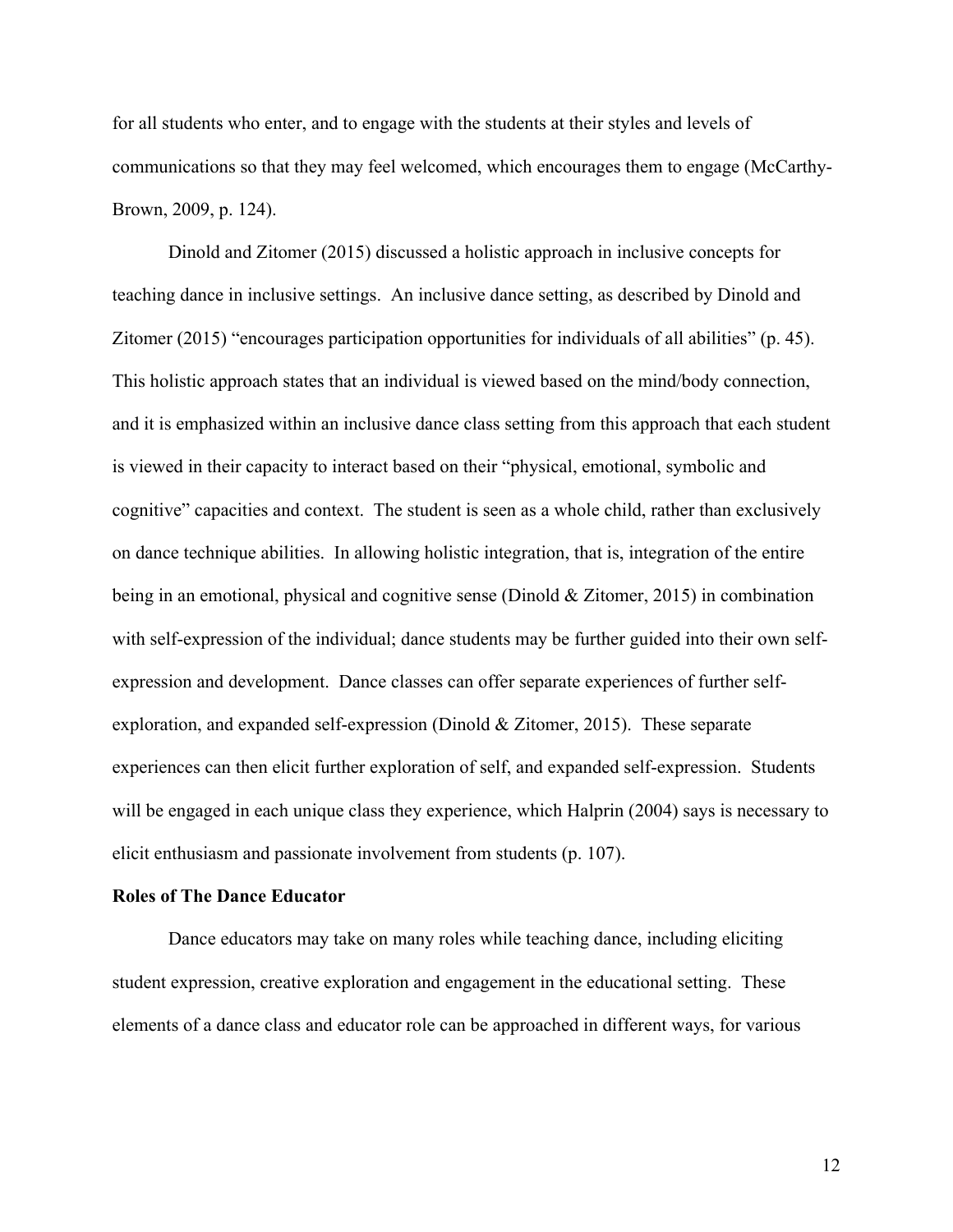populations. It is important to note that dance and dance classes for children are the central population being referenced for the dance and dance educator roles in this section.

Edward C. Warburton (2004) studied the theoretical frameworks of dance and education for the most effective ways a teacher could interact with students, narrowing in on the idea of care within the dance class. Warburton (2004) cited authors, theories, and philosophers like Piaget, John Dewey, and behaviorist and feminist theories to find where care in the dance education setting originated and existed. His findings concluded that the concept of care is fluid, constantly shifting in the space where teaching is being done (Warburton, 2004). Just as Halprin (2004) described, dance teachers as needing to establish classroom atmospheres that are sociable and understanding for children, Warburton stated from his findings that care was about a willingness to engage, and allowing two people to meet together honestly (2004, p. 20). From this, Warburton concluded it is also the dance educator's responsibility to be aware of when these caring moments happen and when students are developmentally ready and prepared for them. Also, it is their responsibility to be aware of and care for a "student's long-term intellectual, emotional, and physical growth" (Warburton, 2004, p. 93).

In an effort to decipher how a dance educator can best serve students in their guiding role, Andrzejewski (2009) defined holistic dance teacher preparation as being an option with which "teachers, and presumably their future students as well, can benefit from a focus on the whole person" (p. 25). Within her discussion, Andrzejewski (2009) spoke to the different facets of professional identity a dance teacher holds and embodies. These identities included: professional, teacher, dancer, and dancer teacher (Andrzejewski, 2009). Of note, Andrzejewski (2009) stated,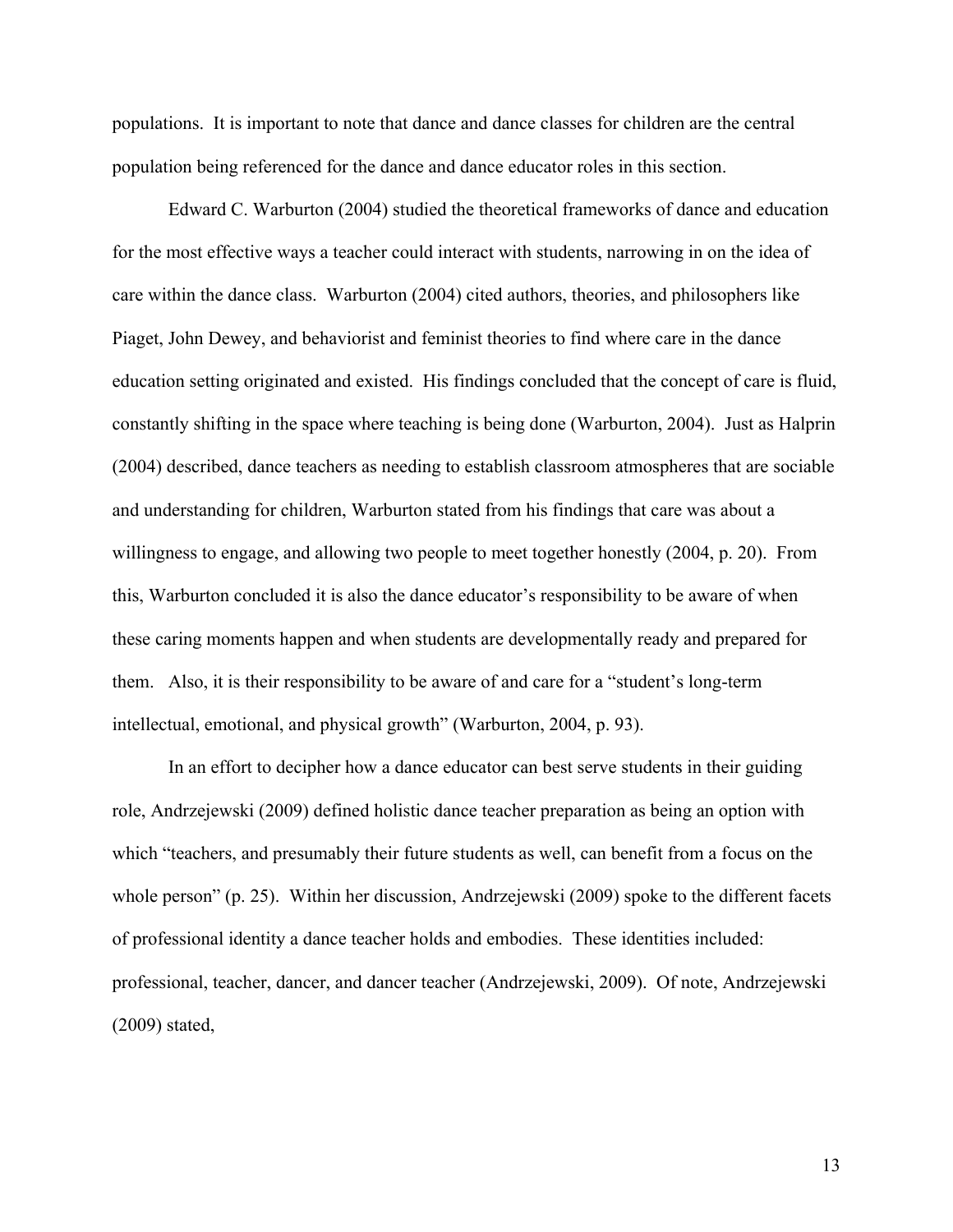…dance teachers mirror the interrelationship of education and dance, and they view teaching and dance principles as mutually important and influential aspects of one another. This manifests in distinct identities as dancers and teachers as well as integrated identities as dancer teachers. (2009, p.20)

As Warburton described responsibility and care for dance educators to integrate different facets of the student's readiness and personality into the classroom, Andrzejewski (2009) applied the same integration for dance educator, into their approach of teaching. Andrzejewski (2009) outlined methods in which dance educators can approach their classes and students, beginning with the dance educator's own education. Andrzejewski's (2009) philosophy of holism as an approach to dance teacher education included how an educator designs their curricula, course lessons, and individual activities (p.21). The dance student's instructor, who also integrates facets of their own identity and development, models integration of self for the students.

By fostering holistic integration and self-expression of the individual, dance students may be further guided into their own self-expression and development. As Halprin (2002) stressed, creative experiences should be open for freedom of interpretation by the students. If a dance instructor with a caring, open attitude is aware of and integrates the instructor's own development into their teaching styles, they can more effectively guide these creative explorations. As a result, all students of dance with ranging degrees in ability have a larger opportunity for increased confidence in themselves, their abilities, and in their movements as modeled by their dance educators.

#### **Dance Education and Special Education**

It has been established that movement is beneficial and important for learning and development in all children (Dinold & Zitomer, 2015). But what about students who are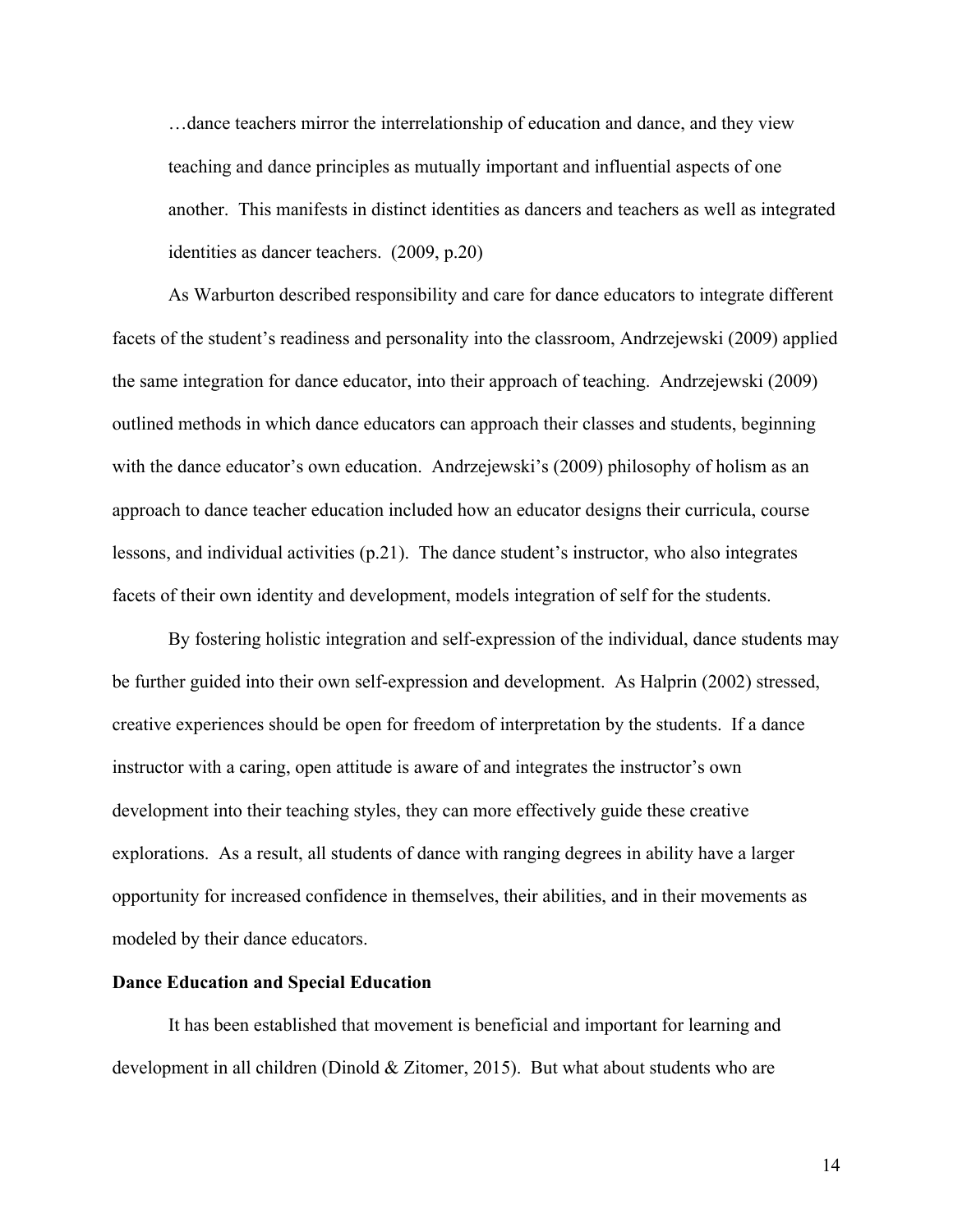differently abled? Students with special needs may also benefit from dance as a learning tool (Anderson & Rastegari, 2017). Most of the literature explored in this section of the review focuses solely on students with Down syndrome (DS) in dance classes, or in inclusive dance class settings, which include students with and without disabilities (Zitomer & Reid, 2011). Down syndrome (DS) is a well-researched population with dance and dance education; therefore, was used as the primary special needs diagnosis for this literature review.

Students with special needs, specifically DS, have a different learning style than students in dance classes who do not have a neurodevelopmental delay or challenge; thus they may require different teaching methods in order to be introduced to ways of self-expression, interaction with others, and motor skill attainment (Jobling, 1994; Kassing & Jay, 2003). Researchers Jobling, Virji-Babul, and Nicols (2006) explored how students with DS experienced pleasure in movement and in dance classes. Jobling et al. (2006) defined Down syndrome and its unique needs. The authors, Jobling et al. (2006) shared that there is less information about how to best adapt physical activity programs for students with Down syndrome, and how to increase their potential for involvement within these settings. Jobling et al. (2006) also utilized Laban Movement Analysis (LMA) as a taxonomy for describing the movement of young children with DS, as well as using the framework to expand the children's current movement functioning (Jobling, et al.2006).

Educators have found that the LMA taxonomy categories of Body, Effort, and Space are effective frameworks for helping children with DS expand their movement repertoire and potential for movement expression (Bales, 2006; Jobling et al. 2006). Jobling et al. (2006) found that teaching Laban Movement Analysis language to the students with DS helped them to better understand their own movement, as well as their movement in relationship to others. The LMA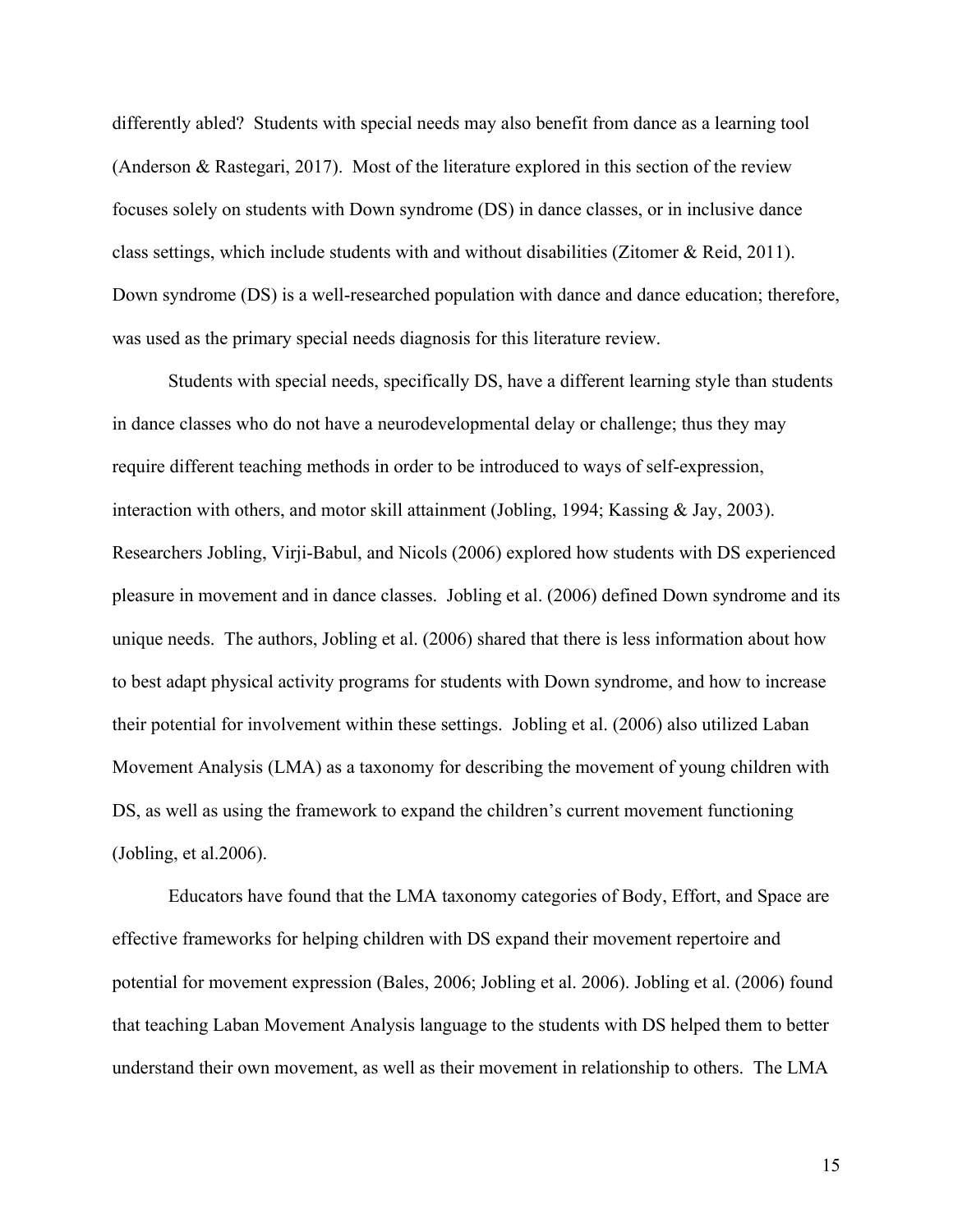taxonomy allows for the offering of opportunities for the children to increase body awareness and utilize their visual learning for acquiring skills. With this new and added vocabulary from the LMA taxonomy, the dance class focuses on the mover's unique abilities and capabilities versus their perceived inabilities (Jobling et al. 2006). The LMA language in use with dance students with DS also provides for the dance and movement exercises to keep their spirit, spontaneous nature and experimental opportunities in the learning process, normalizing their experiences and enriching their growing self-development (Jobling et al, 2006). Students are able to increase their own learning, and increase relationships to others in movement and movement activities.

#### **Fostering Peer Relationships**

Within an inclusive dance class setting, or a class specifically designed for students with special needs, it is particularly important to establish peer relationships. Anne Green Gilbert (2014), outlined many lesson plans for teaching dance to all students, including instructions for students with special needs and who were differently abled. According to Green Gilbert (2014), one way of including relationship to others within the classroom setting is to revisit and explore the Fundamental Patterns of Total Body Connectivity. Hackney (2002) outlined the "Fundamental Patterns of Total Body Connectivity, as breath, core-distal, head-tail, upper-lower, body-half, and cross-lateral, as movement patterns necessary for all humans to be fully functioning, moving, communicative beings (p. 13). These movement patterns each are evolved from Rudolf Laban and one of his students, Irmgard Bartenieff's work, and signify and replicate early developmental experiences (Hackney, 2002, p. 13). In exploring the inner workings of self, the mind and body are able to reach out to others and to the environment (Bartenieff  $\&$ Lewis, 2002). Green Gilbert (2014) encourages revisiting and using these patterns with partner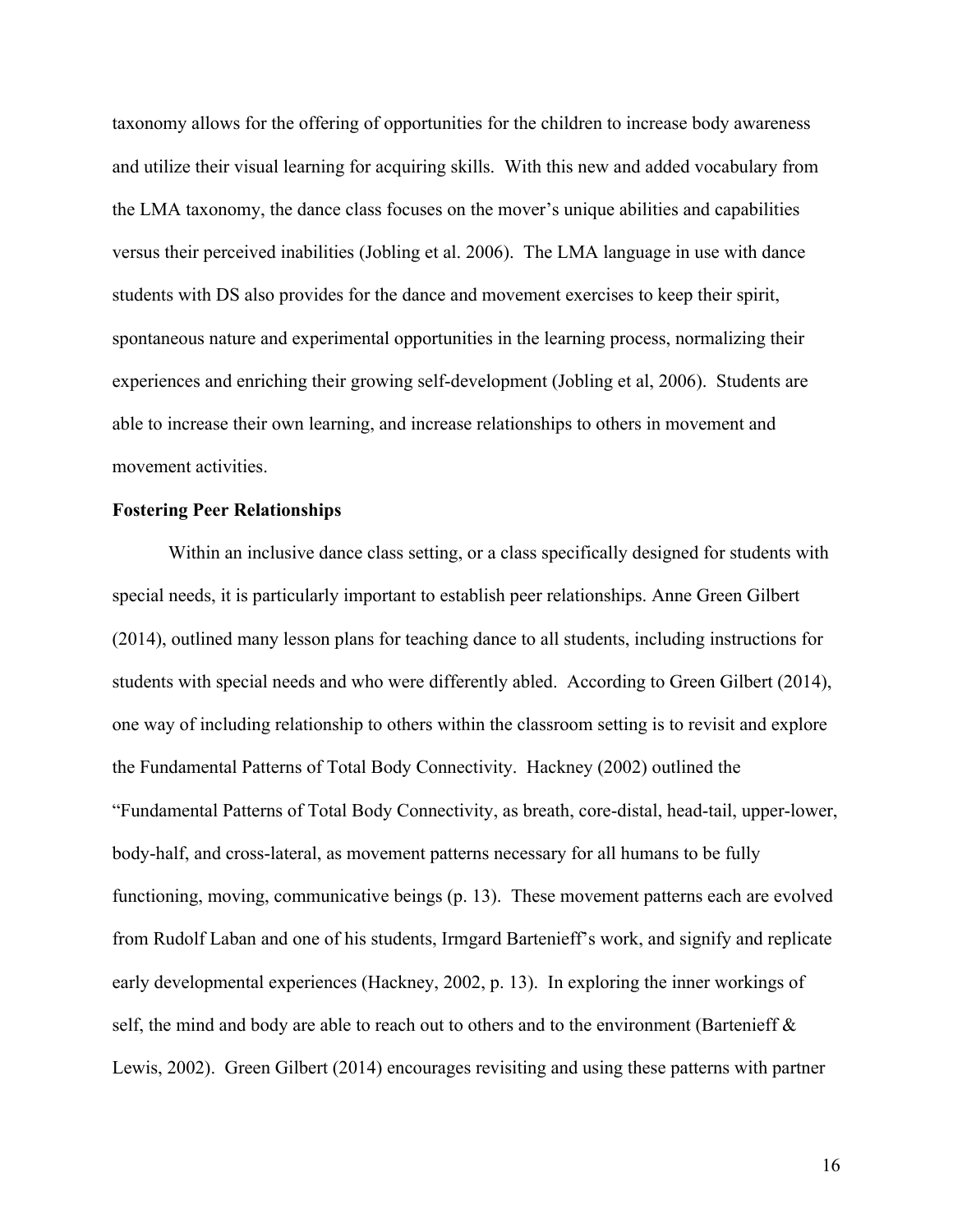activities to help students with developmental disabilities find ways of relating their own bodies to those around them.

Students with Down syndrome, or other special needs have these capabilities as well; they just need teaching methods in which to learn the skills for creating relationship to other and to expand their own expression and creativity. Green Gilbert (2014) specifies that students with DS may need extra stimulation for their vestibular systems. Because of their natural learning style, she also encourages repeated movement patterns, spins for vestibular activation, improvisational dancing, and inclusion of props to dance classes for this population (Green Gilbert, 2014, p.19). Landalf (n.d.) also expressed that repetition can give children "a sense of familiarity and success," allowing a greater sense of understanding each time an activity or movement is repeated between classes. When combining familiar movements to new challenges, the class can be a safe and exciting environment (Landalf, n.d.).

It is important to recognize that the literature in this section does not specifically include children in dance education with special needs other than Down syndrome. There is limited dance education literature about other diagnoses with special needs, including but not limited to behavioral, cognitive, emotional, and other physical limitations. Students with varying degrees of developmental needs, not only DS, may require a range of approaches to promote creativity and self-expression. These concepts and knowledge may be interpreted and translated into curriculums on an inclusive level across the special needs population; however, the literature is lacking and has not previously addressed a wide-reaching level of inclusivity.

#### **Influencing Values of Dance/Movement Therapy**

Dance/movement therapists encourage the creative expression of each individual, emphasizing inner and outer expression (Bartenieff & Lewis, 2002). Fran Levy (1988), a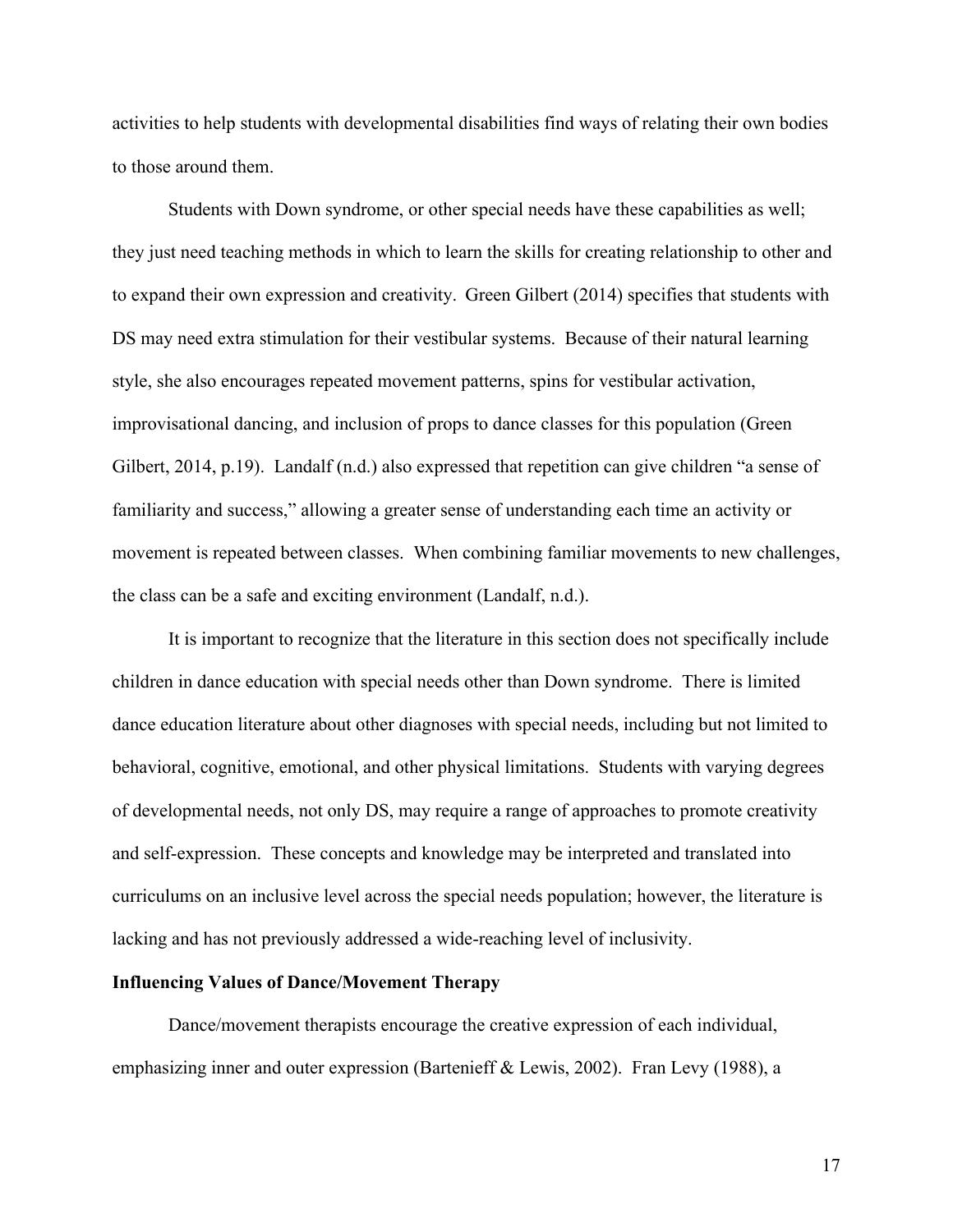dance/movement therapist, examined the inception and historical evolution of dance/movement therapy and its connection to early modern dance. In her explanation of how pioneers of dance/movement therapy developed the therapeutic use of movement in a search for greater meaning and self-reflection, she explained, "It was not enough however, to simply add emotional content to the movement. It was necessary to connect the personal expression of the dancer to more universal insight about the human condition" (Levy, 1988, p. 16). Levy (1988) explained that artists continued searching for ways to deepen their performances for themselves, and for the audiences watching, ultimately to develop their artistry on a personal and universal level. Dance/movement therapy pioneers Marian Chace and Mary Whitehouse began their careers as dancers, connecting their performance backgrounds to the therapeutic potential of movement. Their search for integration of self in their art form of dance led them to the use of movement and dance as forms of communication, creativity and exploration and, as a foundation of communication of the human experience (Levy, 1988).

As early modern dancers continued to question and search for development of their work, they began to recognize the ways in which dance was therapeutic. Martha Schwieters chronicled the beginning career stages of dance/movement therapy pioneer Marian Chace. Schwieters (1984) added that Chace herself was also a part of the growing changes in the work of modern dance, "Chace appreciated and learned how to move freely in the world of ideas. She acquired factual knowledge and technical expertise, ideas and attitudes that shaped the rest of her professional life" (p. 10). After further professional and personal development, Chace taught movement and dance classes, some of which developed into classes for students with special needs, leading to her career as spearhead of dance/movement therapy at St. Elizabeth's hospital (Schwieters, 1984; Chaiklin & Schmais, 1979). Marian Chace is the epitome of a developed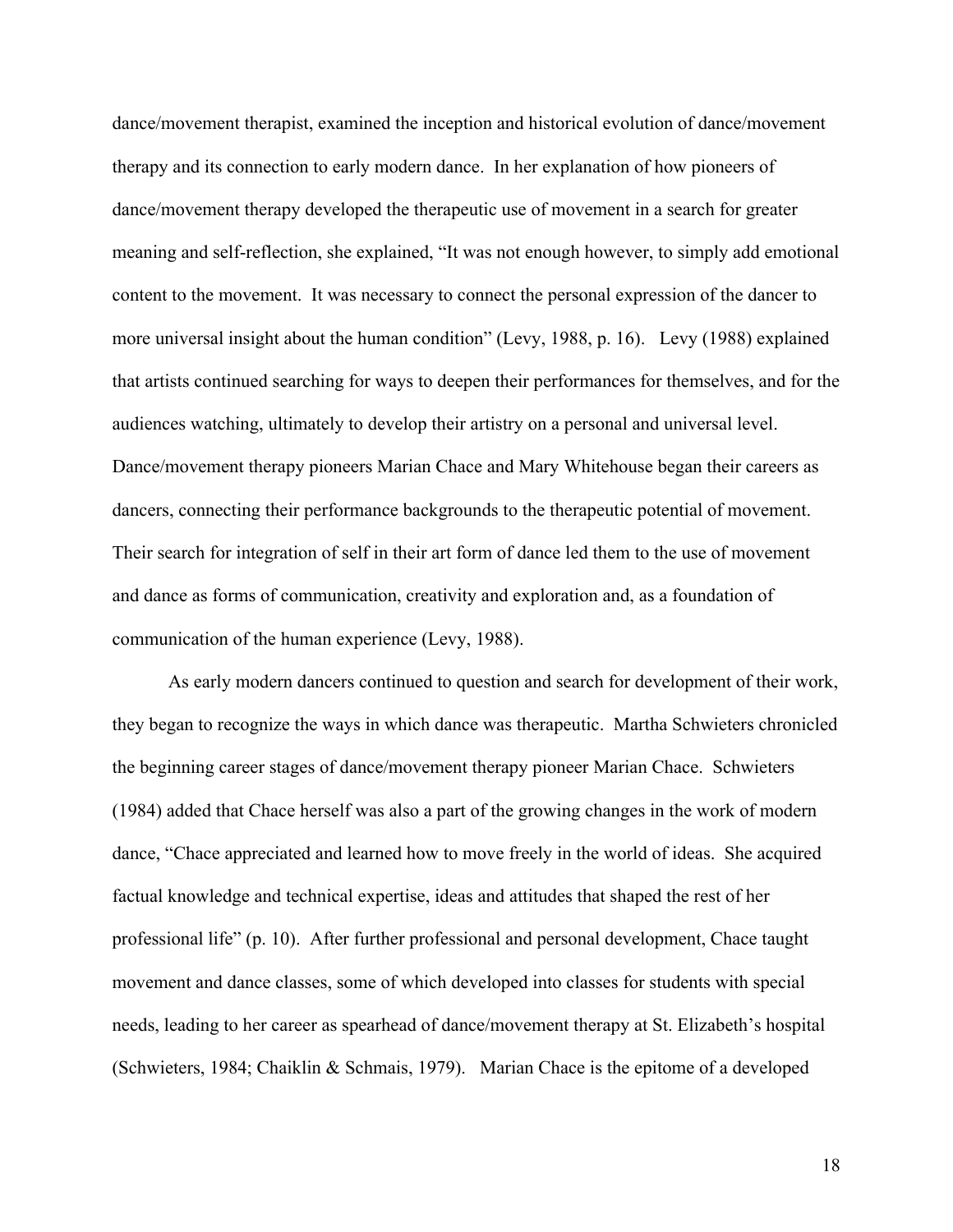dancer who questioned, was curious, and used movement to look at develop her own personal growth and development. Schwieters illustrated Chace's capacity for these dance/movement therapy values by saying:

Chace's complete dedication to her chosen art form, dance, became more selfless as she advanced in age. It had first been an outlet for the expression of her own ideas and feelings. It was her wholehearted and unwavering dedication to her art, enriched through a sensitivity to the people and events with which she came into contact, that enabled her to evolve a new facet of dance…Chace's development into a therapeutic person was truly an extension of her artistic growth. She reached a junction where the performing and societal directions of her art intersected (1984, p. 11).

To further the discussion about the evolution of dancer to therapist, Joanna G. Harris (2001), a dance/movement therapist who studied H'Doubler's dance education model, created an introspective essay about her own personal development. Within the essay, Harris identifies Barbara Mettler's emphasis that dancers and therapists alike need to be well informed about creative dance and therapy respectfully (Harris, 2001, p. 130). Furthermore,

"…they might recognize and respect the similarities: movement skill, craftsmanship, organization, respect for the body, its range, and limitations, the 'mind-body connection,' and above all, the creativity necessary to make both effective experiences  $\ldots$ " (Mertz  $\&$ Harris, 2002, p. 131).

Harris (2004) also stated that through creative dance is how a child, can rediscover the pleasure of exploratory movement through creative dance. Harris' work, and those of many other therapists mentioned in her essay, worked with children to rediscover their own bodies through movement (Mertz & Harris, 2002). Just as H'Doubler encouraged her students to seek a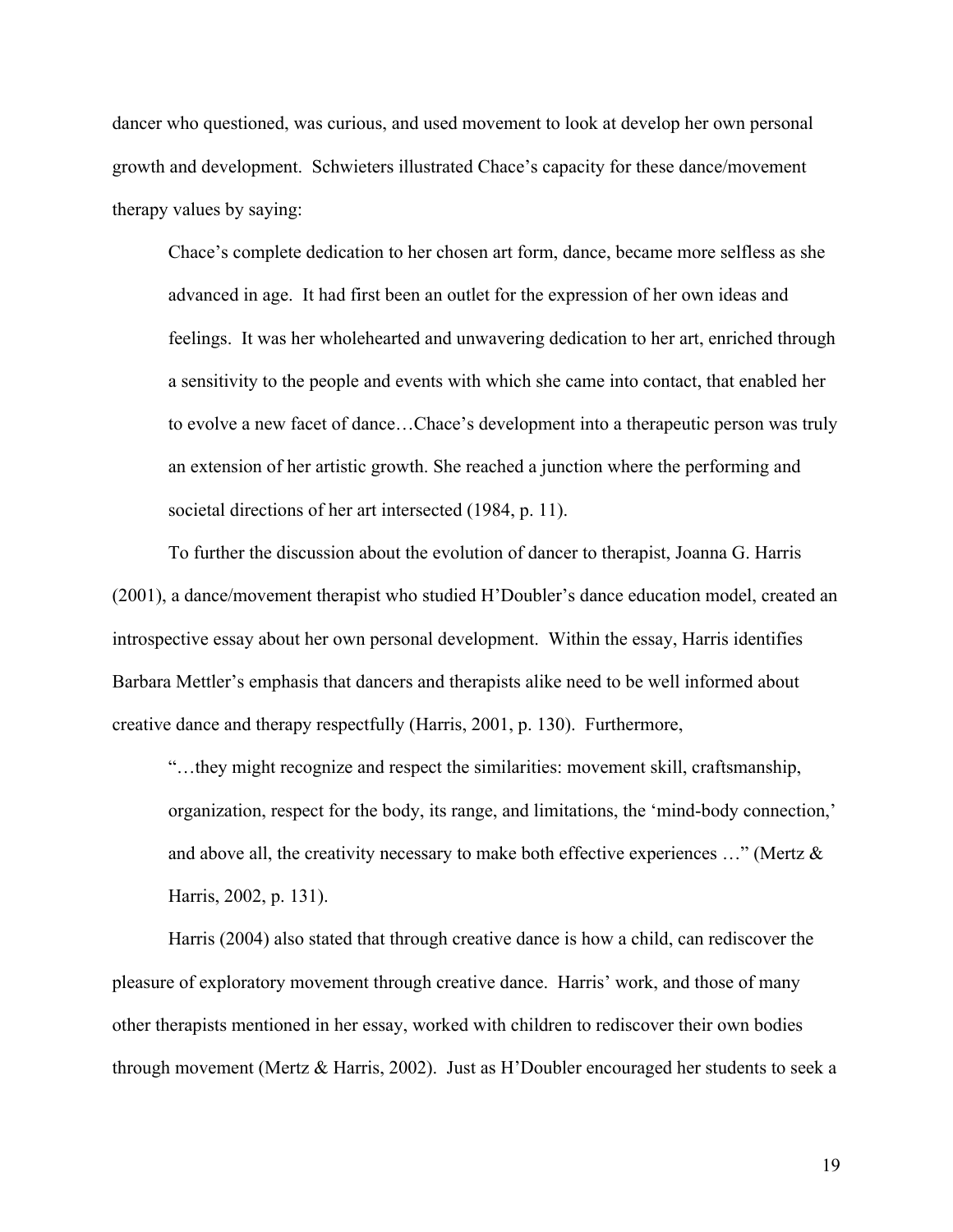dance education which could simultaneously add to their growth and afford them opportunities to explore their own creative ideas, (Mertz & Harris, 2002), dance/movement therapists and dance educators alike seek to facilitate a similar self-development of their students and clients.

Irmgard Bartenieff (2002) highlighted that, for dance/movement therapists, dance can offer, "stabilizing structures within which the moments of subjective expressiveness can occur autonomously and fully, with a simultaneous internal and external relationship" (p. 144). This subjective expressiveness experienced through movement and dance sparked a curiosity to develop a greater sense of connection and community through exploratory movement. Through their paralleled development, and integration of the self and other, the art forms of dance, dance education, and dance/movement therapy are intertwined historically, and in current application.

#### **Dance/Movement Therapy with the Special Needs Population**

This section focuses on dance/movement therapists working with individuals with special needs, referenced as "a person who has a physical or mental impairment that substantially limits one or more major life activities, a person who has a history or a record of such an impairment, or is perceived by others to have such an impairment" (A Guide to Disability Rights Laws, 2009). Dance/movement therapists have been working with children with varying needs and who are differently abled since inception of the field in the 1940s (Levy, 1988, p. 221). This work can cover facilitating dance/movement therapy sessions with individuals, specifically in this section with children, with a variety of diagnoses and special needs, not limited to Down syndrome. Many dance/movement therapists have focused their efforts with this population to meet their communication needs, often exploring non-verbal communication.

Beth Kalish-Weiss (1968), a dance/movement therapist, detailed the ways in which a dance/movement therapist must meet children with this diagnoses at their own physical and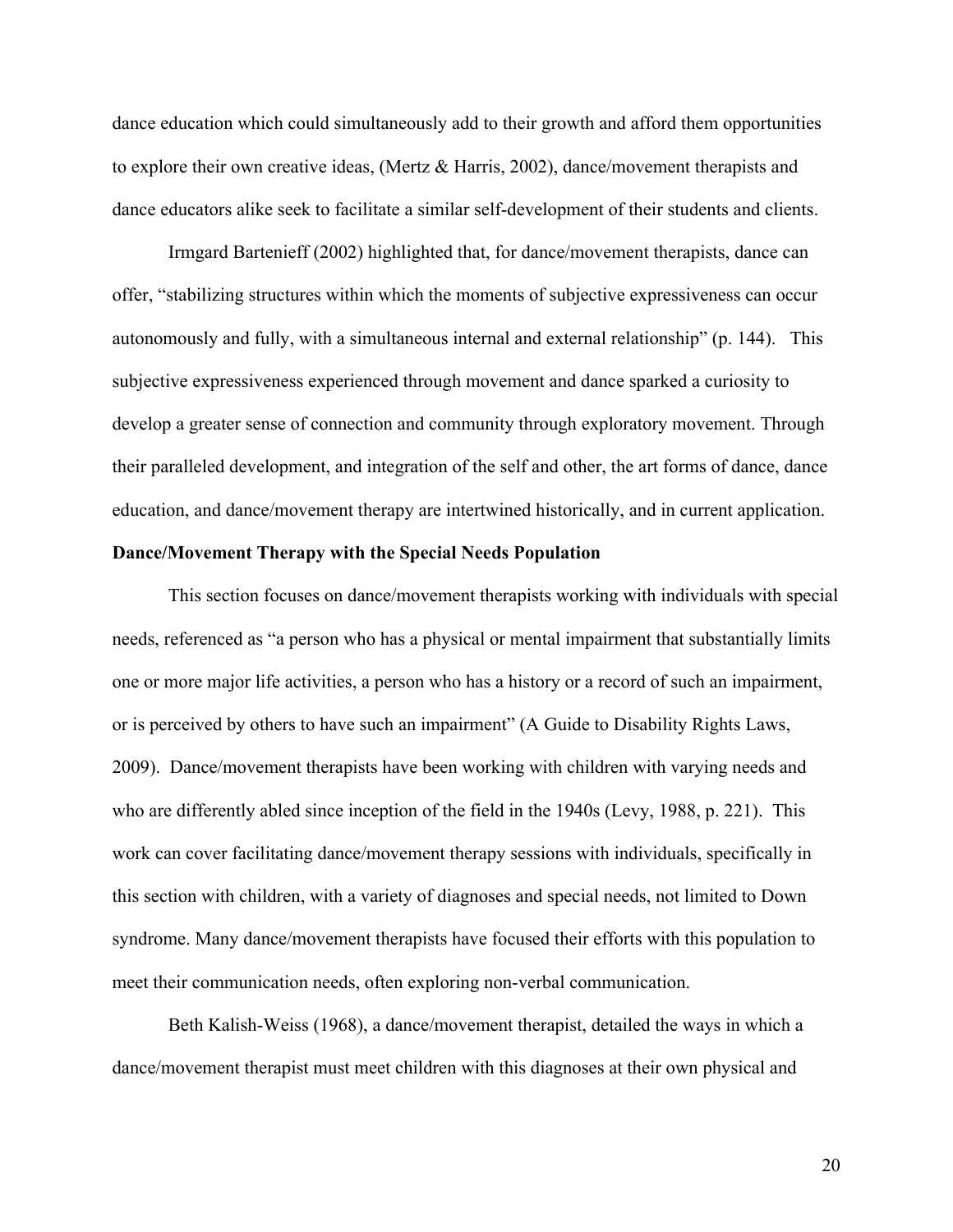psychological and developmental capacities. In order to effectively work with children with autism, Kalish-Weiss determined that dance/movement therapists need to first be aware of their own body and movement repertoire, including their own movement nuances and essences, so that they may be able to accurately match the child on a level where movement interventions can be introduced (Levy, 1988). Levy (1988) shared what Kalish-Weiss determined to be requirements for a dance/movement therapist:

1) to observe the child's non-verbal communications; 2) to know his/her own non-verbal communications; and 3) to find a point at which his/her own body movements can communicate with the child's body movement, hence promoting communication and interaction on a movement level (p. 223).

Awareness and knowledge of the self and other, identified by dance/movement therapists reflects Chace's idea of empathic connection and relationship with clients, which dance/movement therapists need for meeting all clients (Sandal, 1978, p. 99). The dance/movement therapist uses their own body to match the child and their spontaneous movement and expressions, in order to facilitate exploration of the body and environment (Sandal, 1978, p. 98). This is done by the therapist mirroring the child in their own movement qualities and essences, non-verbally communicating with the child (Levy, 1988, p. 223). Similarly, Suzi Tortora (2006) stated that nonverbal interaction with focus on communication is "considered self-expression, and they become the building blocks for improvement and acquisition of communication" (p. 193). Tortora (2006) also acknowledged that the child leads these connections and exchanges, and it is the responsibility of the therapist to assess, notice, and adapt to best support the child in their movement and communication.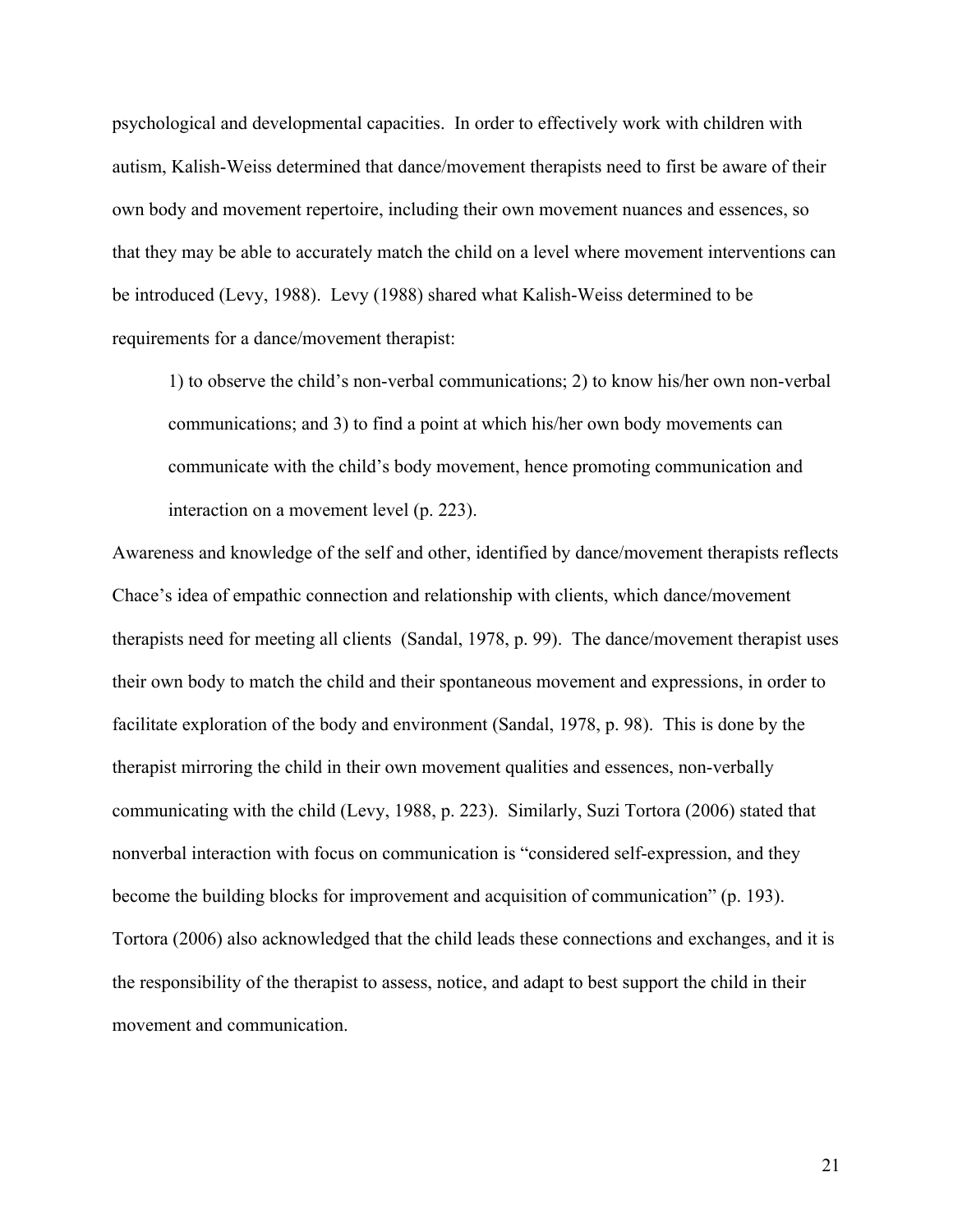Marcia Leventhal (1979) also explored dance/movement therapy with children who had developmental, emotional and learning disabilities. Leventhal (1979) determined that dance/movement therapists' work with children with special needs related to the previously mentioned diagnoses should be focused on appropriateness of movement sequencing and special attention to the child or group's developmental levels and progress (Levy, 1988, p. 228). Similar to Kalish-Weiss, Leventhal (1979) suggests the dance/movement therapist needs to establish formatting and movement boundaries verbally and non-verbally. Boundaries may include group guidelines for safety, when and in what order activities occur with the group, and timing and spatial boundaries for participants, which foster and allow each child to be appreciated and guided to move independently. This independence increases self-mastery of movement and motivates exploration of self and the environment, creating a positive self-concept (Levy, 1988). The concept of a consistently structured group can be helpful in implementing cohesiveness and invitation, advocating for an atmosphere of belonging among the group (Landolf, n.d.; Levy, 1988).

To create a welcoming environment in a dance/movement therapy group for children with special needs, Polk (1974) suggests that the group highlight inclusivity. To do this, the group should include creative movement activities with challenges without creating competition so the children can increase self-mastery and confidence independently within a group setting (Polk, 1974). Creative exercises in a dance class setting can have emotional and social benefits for the students (Green Gilbert, n.d.). The purposeful introduction and use of props, musical instruments, and music into the session are to promote communication as well as to highlight a feeling of joy when creating educational and instructional guides through movement interventions (Polk, 1974, p. 58).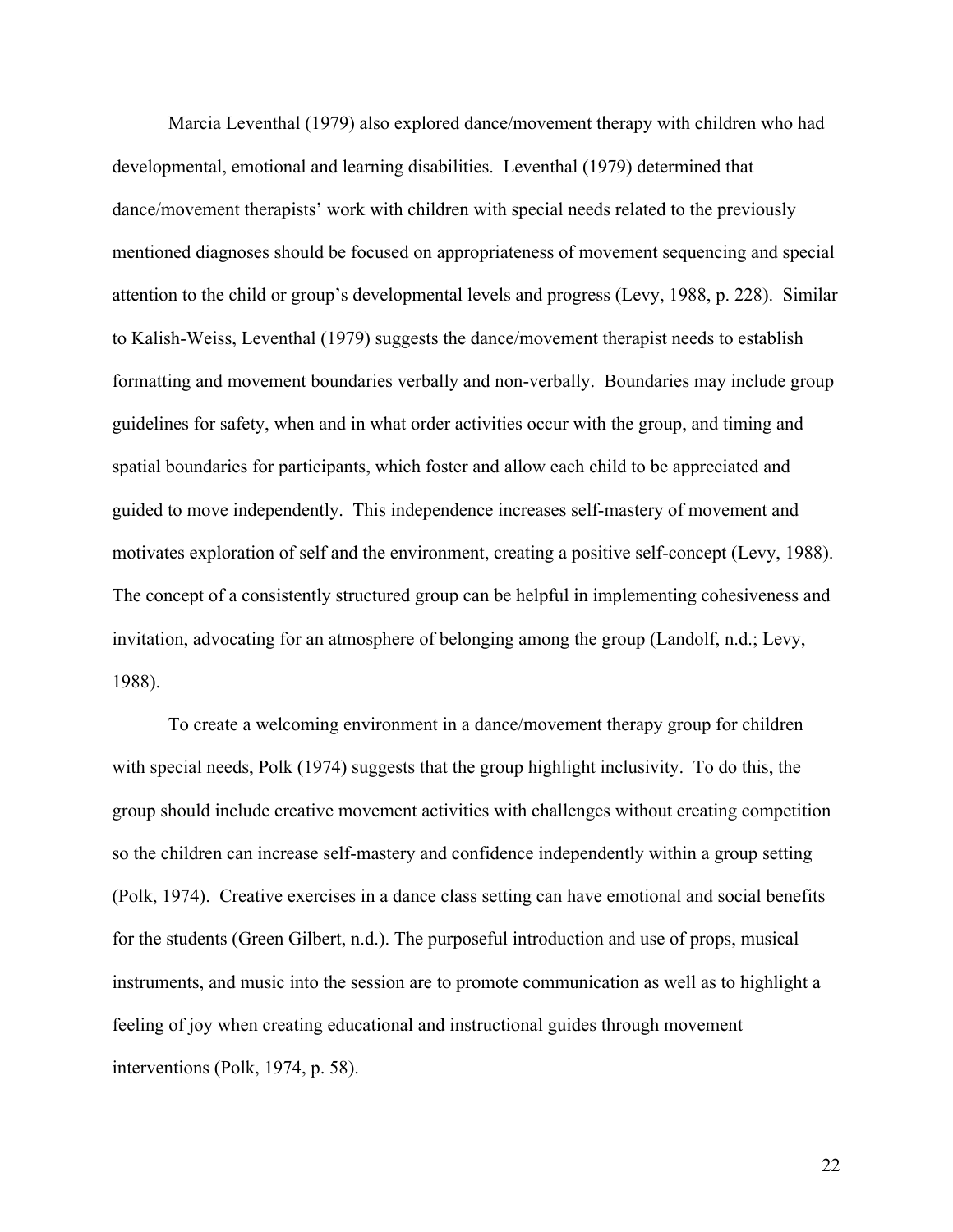To further elaborate on the use of music and rhythm in dance/movement therapy for children with special needs, Tortora (2006) suggests that music can assist a child in sharing their self-expression on a physical level without words. Tortora implies that rhythm and music can also be created with the mover's own body, including the use of voice. It is important for the therapist to be aware of how their own voice through the use of sounds, level, and tone can be used to facilitate these rhythmic and movement interactions for the client, particularly those with limited verbal expression (2006, p. 292). Tortora's emphasis on rhythm and vocal exploration can expand a child's view of self, furthering their communication style. Combined with other creative movement and rhythmic exercises, a child or individual with special needs, and particularly with communication limitations can be benefited by working with dance/movement therapists.

These are just a few techniques to be considered when working with children in a dance/movement therapy setting, with attention to the special needs population. The responsibilities of the therapist to offer structure and to assess the physical and psychological developmental needs of their client are of noticeable importance. Independent exploration foster exploration of self, environment, and other are created using movement through the dance/movement therapist's offering of structured activities. These activities may include props, rhythm, music, and should be introduced throughout in an inviting atmosphere.

## **Integration of Dance Education and Dance/Movement Therapy for Individuals with Special Needs**

Dance education and dance/movement therapy as fields have approached students and clients of varying special needs with a multitude of approaches. Susan Imus (2014) clearly defined the roles of dance educator and dance/movement therapist as distinct and separate,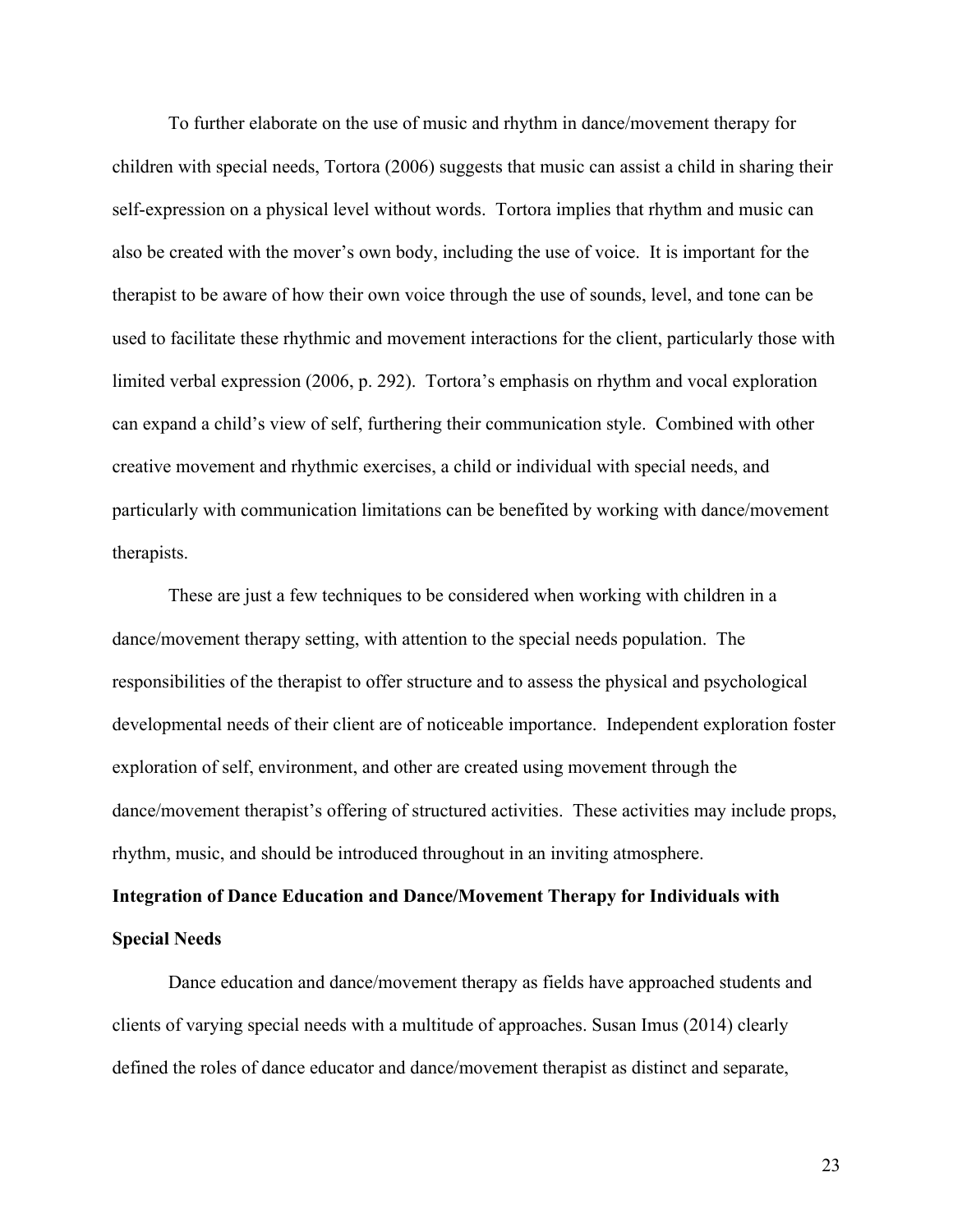emphasizing that a dance educator uses a directive approach with students, and a dance/movement therapist will create a reciprocal movement relationship. Imus (2014) reiterated that while both professions use movement to create and foster expression, dance/movement therapists exist in and foster a movement relationship with their clients to deepen emotional understanding. Though these roles are separate, each may facilitate movement using similar methods and techniques. Downey and Imus (2013) emphasized that dance educators must assess their student's abilities in order to construct a class which will help meet the learning and movement goals of the class.

Zitomer and Reid (2011) posed the conceptual difference that differently abled children or children with disabilities seen in dance classes are often considered or seen to be in dance therapy, as opposed to their non-disabled peers. Dinold and Zitomer (2015) shared several pedagogical concepts for teaching an inclusion-based dance class, which invites participation for all abilities. Among these concepts for inclusivity include an encouraging teaching approach that fosters relationship between all students, as well as a focus on psychomotor, rhythmic, and musical activities. Dinold and Zitomer (2015) suggested using Green Gilbert's (1992) core dance elements, such as Space, Time, and Force. Dinold and Zitomer (2015) shared that using these dance elements can encourage positive social interactions between all students through collaborative movement activities in groups or in pairs. The constant use of these structures and/or activities are emphasized so that the students become familiar with, and can adjust or anticipate the structure of the class (Dinold & Zitomer, 2015). Morris, Baldeon, and Scheuneman (2015) also emphasized that consistency in classroom structure is imperative in inclusive dance classes. Morris et al (2015) share that this philosophy should include classroom offering and content, teachers, and extend to communication with students and caregivers (p.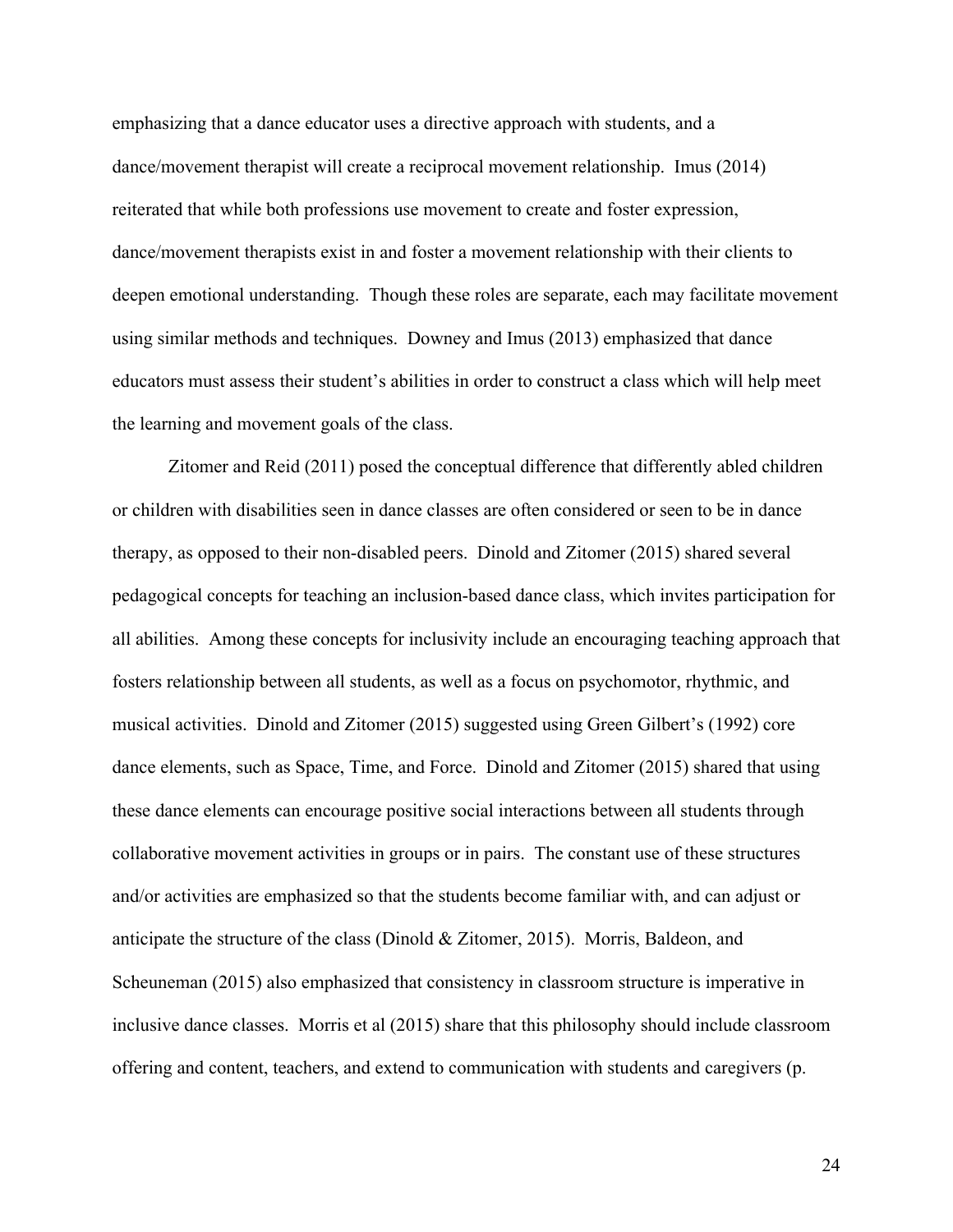127). Albin (2016) reiterated the facilitator and/or movement professional leading a program for individuals with special needs should be consistent, as this can be essential to developing trust with participants (p. 60). Albin (2016) shared that as long as the environment is a positive one, a movement program for individuals with special needs can be beneficial.

Laura Downey considered the roles of dance educator and dance/movement therapist in a case study in which she sought to distinguish if a class for students with special needs she was teaching should be considered therapy. Downey (2013) established goals for the students and class, such as acquiring new dance and locomotive skills, and fostering relationships in an environment outside of the structured therapeutic setting (Downey, 2013). Downey (2013) discussed that in order to meet these goals effectively, offering choice to the students was imperative to meeting the goals of the group, and for each individual student participating in the class. Downey shared the class was an effective experience for her students due to her use dance/movement therapy informed techniques including assessment tools, and relationship building with her students, done using verbal and non-verbal cues and tools. Downey also emphasized the class was informed and focused on the students versus a set dance curriculum. Finally, the class was not about power in her roles as dance educator or therapist, but more about the students.

 In a review of benefits of dance/movement therapy for students with Down syndrome, Albin (2016) detailed that several concepts used by a dance/movement therapist could be implemented into other therapeutic or dance class settings for individuals with DS,

"the dance therapist and dance educator can develop a reciprocal relationship to maximize a child's individual growth. Each professional can share strategies…no matter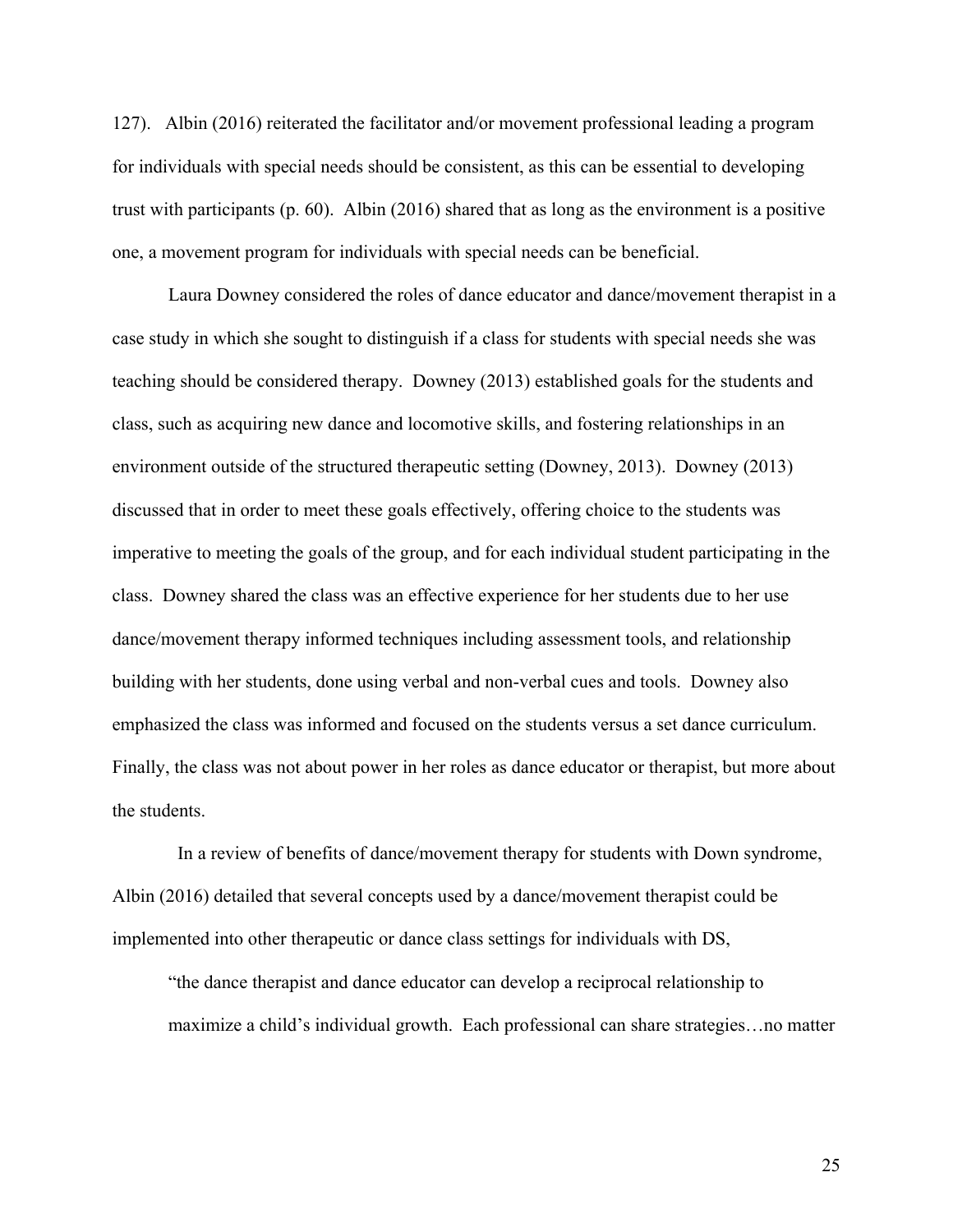what the ability level, movement stimulates the sensorimotor connection in the body, which is healthy for everyone" (2016, p. 61).

Like Downey (2013), Albin (2016) believed that the training and skillsets of each profession, dance educator and dance/movement therapist, could add beneficial strategies and recommendations for this unique population.

At this time, there seems to be a minimal amount of literature by dance/movement therapists who also serve as dance educators to students with special needs. Many dance/movement therapists teach dance or work in community programs that encourage dance/movement skill mastery, but there is a lacking body of literature contributing to the field of dance/movement therapy. Within the literature, there are some sources that considered the Down syndrome population and the benefits of dance/movement therapy, dance education, and inclusive dance education for both children and adults. However, where the literature appears to be lacking is in the larger scope of special needs and differently abled individuals, and what other diagnoses or unique behavioral, cognitive, emotional, and/or physical symptoms or conditions can be considered in the special needs realm.

#### **Conclusion**

My guiding questions for this study were developed out of my need to clarify how my knowledge as a dance/movement therapist influenced my facilitation of a dance class for students with special needs. My experience in dance education and dance/movement therapy had motivated me to work with the special needs population, but I wanted to be clear and intentional in working with the special needs population through Friday Night Dance Party. How am I utilizing my knowledge in dance/movement therapy methods and dance education methods to teach a community dance class for students with special needs? And, in what ways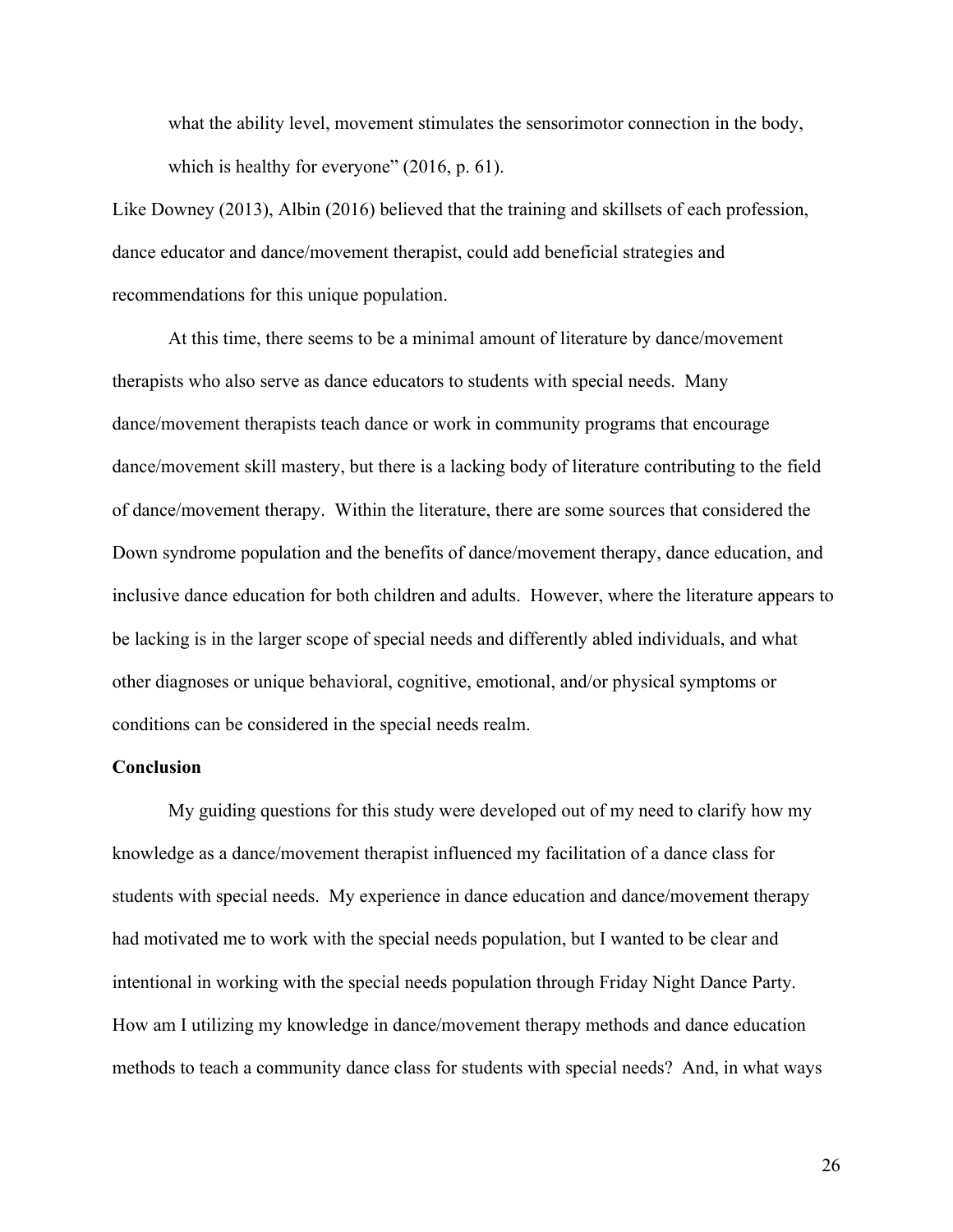do my knowledge in dance/movement therapy methods and dance education methods integrate through the teaching of a community dance class for students with special needs? I wanted to further explore how my knowledge in both fields could effectively support my teaching of this class. I was also curious about which field of experience, dance education or dance/movement therapy I would be leaning on the most to influencing my teaching. Would my pools of knowledge integrate? Would they overlap? How would I know?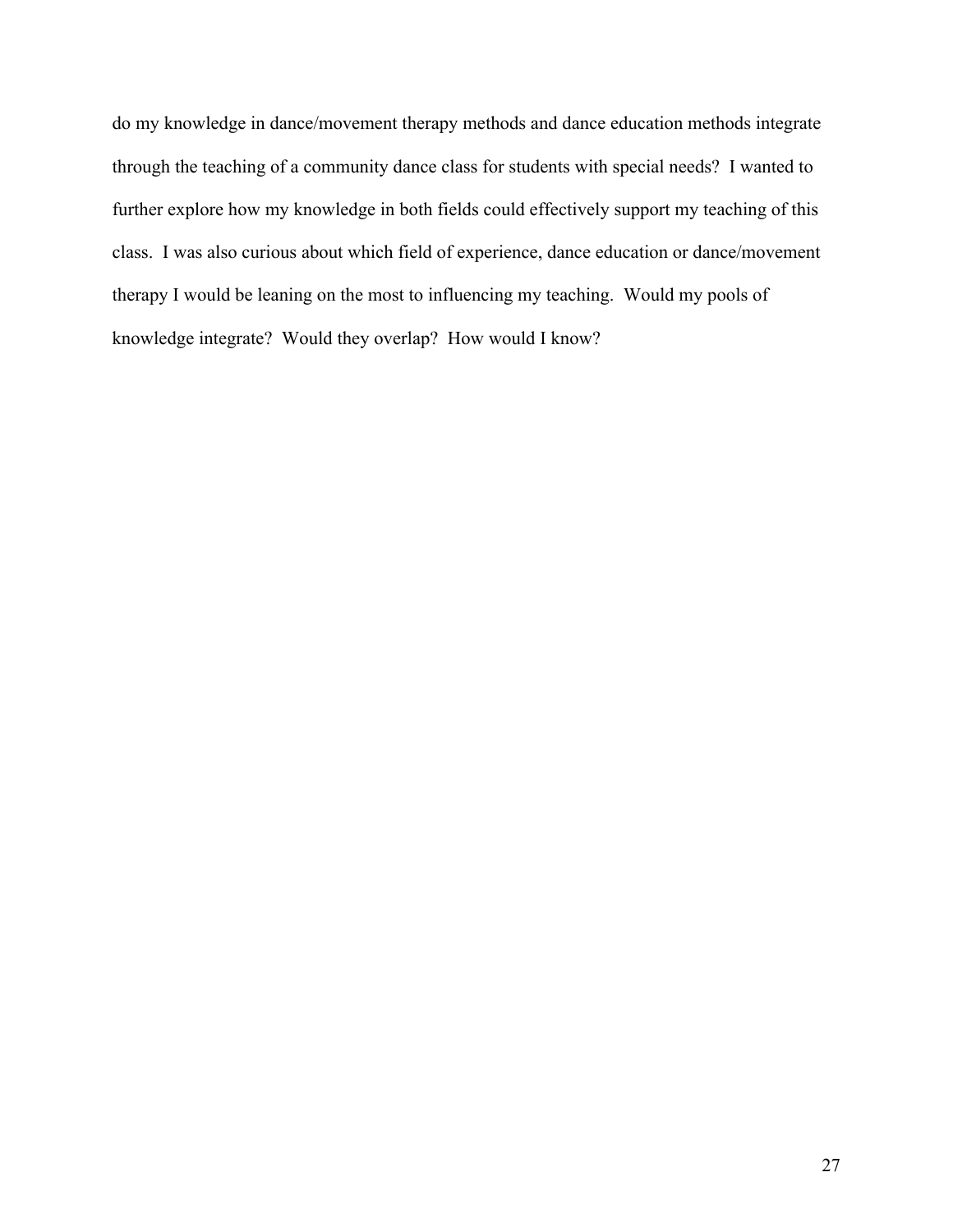#### **Chapter III: Methods**

#### **Methodology**

A pragmatic case record review, including qualitative methods of data collection was used for this study. I chose this methodology because it most accurately fit within the timeline of completing my graduate studies and schedule of the dance studio. By using historical, qualitative data in this single-case design within a bounded system, I discovered what was unique about this particular case using multiple sources of information.

Creswell (2014) emphasizes that there is freedom to select what is used for data collection and analysis in case studies, which allows the researcher choice in what kind of data answers the research questions. This methodology also encourages multiple truths rather than adhering to one philosophical school of thought. This study was a stepping-stone towards continued recognition of my professional development, including professional identity and roles of dance educator and dance/movement therapist. In alignment with these discoveries, I found myself connecting with Creswell's (2014) statement that "truth is what works at the time" (p. 40). This statement allowed me openness and freedom in my research process. At the time of conducting this review I knew I was developing and learning so much about myself as a dance/movement therapist and even still as a dance educator, despite having the most experience in that role. Creswell's (2014) statement gave me the openness to know that I could return to teach FNDP at another time, more informed, and if I conducted a similar process, that truth would also work. My truth was developing, just as I was, with an openness and freedom to explore and solidify. I also appreciated having flexibility and freedom in the types of data I collected, and did not feel limited in their platforms. I counterbalanced this openness and freedom by working with a validation consultant to solidify themes from my data, from which I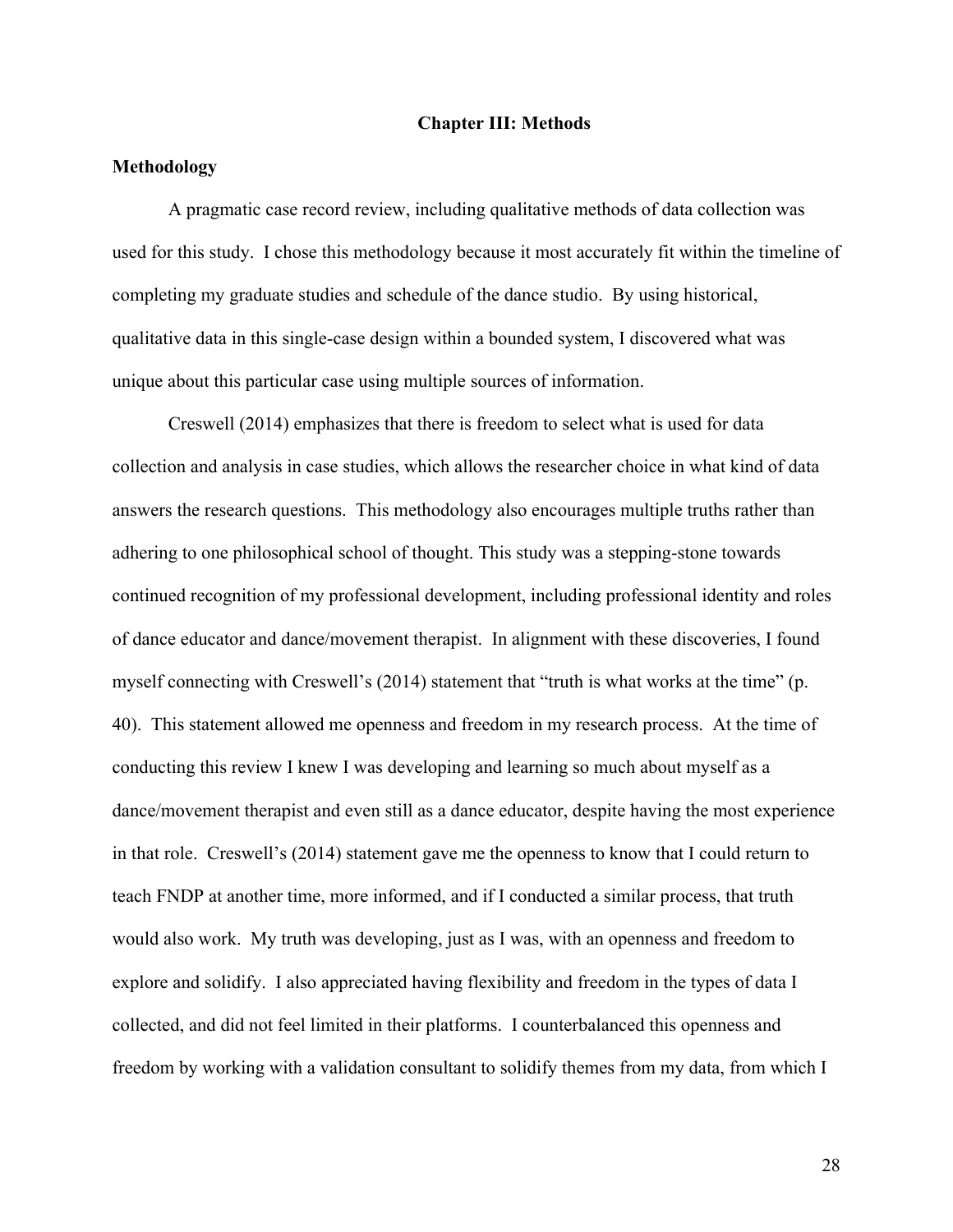created my dance performance and choreography. The answers to my research questions were unique to my situation, and relatable to where I was as a learning dance/movement therapist and established dance educator.

It was important to me to not feel limited or restricted from where within my data I gathered my themes when it came to my analysis process. There was not a pre-determined 'yes' or 'no' being answered in my research questions, and I wanted the results of this study to be able to emerge naturally and organically, like the creation of Friday Night Dance Party. My own development as a professional has been an ongoing process, and the procedure needed to occur similarly. The truth of my results would be accurate only for the exact timing of this study, as a reviewed case of my experience of teaching FNDP. If I were to replicate this study again, my knowledge and frameworks would be different based solely on time and experience. This bounded study allowed me to create and construct a unique truth.

In using three data sources from FNDP classes, I had options and multiple lenses with which to view my own process. This created opportunities to reflect and stretch my own creativity while recording data. As a clinician and dance educator, I enjoy offering choice in the direction of a session, or class for my students and clients respectfully. I find that offering choice is an empowering way to connect to and establish trust with individuals; this also allows for students' and client's personal creativity to be ignited and brought to the surface. By choosing to apply the same concepts of freedom, creativity and choice in my own research process, I was echoing for myself the same process I offer to others.

This class provided me with the opportunity to better understand my professional development and role definition, as it relates to my own scope of practice and experience. I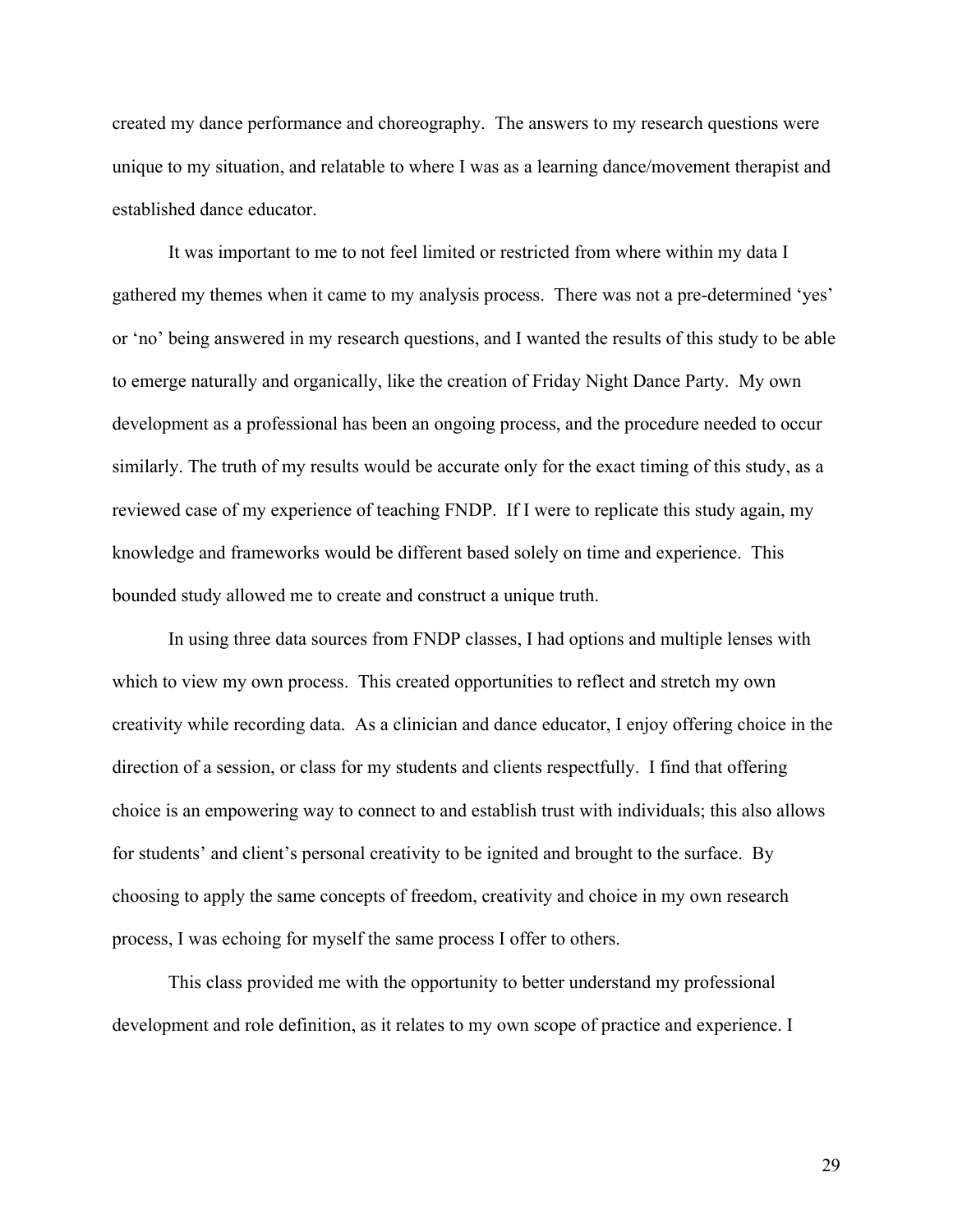wanted to understand how I was utilizing my skill sets and if they overlapped. I was curious about how and what I was doing, for students with special needs in a community dance class.

#### **Data Generation**

Friday Night Dance Party took place at a private dance studio in the northwest suburbs of Chicago, Illinois. All data were collected on site at the dance studio once all participants departed and the studio space was locked for the evening. All data were previously created in an effort of personal discovery for my professional growth, and was later used for this review. Data were recorded and collected from nine classes, and three types of data were analyzed for this review. The first type of data was a reflection sheet (see Appendix C), the second was art making, and the third was stream of consciousness journaling.

In designing the reflection sheet, I chose to visually divide a piece of paper into two halves representing dance/movement therapy on one side and dance education on the other. At the end of each class, I reflected on the 45-minute class and documented where I felt each part of class had been motivated from, either dance education influences or dance/movement therapy influences. This process included documenting the class in the order of activities that occurred during class. I delineated these activities into the dance education or dance/movement therapy sections of the paper based on how I felt I had approached them. The reflection sheet portion of data collection served as a guideline to create my visual art making and journaling from. It was often a quickly constructed document that allowed me to record what occurred within the class, and to indicate any events, situations, or moments of importance. If I felt I could not choose, or was not able to differentiate completely between the dance movement therapy or dance education influence, I drew an arrow between both or wrote a horizontal line over my vertical division line.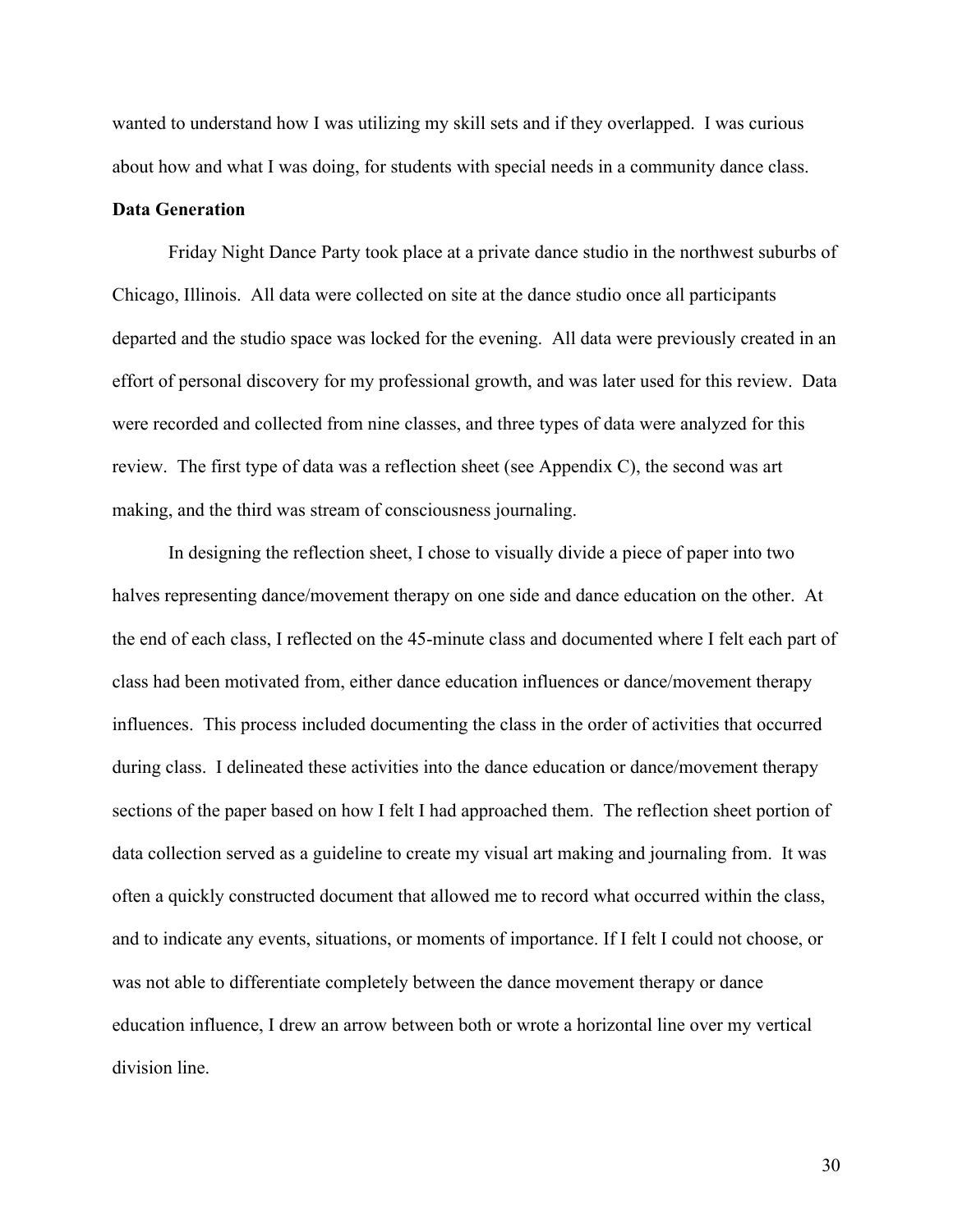Visual art making served to help me further understand which method informed my class on that particular day. Sometimes my artwork was based on my reflection sheet and sometimes it was a separate process that helped to reflect on the class in a different medium. This artwork was created with graph paper and markers, occurring after the reflection sheet data collection. I chose this form of data collection to provide another medium to understand my process of teaching Friday Night Dance Party. Creating visual art also became a process where I was able to allow myself another form of expression of my experience.

The process for stream of consciousness journaling included allowing myself to write any thoughts and feelings about the class in general. These journal entries often included physical sensations I experienced while teaching, insecurities I felt about teaching the class, or moments/interactions that had occurred between the students or myself. Also included within the journals were moments or activities that I felt were successful and wanted to repeat in future classes. Journaling was the final piece of data collected in all data collection sessions, occurring after the reflection sheet and visual art making. Following the reflection sheet, the visual art and journals were completed at the studio, in time frames of five to twenty minutes.

#### **Data Analysis Methods**

Data analysis was completed at my residence, and all data it was kept in a locked desk drawer when not being used. A within-case analysis (Creswell, 2014) was used for theme analysis of this case record review. This very focused strategy allowed me use historical data collected from the class, and conduct my theme analysis at the end of July 2017. I used my data sets to determine themes of when, how, and if the influences of dance/movement therapy and dance education appear throughout the class. This analysis method was used on three sets of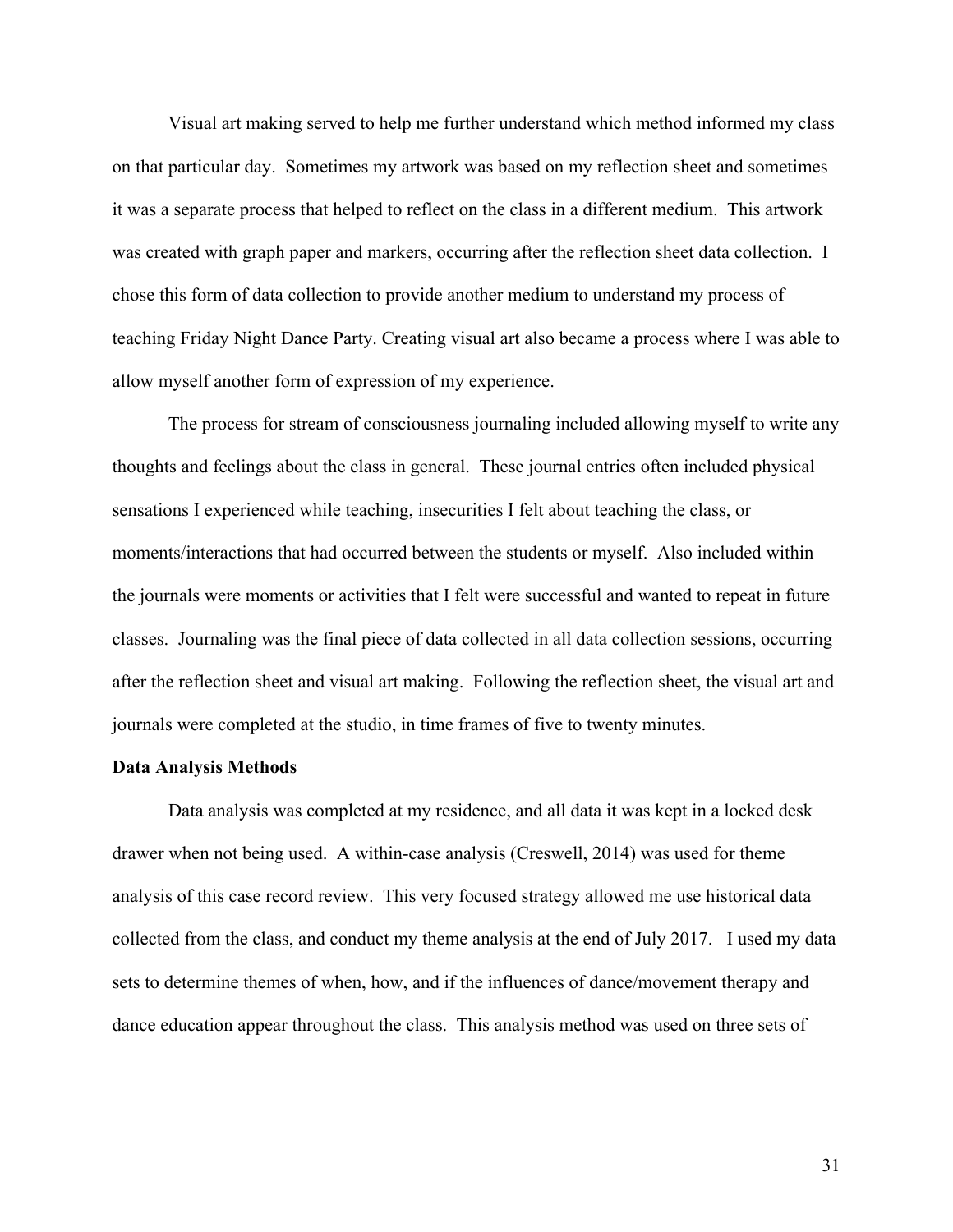historical data recorded from three classes. Theme analysis helped me to determine if the methods used in the class integrated, combined, or stayed distinctly separate.

## **Validation Strategies**

Once data analysis was completed, I used Creswell's (2014) recommendation of triangulation for validation. Defined as "examining evidence from the sources and using it to build a coherent justification for themes", this strategy provided me the chance to view the multiple sources of my data from my three classes and justify the themes found (Creswell, 2014, p. 251). My reflection sheet, visual artwork and journaling all reflected similarities. The most salient similarity between the three included some linear representation: the visual representation of horizontal lines across my division line in my reflection sheet, my visual artwork often included linear structures, and my journaling tended to include run-on and un-ending sentencing.

 I also worked with a validation consultant who had knowledge and experience in dance/movement therapy and dance education to validate the themes that emerged from my data analysis. The role of my validation consultant was that of a combination of a peer debriefing role and an external auditor (Creswell, 2014). I communicated with a colleague, who studied dance/movement therapy and is the current director of dance at a dance studio in northern Illinois, to be my validation consultant. My consultant and I worked to ensure validity between the themes derived from my data analysis. The intended result of this validation was to guide the creative process of choreographing and creating a dance piece to demonstrate the findings from my review to ensure my research and results would "resonate with people other than the researcher" (Creswell, 2014, p, 252). My validation consultant and I worked together for two, 30-minute meetings to discuss the themes gathered from my analysis process. Our meetings focused on bridging my findings from my visual artwork, journaling and reflective, qualitative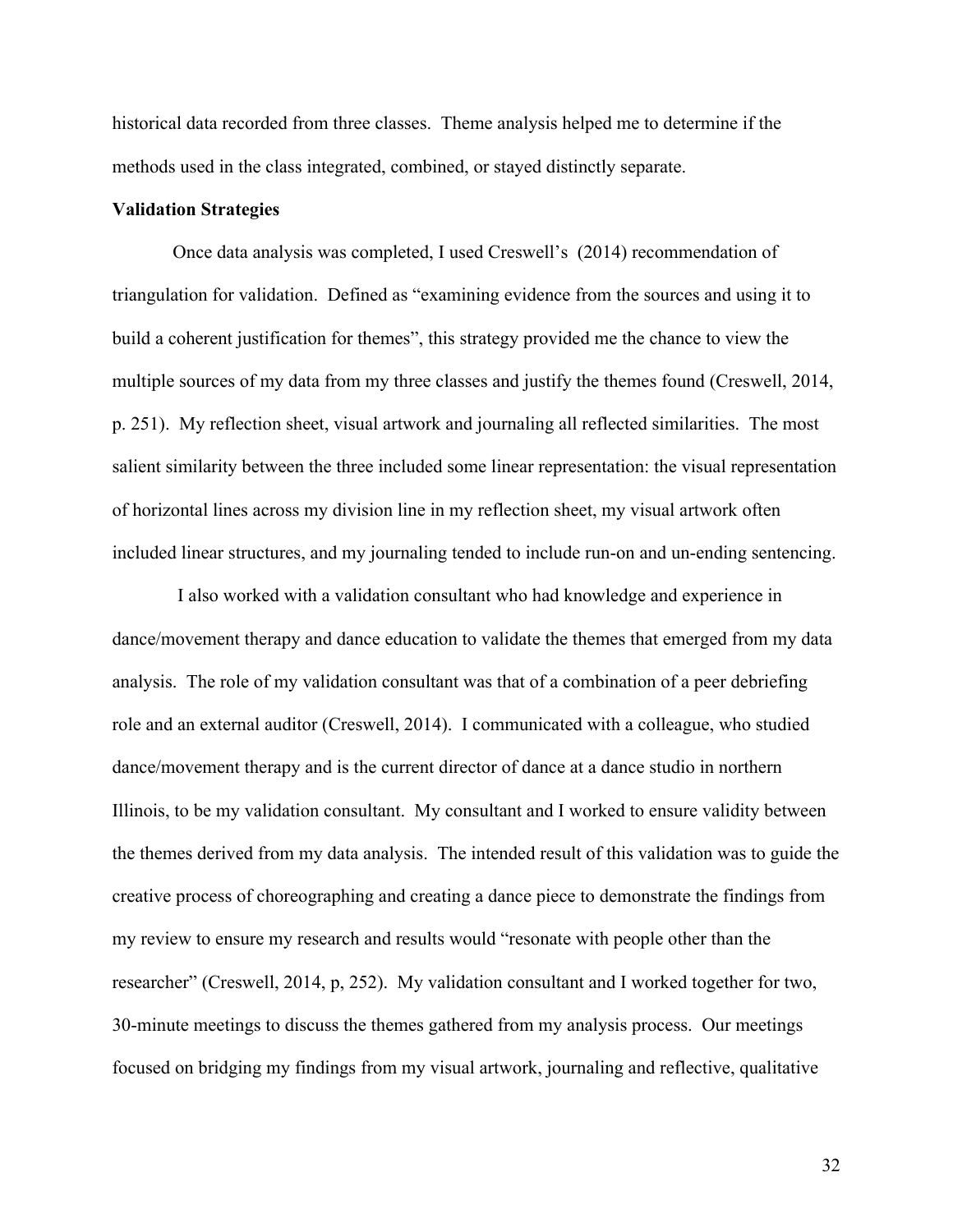data into movement. The validation consultant meetings were structured to ensure my choreography, song selection, and even the title of my piece, "Many Truths," was congruent with the findings. This was done by my consultant asking questions about my data and theme analysis, including the accuracy of the relationship between my research questions and my data (Creswell, 2014). A primary consideration for my validation consultant and I was ensuring the intention behind the choreography and movement stayed true to relaying these themes as they pertain to my professional identity development within the study. My consultant and I worked in these meetings to clarify my choreography and communicate through this dance performance how my dance/movement therapist self and dance educator self informed each other through the teaching of Friday Night Dance Party.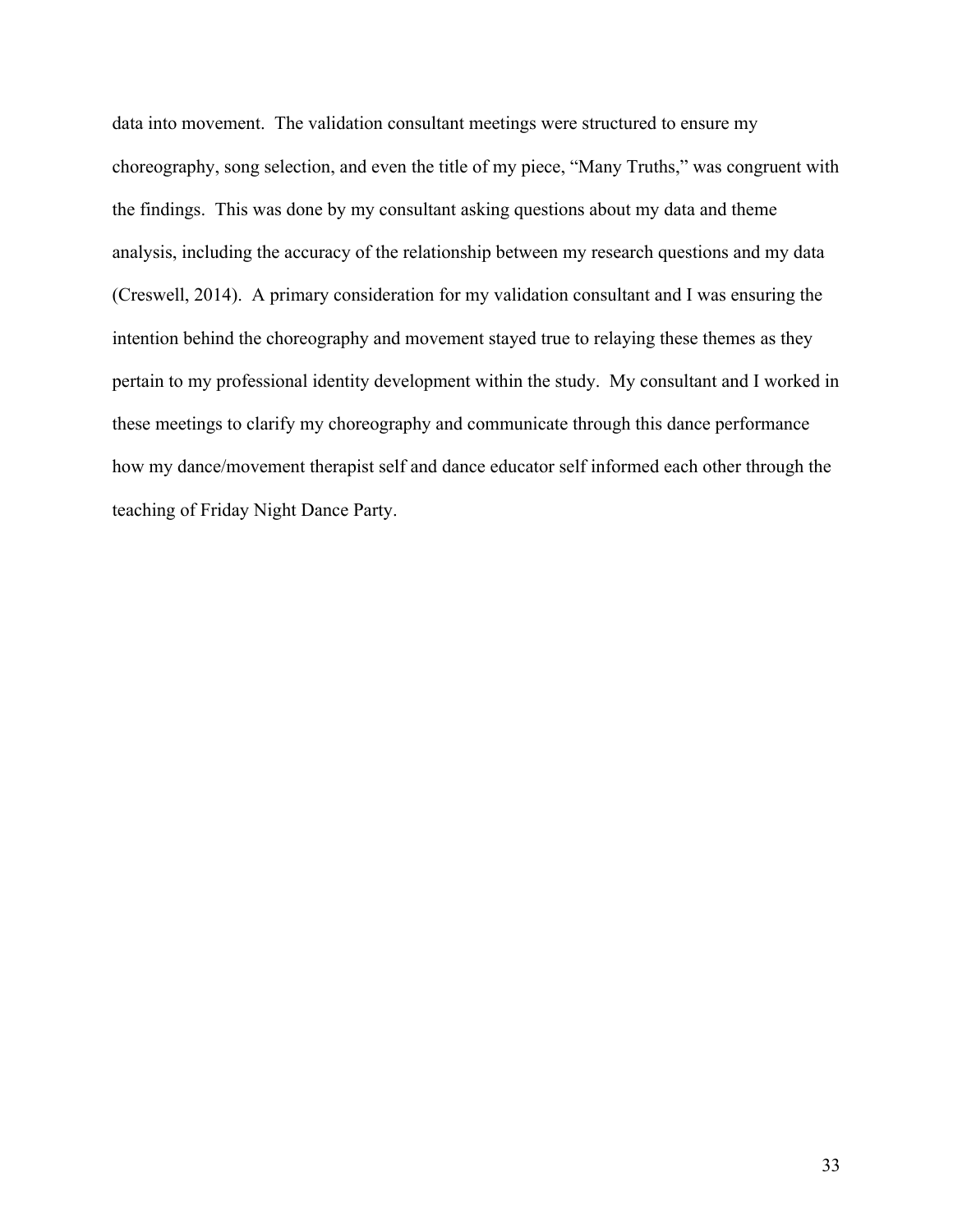#### **Chapter IV: Results & Discussion**

The purpose of this case study was to gain a better understanding of how my knowledge of dance/movement therapy influenced my facilitation of a dance class for students with special needs. I was also interested in exploring how and when the influences of dance education and dance/movement therapy intersected and informed one another within the teaching of FNDP. From this process, my professional identity development was brought into question, and I began to realize this case review was also an attempt to understand my professional identity.

This entire process resulted in the conclusion that I use influences from dance education and dance/movement therapy simultaneously, which I termed, expressly intervolved. This term loosely satisfied my inquiry of how my knowledge pools mingled.

*Expressly:* for the express purpose: particularly, specifically (Expressly, (n.d.), para. 1). *Intervolved:* to involve or roll up within another (Intervolved,  $(n.d.)$ , para. 1).

 I worked with my validation consultant to conclude that my data represented both dance education and dance/movement therapy influences within the facilitation of Friday Night Dance Party simultaneously and nearly equally. All three types of data included dance education and dance/movement therapy references and/or representations in varying forms, and in ways that I felt were interconnected and in tandem with one another. My validation consultant and I worked with the created phrase expressly intervolved to clarify the choreography for my dance performance.

The creation of the phrase expressly intervolved helped to define the ways I was utilizing my knowledge and experiences in dance education and dance/movement therapy to teach a dance class for students with special needs.My guiding question of how did my knowledge of dance/movement therapy influence my facilitation of a dance class for students with special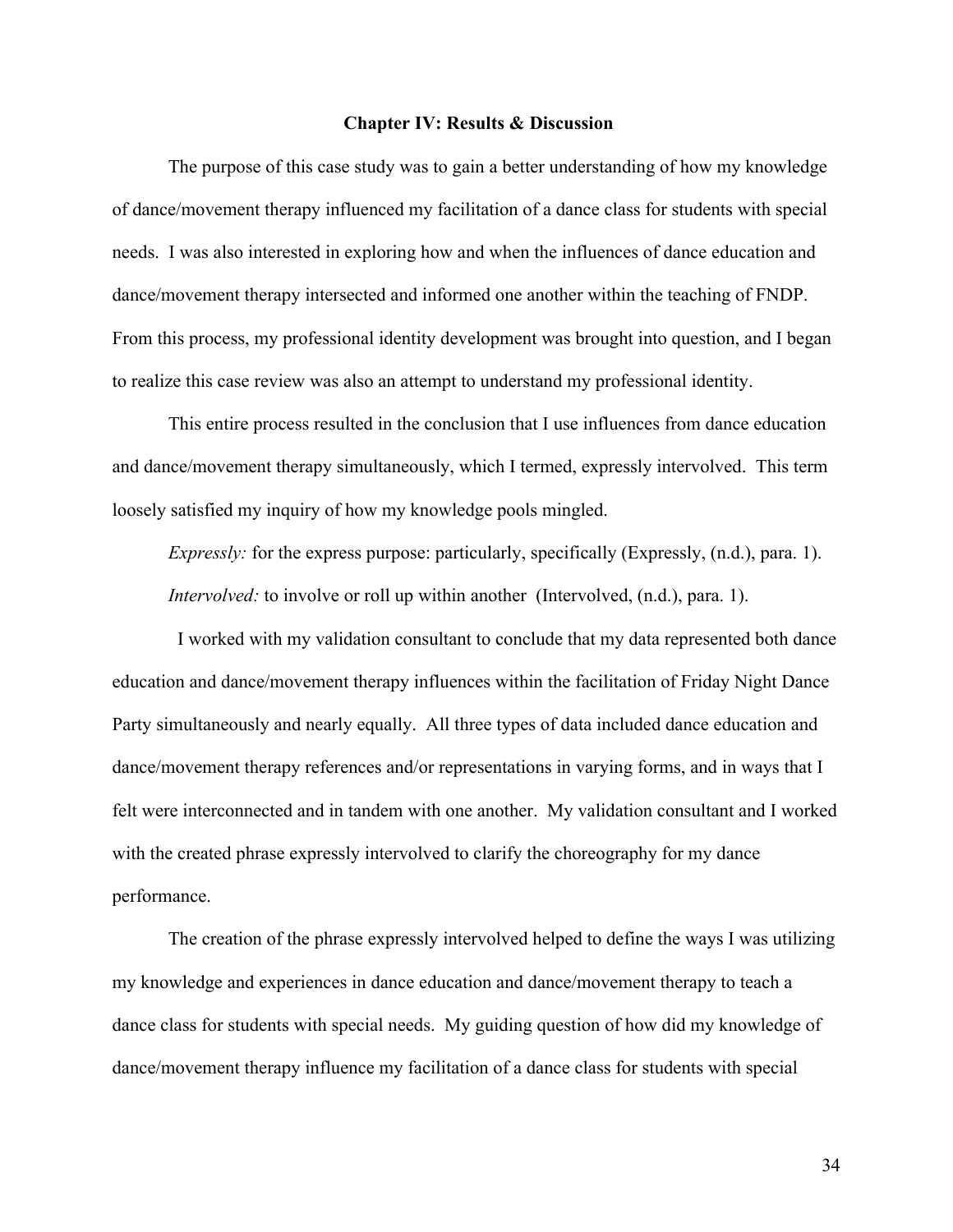needs was answered by the following four themes: staying grounded within my own body through the use of breath, offering a flexible structure with choice in the dance classroom, my informed intuition, and improvisation.

### **Validation Consultation and Choreography**

My intention for performing my research results came from the need to demonstrate the lived experience of my research, my teaching, my exploration, and my growth. This performance needed to be the representation of the many truths my theme analysis brought me, and to be my living graphic of my study. The dance and choreography explored the bridging of gaps between and made space for holding and using my knowledge of both dance education and dance/movement therapy in teaching FNDP and also in any other professional settings where I was employed.

# **Staging Elements**

During my validation consultant meetings, my validation consultant and I questioned how I would communicate my four themes on the stage through everything from costuming, lighting, music choice and, most importantly, choreography. The largest component we worked to clarify was to communicate to the audience the initial separation of dance/movement therapy methods and dance education methods visibly on the stage. I chose to start this by representing the pools of knowledge of dance educator and dance/movement therapist as sides of the stage, separated by one diagonal of white light. This clear diagonal of light later dissolved as the choreography moved and merged the divided areas of the stage together into one. The elimination of the light during the piece symbolically represented for the merging of identities, as well as for the inclusion of both frameworks to exist equally.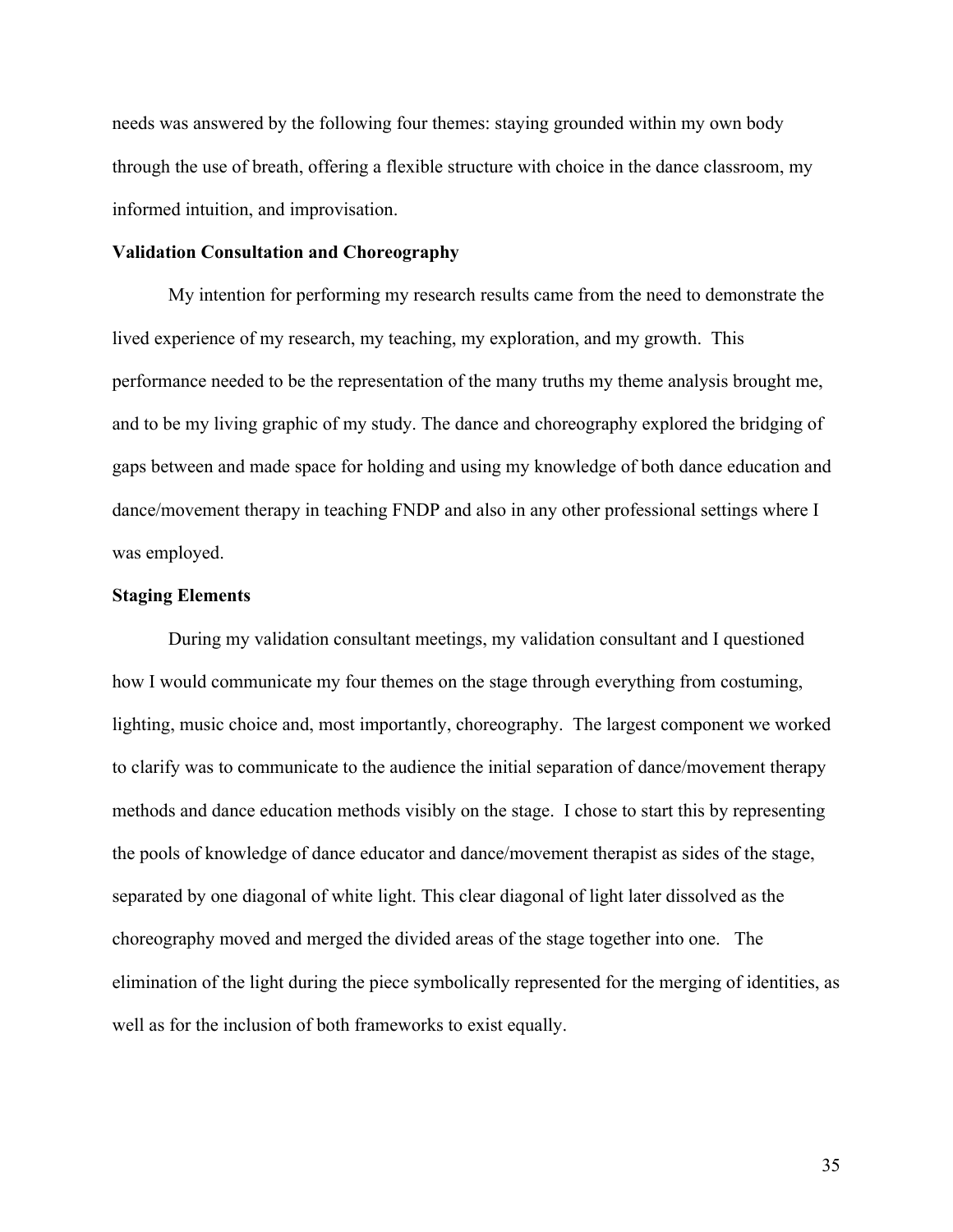The costuming and song choice were selected almost concurrently. The costume needed to move swiftly and with ease, while keeping the structure of my body and movements clear. I did not want anything distracting from my body or the choreography, in order to best showcase the differences in style and movement between the sides of stage, which also represented dance educator self and dance/movement therapist self. The chosen costume was a dress I already owned. The color was bright which felt appropriate for the music and overall mood of the piece. The final selection of an orange dress with a fitted bodice and loose, A-line skirt that dropped down to the knees allowed for free movement of my entire body. The color choice was purposeful, bright, and contrasting to the lighting choices made for the stage, which were minimal and neutral.

The music choice needed to feel joyful! This entire process, from the generation of FNDP, to every single Friday night 'Shake It Off!' ending of class, to the creation of my choreography and validation meetings. I needed the music to represent that same feeling of joy I hoped to foster in every single FNDP class for my students. The artist, Petit Biscuit, is work I have been familiar with for a long time, and whose work I greatly enjoy for the open qualities of his music and the electronic background. The remix of an original Petit Biscuit song felt the most apt for mood, as well as timing of the piece. "Sunset Lover" (Petit Biscuit, 2015) is a song that for me resonates images of warmth and happiness. The remix I chose added nuance I felt conveyed joy, which was necessary for the audience to feel, and for myself to attune with in order to perform the piece. In addition, the fact that the song was a newer rendition of a familiar one felt extremely appropriate for what I was presenting: myself, but a relearned edition complete with new information and with additional wisdom of my integrative identity as both a dance educator and dance/movement therapist.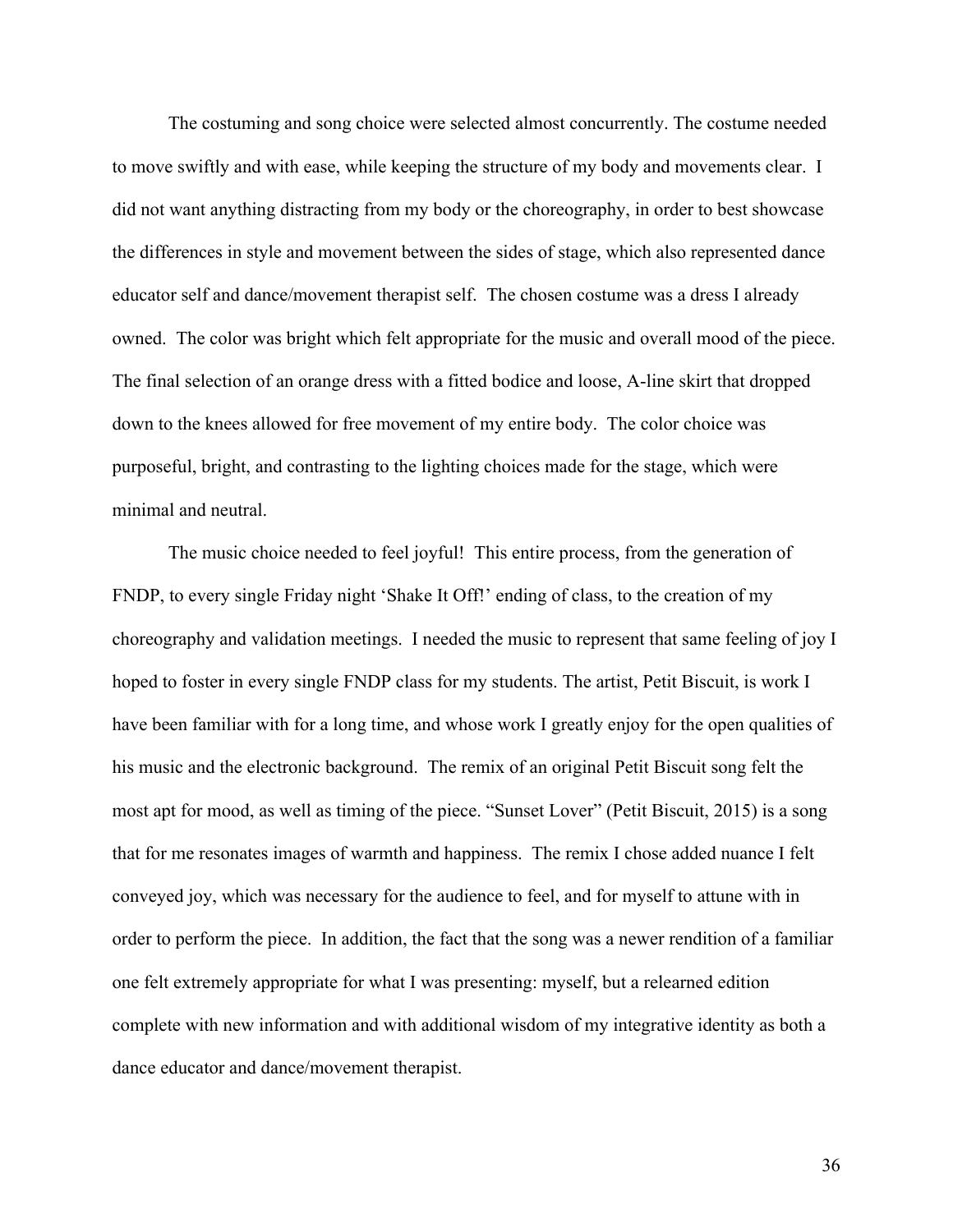## **Choreography as Related to Themes**

The choreography of this piece was ultimately shaped by each of the four themes generated from my research. This section displays my exploration and solidification of these themes, how those themes helped to answer my guiding questions, and how the choreography helped to solidify and ultimately represent them. My validation consultant worked with me to clarify my movement intention. I wanted to be clear that the purpose of this dance was to encapsulate the beautiful journey of Friday Night Dance Party, and to deliver that message with the use of my four themes in movement throughout the piece as a whole.

#### **Theme One: Staying Grounded Through the Use of Breath**

As Friday Night Dance Party began to take shape and become a reality, many stressful factors were present in my life at the same time. This class took place at the end of what often felt like a long week of graduate classes, clinical placement/internship at a behavioral health hospital, and teaching other dance classes on the weekends. By the time I reached 6:30 p.m. on Friday evenings, I often felt emotionally, mentally and physically fatigued. In order to prepare myself, I arrived at the studio a few minutes early to just simply take a few deep breaths before the class began. This served as a moment to gather my energy, in order to be able to fully engage and be ready for my students and their class.

My use of breath was as a way of gathering my energy, centering myself, and grounding myself. To feel grounded before class was to feel completely connected to and aware of how I was feeling in that moment, emotionally, mentally, and physically. As referenced by Hackney (2002), to feel grounded is to have a table sense to oneself (p. 41). For FNDP, to feel grounded, I was aware of my experiences and was able to still engage in my role of dance educator with my students. I feel that this first theme is tied most directly to my training as a dance/movement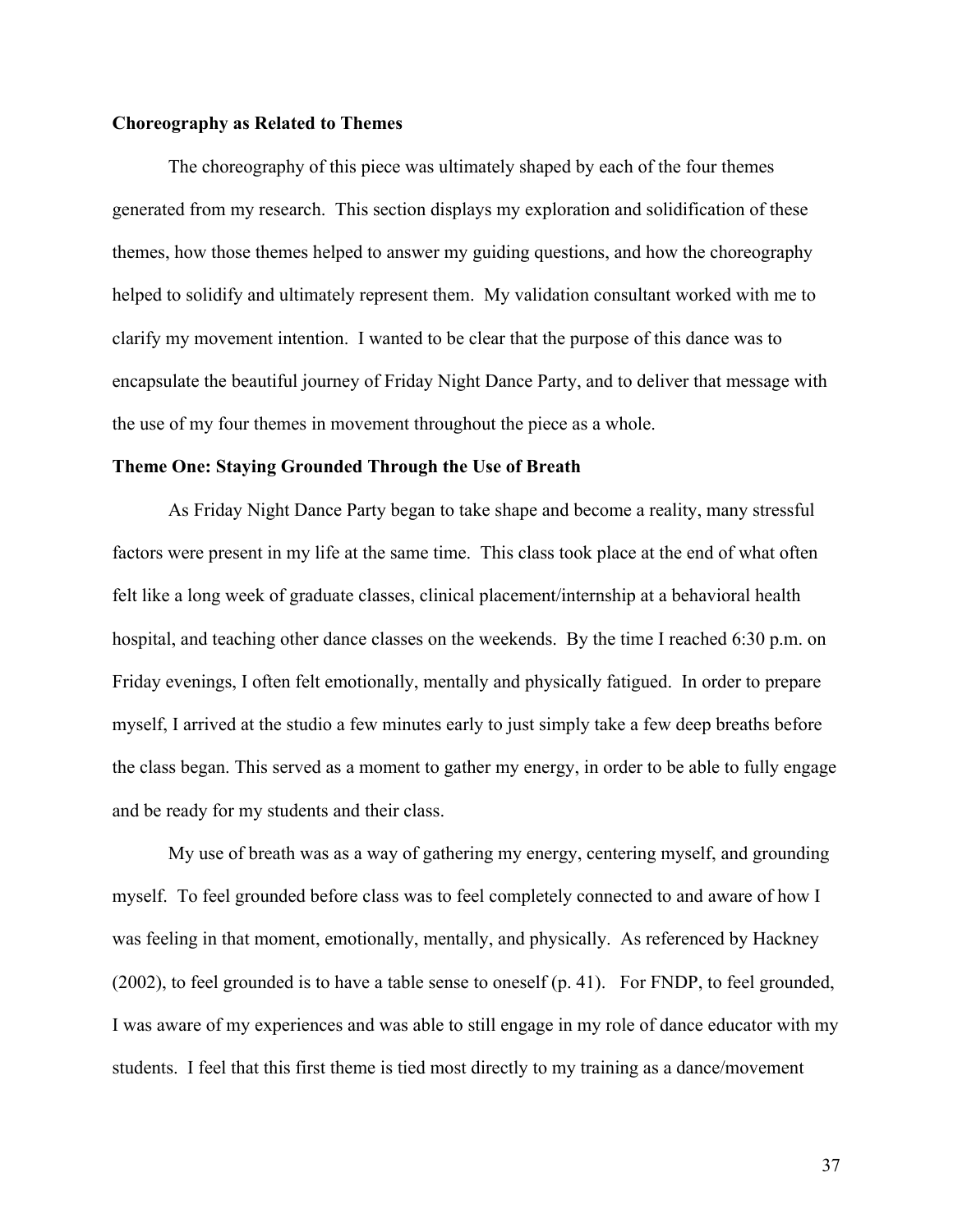therapist, and was a direct correlation to that use of knowledge and professional identity. While not unique to dance/movement therapists, staying grounded through the use of breath in order to maintain my presence was a skill learned through my dance/movement therapy training. Hackney (2002) called the process and practice of being aware of breath and breathing as "tuning in" to the breath. Hackney (2002) stated that we can intentionally choose to alter our breath, allowing it to "be an ally in any desired approach to change" (p. 52) such as the change in my attitude and focus to be back on my students, and not on my own needs in the moment. I also noted in my journals a repeated use of breathing into my belly, and a horizontal expansion into my lungs and rib cage. As a natural stance, I tend to hold onto my hips with my hands when talking/teaching in a dance classroom setting. Throughout the progression of FNDP, I began to raise my hands so they rested on my lower ribs, or even one hand on my belly. This became a tactile and kinesthetic reminder to "bring attention to that area through breath and touch," (Hackney, 2002, p. 53) allowing me to further tune into my breath, at any given moment while teaching. These areas became grounding points for me, to check in with myself, to see if I was feeling tired, fatigued, worried, stressed. Was I in my own worries and not truly being with my students? If I just took a breath or placed a hand to my belly or ribs while teaching, I could sync my breathing to the thoughts of "be here, be with." This small motto became entwined with my breath and the idea of staying grounded while teaching FNDP, and repeated itself throughout my reviewed data sets.

The use of breath, and staying grounded is a skill that both dancers and dance movement therapists use for very different and similar reasons. Kalish-Weiss (1968) described an emphasis of the dance/movement therapist needing to be aware of their own movement preferences and essences before working with individuals with autism, by needing to be present, so that the child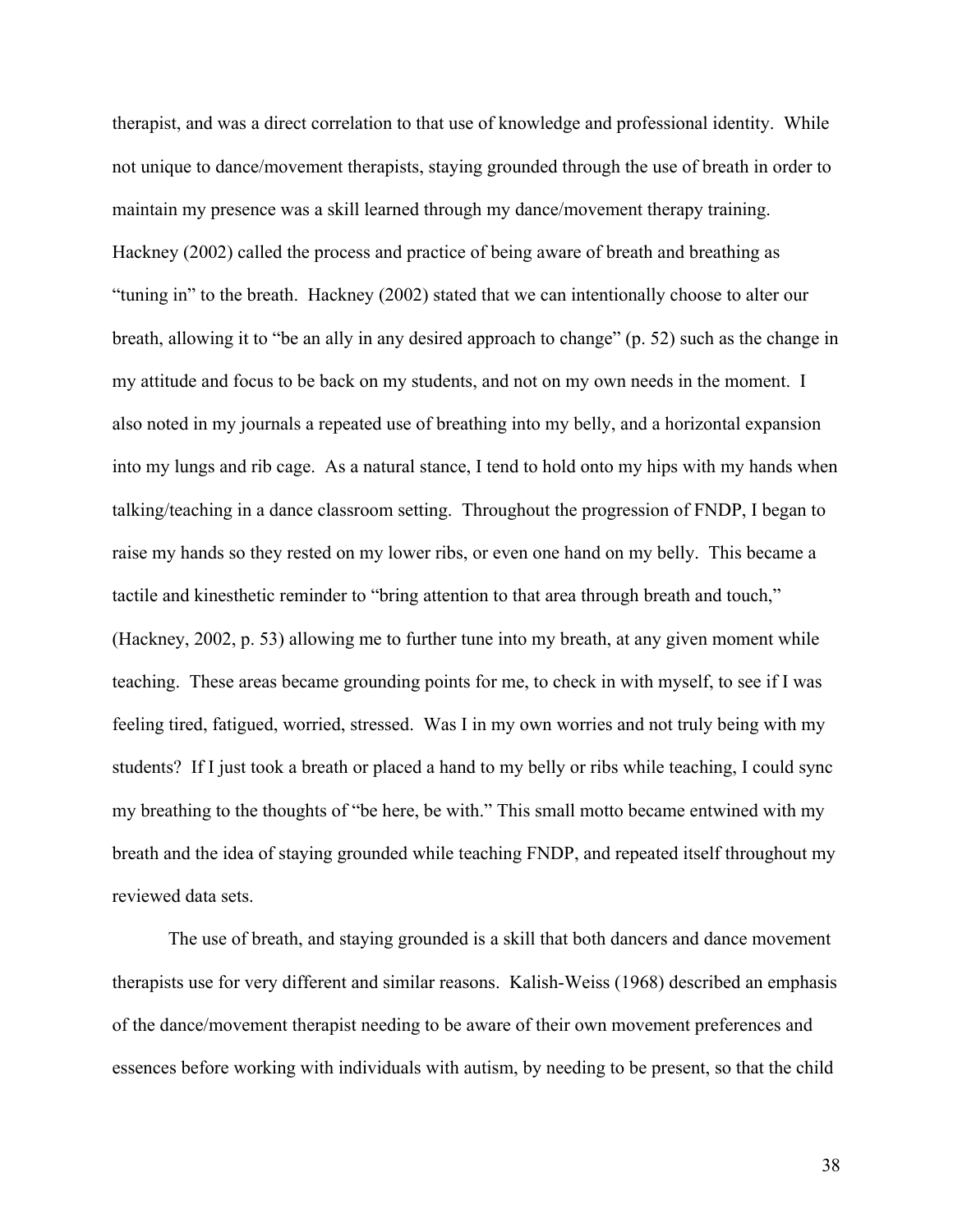can felt seen and be held in relationship with the therapist. My journal entries reflect that breath would often come into play throughout the class, and not simply as a preparing action but as a sustaining action as well. One example that illustrates this is:

…one student just laid on the floor while we were going over a chassé ball change. No matter my encouragement, questions, prompts, anything, she just lay there. I'm going over in my head about her muscle issues and her affect stuff, but like, holy moly what do I do? And I am staring at myself in the mirror FREAKING OUT but trying to still teach a chassé ball change but engage her by calling her name... Her mom comes in to tell her, 'Okay, we're going home', and they left class early tonight. Whew, deep breath. Snap. Out. Of. It. You've got two other students ready to chassé ball change their little hearts out. GO. BREATHE. BREATHE. BREATHE.

I was aware that in order to be fully prepared, and in order to be fully present so that I could engage with my students, I needed to be grounded. To be fully present was to be in the current moment, aware of my students and myself, in order to remain available to them as their teacher. Being present allows for connection and relationship to be formed with my students, and clients alike. For my fullest movement repertoire to be available and to best match and mirror the movements of my students in guiding their activities, I needed to stay activated in and grounded in, meaning connected to my awareness of self, through my use of breath.

Hackney (2002) explained that breath is the first Fundamental Pattern of Total Body Connectivity an infant experiences. Breathing as a developmental pattern of movement can support physiological functions, and to increase ease in movement (Hackney, 2002, p. 41). It is from the development, exploration, and process of tuning into the breath that an individual can increase awareness of themselves. A dance/movement therapist can empathically engage with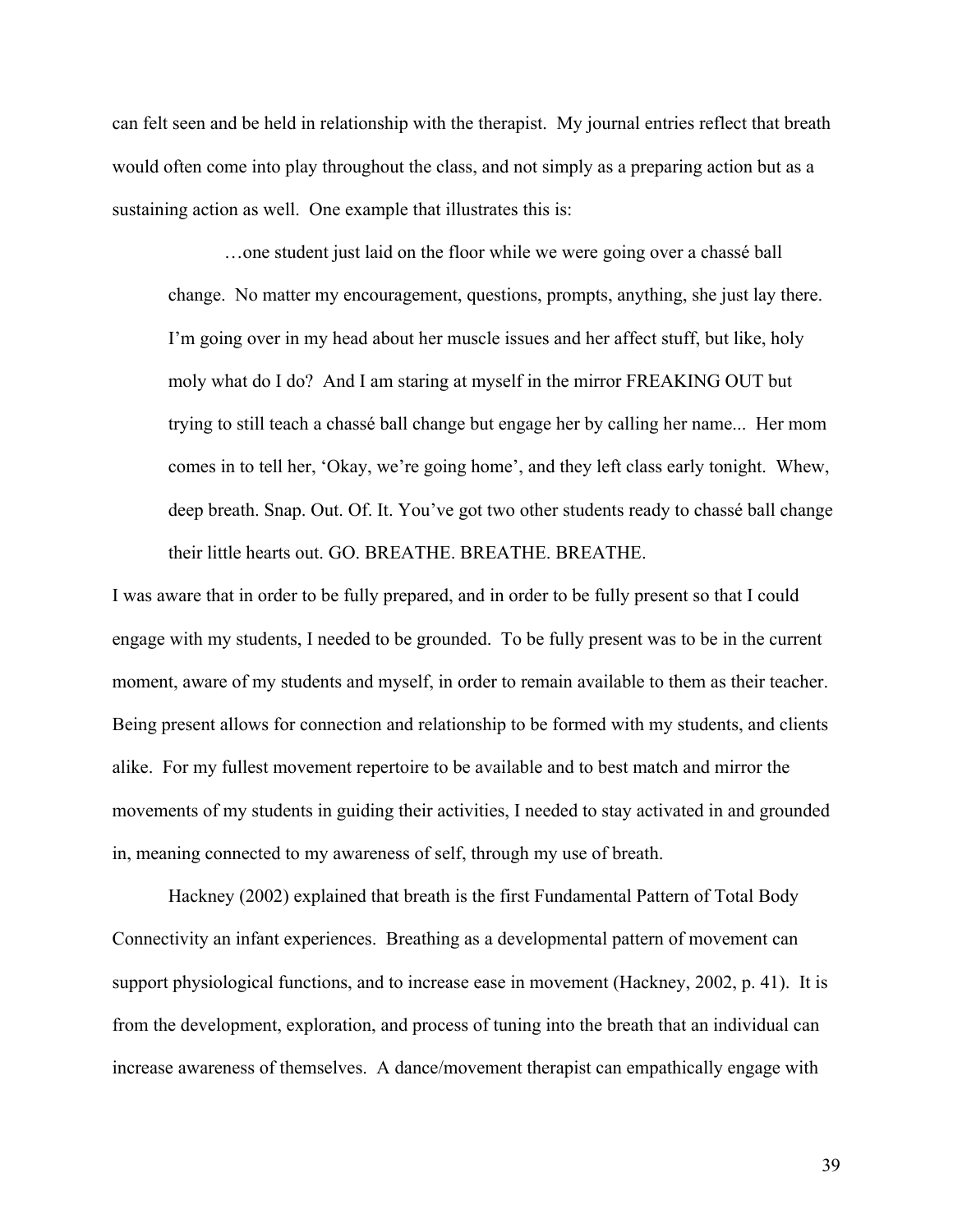their clients, create and communicate in nonverbal dialogue when they are being present. My student was only able to communicate to me, to her peers, to her mother, non-verbally in that moment. That moment was simultaneously very loud and very silent in its subtlety. This form of communication was all that was available at the time, and I had to do everything within my power to stay connected in relationship to all of my students, and also to myself in order to remain present.

Hackney (2002) references the use of breath as a tool for connection and empathy, "…you do not have to give up yourself to be with someone else. This has important implications for all relationships, but is especially crucial in the therapist/client or teacher/student interactions" (p. 60). It was imperative that I be able to communicate and be accessible to my students throughout class, without losing my own self. Through the teaching of Friday Night Dance Party, I was observing and questioning how I was engaging with my students. Tuning into my breath allowed me to observe that I was serving in a non-therapeutic role. I utilized the grounding tool of breath from my dance/movement therapy training in order to create and maintain empathic and connected relationships founded in movement with my students.

# **Choreographic Representation of Staying Grounded Through the Use of Breath**

In a way that now feels ironic, the most prominent placement of choreographic representation of my use of breath, particularly in the use of kinesthetic feedback or touch to my physical body, is at the end of my performance. I ended the piece by bringing one hand to my belly, and one hand to my chest. This ending position comes after nearly four minutes of constant upper limb fluidity and exploration, finishing the dance piece in stillness. In constructing this choreography and theme, I found myself pulled to the core-distal connectivity. Hackney (2002) described this connectivity as giving the opportunity "…to locate our own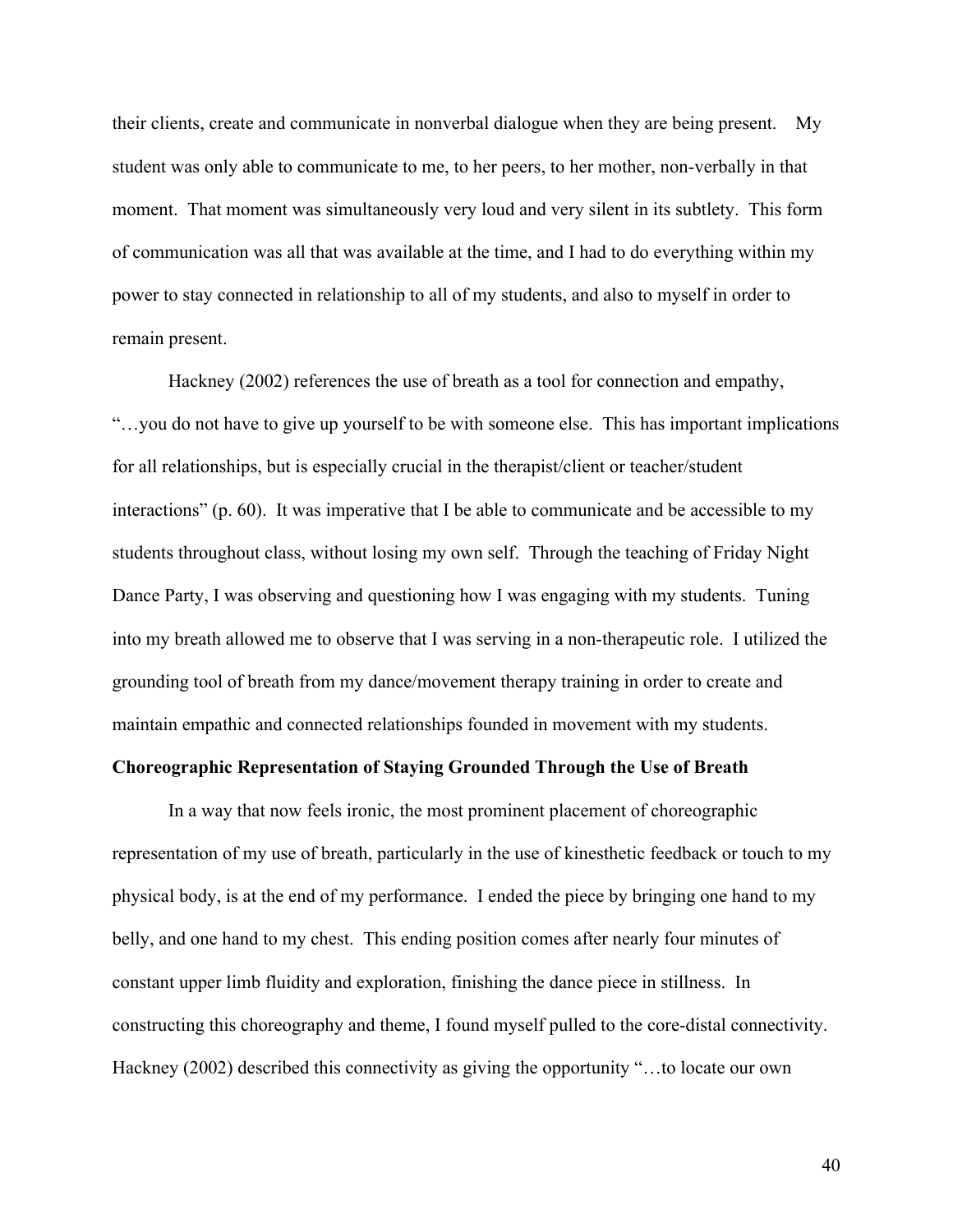individual center for organizing movement" (p. 68), and it increases our exploration of our entire self and physical body, what is our own and what is not as we move in the world. I strongly related to this example and connectivity to the ways I need to remind myself, through breath to be present for my students and not to be overwhelmed by my own thoughts of doubt or worry. I was also exploring in my body what anxieties or tensions were my own, being a young adult woman with a hectic, full, schedule, and what were the energies my students were bringing into the dance classroom with. How was I differentiating? I was at least attempting to do so through breath. These attempts are also captured in the choreography in quick bursts of jumps and dips into low-level lunges. These dynamic changes help to present how I was exploring my space, finding what was mine, what my body was capable of, in the same ways I was offering to my students. Hackney (2002) offered that this connectivity also affords an individual the ability of coming into the self, and going out to the other (p. 71). This relates to relationship of self and other, how I was engaging with myself through breath, and to my students. From my dance/movement therapy training, I was able to discover how to further develop my relationship to my breath, and to the breath developmental movement pattern. In doing so, I was able to discover the interrelated relationship I had with my students. There was an ongoing oscillation between checking in, tuning into my internal sense of self, and my external sense of my students. The use of the core-distal connectivity in conjunction with my grounding breath and motto to "be here, be with" afforded me the chance, over and over again, re-establish and remind myself what I was experiencing in my body as my own, and ways to stay grounded and to stay present.

# **Theme Two: Offering Flexible Class Structure and Choice**

Offering choice was a theme I had a gut feeling would be in my final results from the beginning of my thesis inception. I knew from working in previous settings with individuals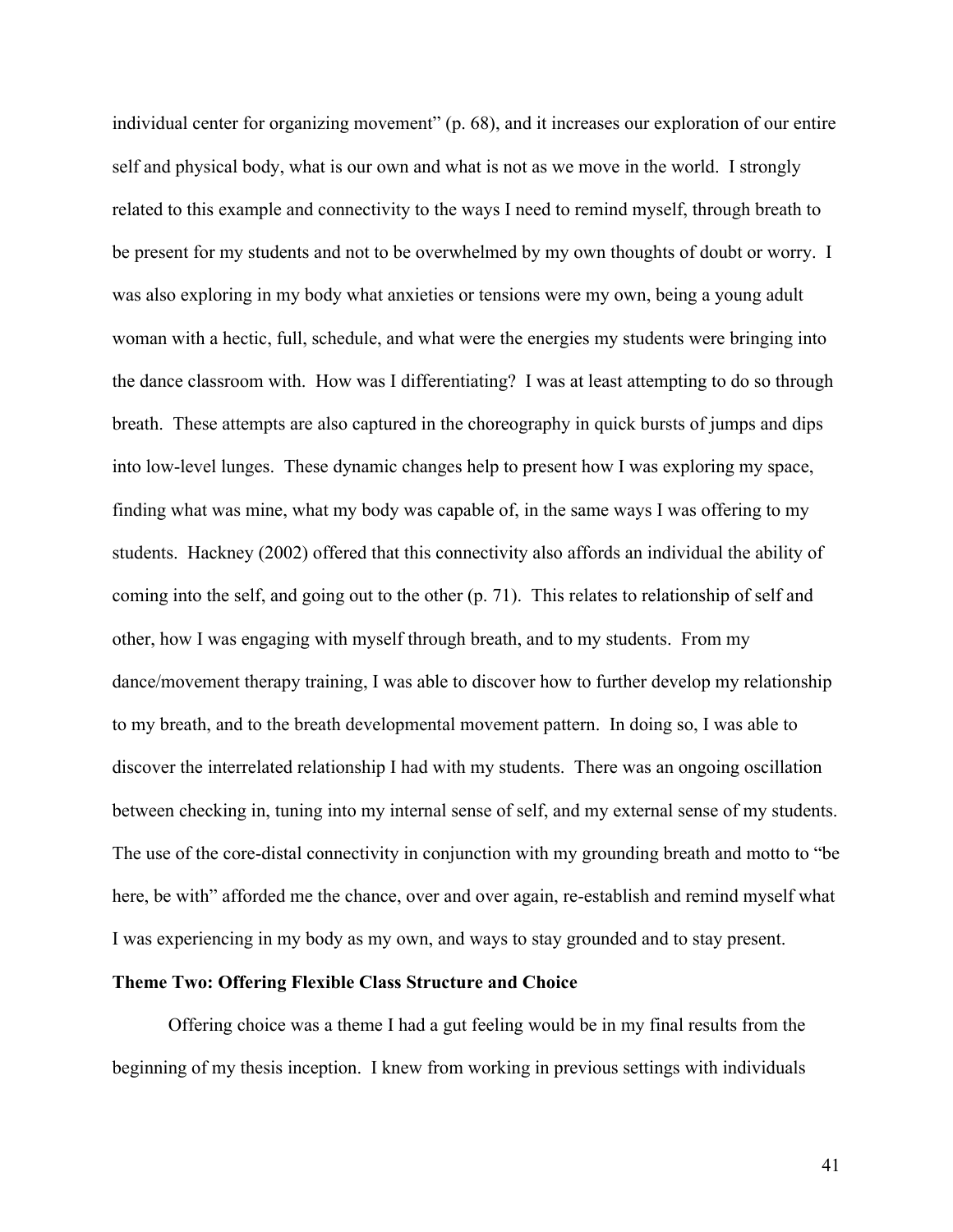with special needs and who are differently abled that it would serve me well to have a class structure with options, back up plans, and maybe to let go of any preconceived notion of a plan. There are many factors to be considered when structuring a class for students with special needs, and each class should have an individual and group focus (Albin, 2016, p. 59). This theme captures the use of how the structure of FNDP was informed by both dance education and dance/movement in the following ways.

 My education in dance/movement therapy has led me to focus on being with my participants, to focus less on an agenda for my sessions/groups. As a dance/movement therapist, I use of the description of presence as detailed by Fischer and Chaiklin (1975) that to be with a client and to use my presence is "a skill to be used purposefully and with intent toward objectives, as any other movement process" (p. 139). With this definition, each dance/movement therapy group or session I facilitate is uniquely informed by the individuals I am working with and their unique needs, and any particular session may never be exactly repeated. Dance/movement therapists are "present in offering suggestions and using one's body in reflective movement" in session, and may adjust their level of intervention and suggestion to their client's movement (Fischer & Chaiklin, 1975, p.140). With the students of Friday Night Dance Party, I made sure to individually include each student within group activities, and always did my best to be fully present with each of them, as well as a collective class of students. As a dance educator, I tend to have to have a consistent, repeatable structure that is followed weekly in my classes. There is some flexibility, but my students typically know what to expect every week and in what order during class. I wanted to maintain this approach to FNDP in order to offer consistent structure while being sure to add new elements of movement and creative exploration to maintain engagement from my students. In maintaining a consistent structure, I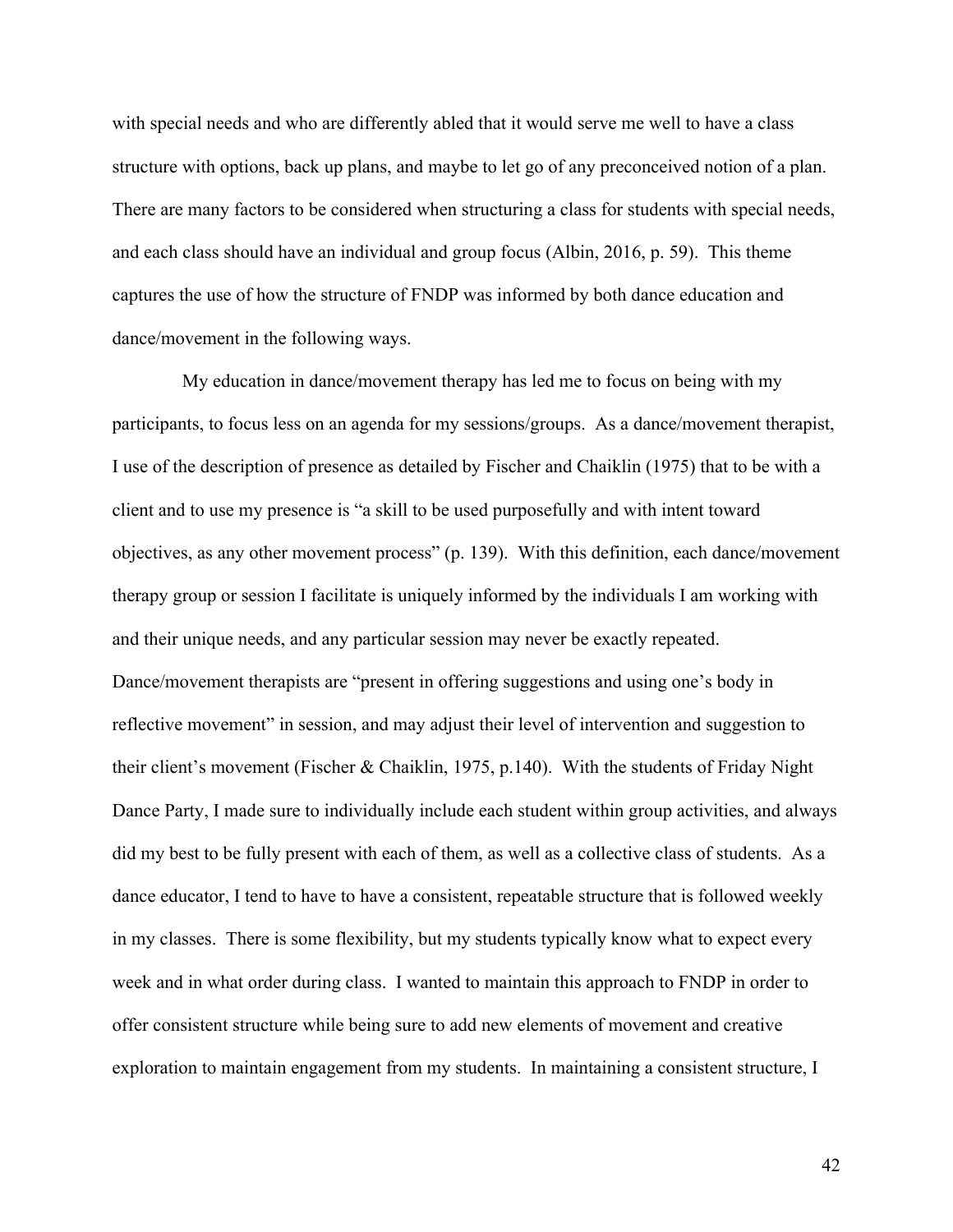felt most connected to the line of work I had more experience in, dance education. My familiarity and experience in dance education provided the structure and background of which to create FNDP. By being present with my students, flexibility was added into the class structure as my students began to engage and explore within the movement activities of the dance class.

In an exploration of her own teaching style of dance/movement therapy, educator Jessica Young described relating her experience of being aware of her own movement qualities and preferences into her teaching style to graduate students in a dance/movement therapy program. Young (2012) shared that "they [educators] must take into consideration that students enter their classrooms with a variety of learning styles…The unique personalities of students also shape their learning processes" (p. 142). To me, this quote can be adapted to any learning environment. As a dance/movement therapy student, I was teaching FNDP from an educated and aware place of my body and choices, I wanted to afford my students the same or similar opportunities for exploration. How would I be doing this? Would it be from the lens of dance/movement therapist? Or from the lens of dance educator? Downey (2013), a dance/movement therapist, similarly questioned the structure of her own community dance class for students with special needs, "Rather than creating a pre-established curriculum with a particular linear sequence, I create a very fluid curriculum," which she found was often informed by the students themselves through both non-verbal and verbal cues (Downey & Imus, 2013, p. 8). I needed to offer flexibility within the class schedule to allow for movement discovery to happen. I realized I had installed anchors of dance education structure into FNDP, but was further guided by my own body-awareness and training to shape them for the class and for my students.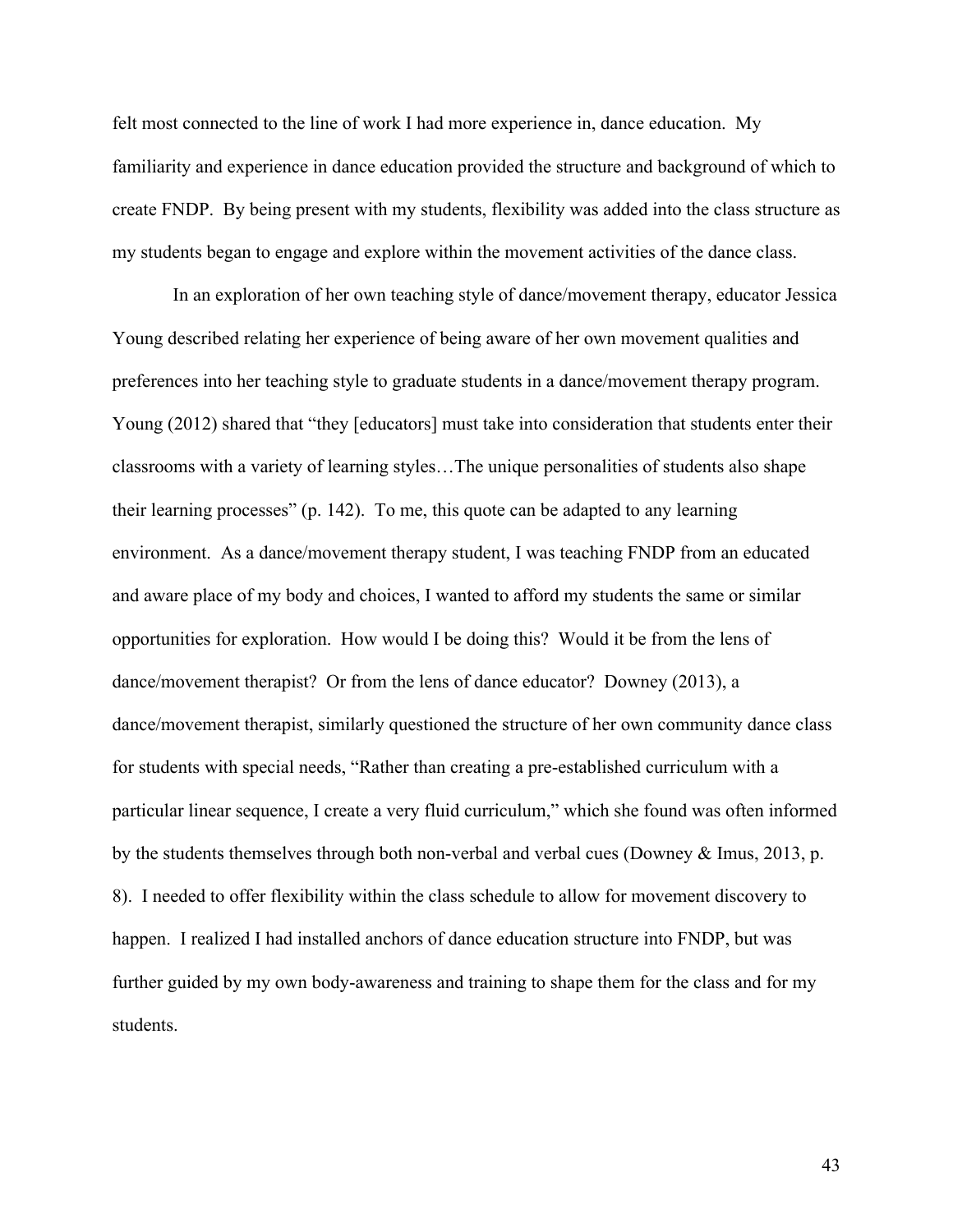From my journal entries, this became clear through the repeated use of the word "choice," or "dancer's choice." Dinold and Zitomer (2015) suggested several methods dance educators could use to make their dance classes more inclusive for students with and without disabilities, including "having students bring in their choice of music for the warm up, or providing students with an activity schedule that allows them to anticipate the activities" (p. 48). It was this exact way that the FNDP ending ritual was creating in the first class, by me asking what song would the students like to play freeze dance to? I had a few queued and ready, but it was very quickly clear that "Shake it Off" (Swift, 2014, track 6) was the favorite song. By asking for their direct input and choice, the students facilitated and created their own class ending that would be repeated throughout every single class. Similar to Downey's (2013) discovery that she was allowing the students of her class to have the power in the class by offering choice, and not placing it within her own self and roles of educator or therapist, I too was allowing the students freedom in their creativity. Allowing choice provided the students power within the class, and further emphasized their creative exploration and expression.

I realized I had installed consistency as a structure of dance education into FNDP but with a dance/movement therapy informed body-awareness to them. Lewis and Schmais (1975) describe Marian Chace's goals of dance/movement therapy as including activities, which integrate the body and its parts. This can be done in a variety of ways between therapist and clients, primarily through activities which emphasize the organization of, grounding and reflecting of the body to create a sense of wholeness and good feeling (p. 146). I began to gain an awareness of my class structure and consistencies as influenced by dance/movement therapy goals, such as Chace's organization of the body.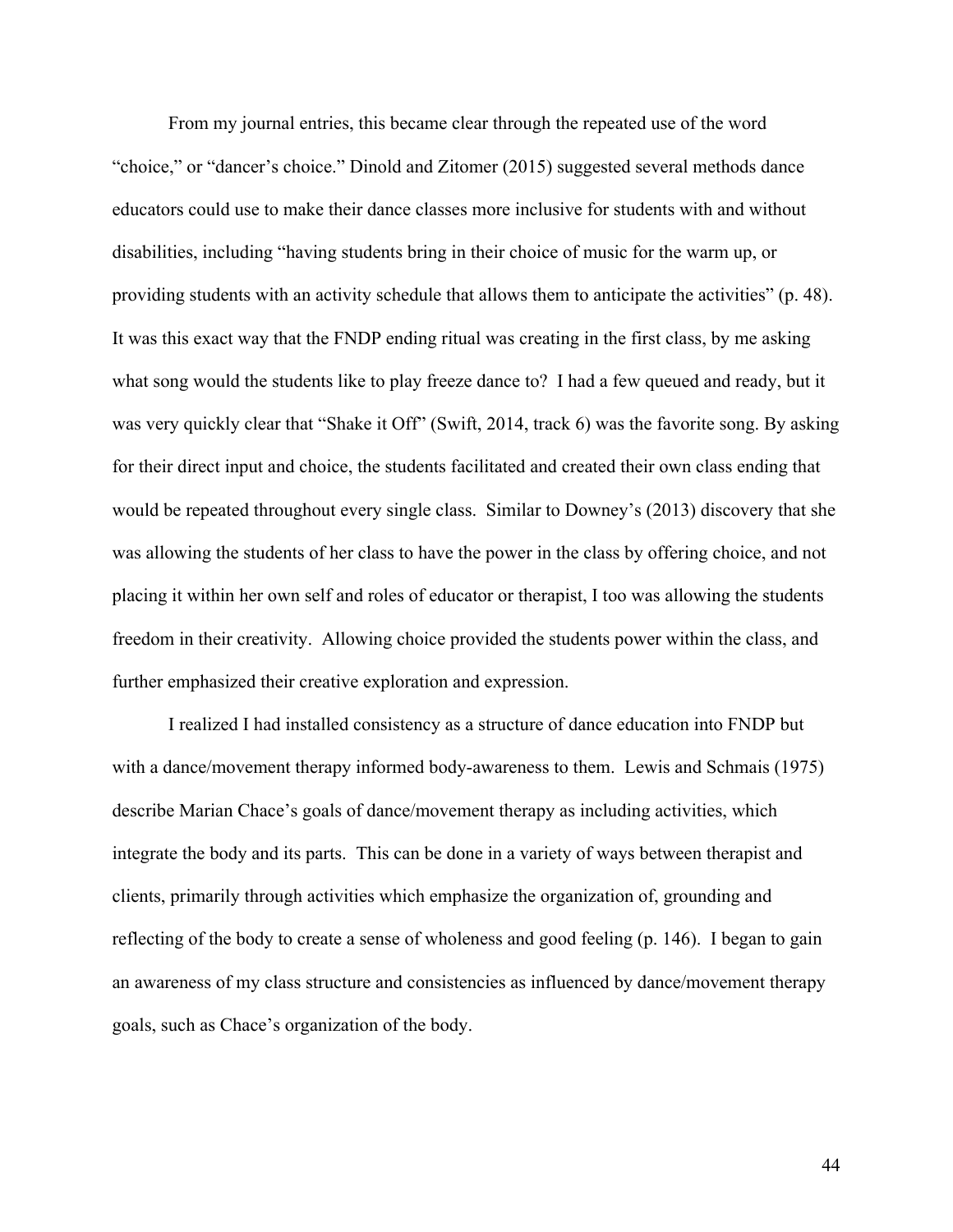One such example is after taking attendance, we put on our Dancing Bodies before beginning various warm-up and across the floor activities. The Dancing Body was a ritual I created to engage body awareness of the students by having them touch, and verbally identify body parts, vaguely or specifically, such as Dancing Brain, Dancing Heart, Dancing Smiles, Dancing Tummy, Dancing Arms, etc. Albin (2016) shares that activities that are simple, which can be repeatable can be useful for continued movement development (p. 60). The Dancing Body is an activity in which the had the chance to develop a repeatable exercise for themselves. The FNDP students often offered and added their own creative names or identified body parts and/or areas each week. I also ended each class, (after our quickly infamous Shake It Off ending which parents were always invited to join in on) with a similar structure. We practiced a Thank You routine to end class by saying Thank You: to our dancing bodies with a hug, to our dancing friends, with a hug or wave, to Miss Shauna, with a hug or wave if the students felt like it, and to whoever brought you to class tonight, with a hug or a wave. The involvement of touch within Thank You routine was always guided by the student's level of comfort, taking into consideration if the student had a sensory issue and/or boundary they had established. This often included students who did not want to be hugged due to it overwhelming them on a sensory level, or to students who preferred only to hug at the end of class, and not to receive touch at any other point in class. This was my way of incorporating dance class etiquette into the class structure. Green Gilbert (2014) emphasized that it is important for students to have moments within classes to recognize their efforts and bodies as tools of expression with a positive regard. These select structures were moments where each student was afforded these opportunities within the group setting. The Dancing Bodies and Thank You routines of Friday Night Dance Party began as options informed from my own experiences in dance education and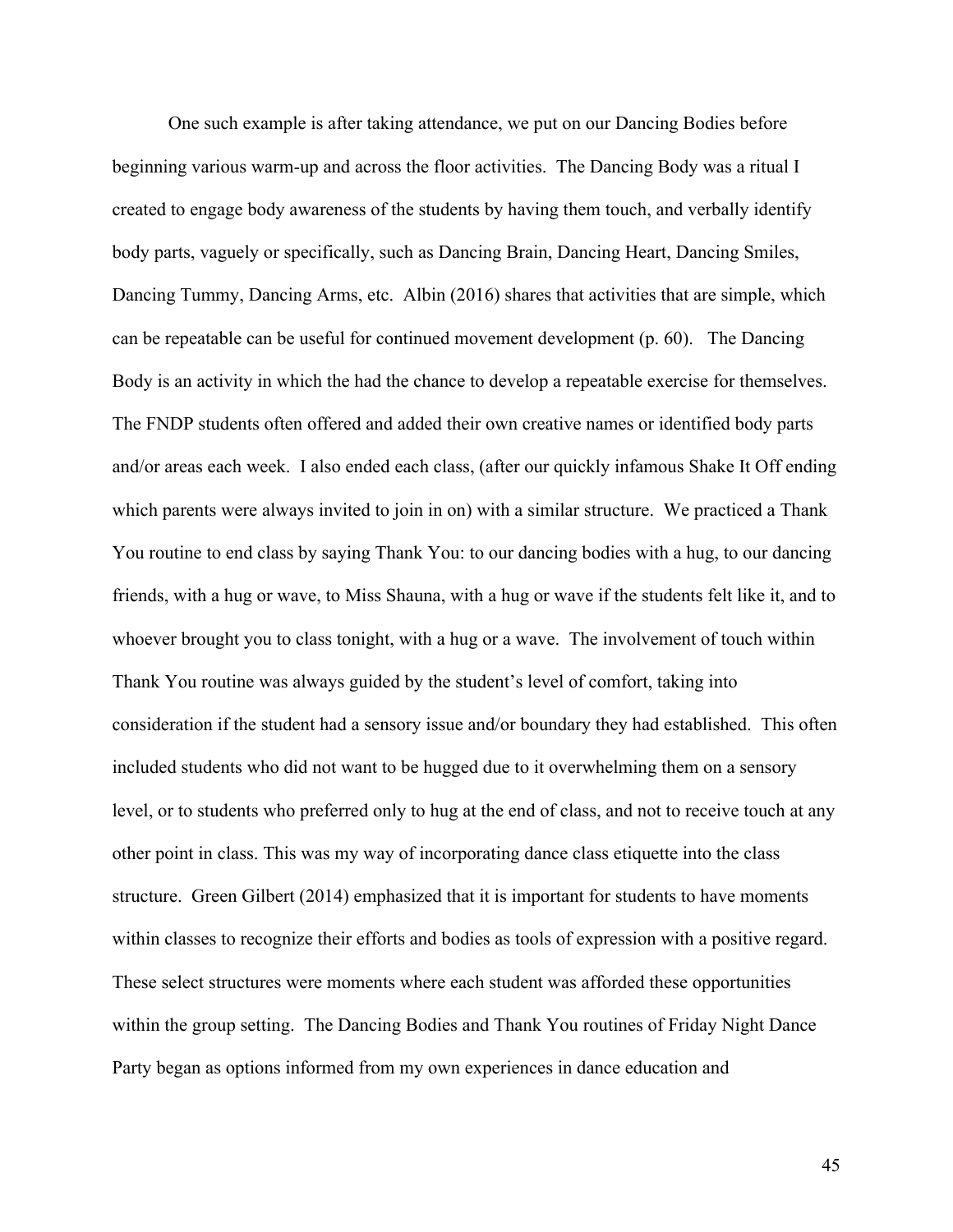dance/movement therapy, choices I was giving myself to explore within the class. These routines became a part of our consistent class structure through the choice of the Friday Night Dance Party students.

Class structure is where I began to notice I was infusing both dance education and dance/movement therapy structures equally into my teaching of FNDP. My anchors of structure to begin and end each class highlighted my incorporation of both influences dance education and dance/movement therapy. The Dancing Body exercise at the beginning of class illustrated how I used my dance education experience to offer and guide the students through a movementfocused warm-up while simultaneously offering a dance/movement therapy informed exploration. The Dancing Body ritual offered students the chance to explore their own bodies in a guided exercise, with the freedom to add and improvise within the structure. Our closing Thank You routine also demonstrated and emphasized individual expression and learning of my students. This routine also provided the students with a chance to end the class with recognition of the their own movement mastery, and created group/class structure the students could look forward to. Baldeon et al, (2015) emphasize that each student in an inclusive dance program should be encouraged to apply themselves to the primary concepts of movement and movement activities, in their own ways (p. 123). This is similar to how the Dancing Body exercise offered the FNDP students to share their experience, in identifying their own body parts. In including consistent dance education structures of beginning and ending routines within the FNDP class, the structures allowed students to foster and create relationships with one another, which continued to enforce the established class goals of Friday Night Dance Party.

The theme of offering flexible class structure and choice solidified that I used both influences and my knowledge in dance education and dance/movement therapy simultaneously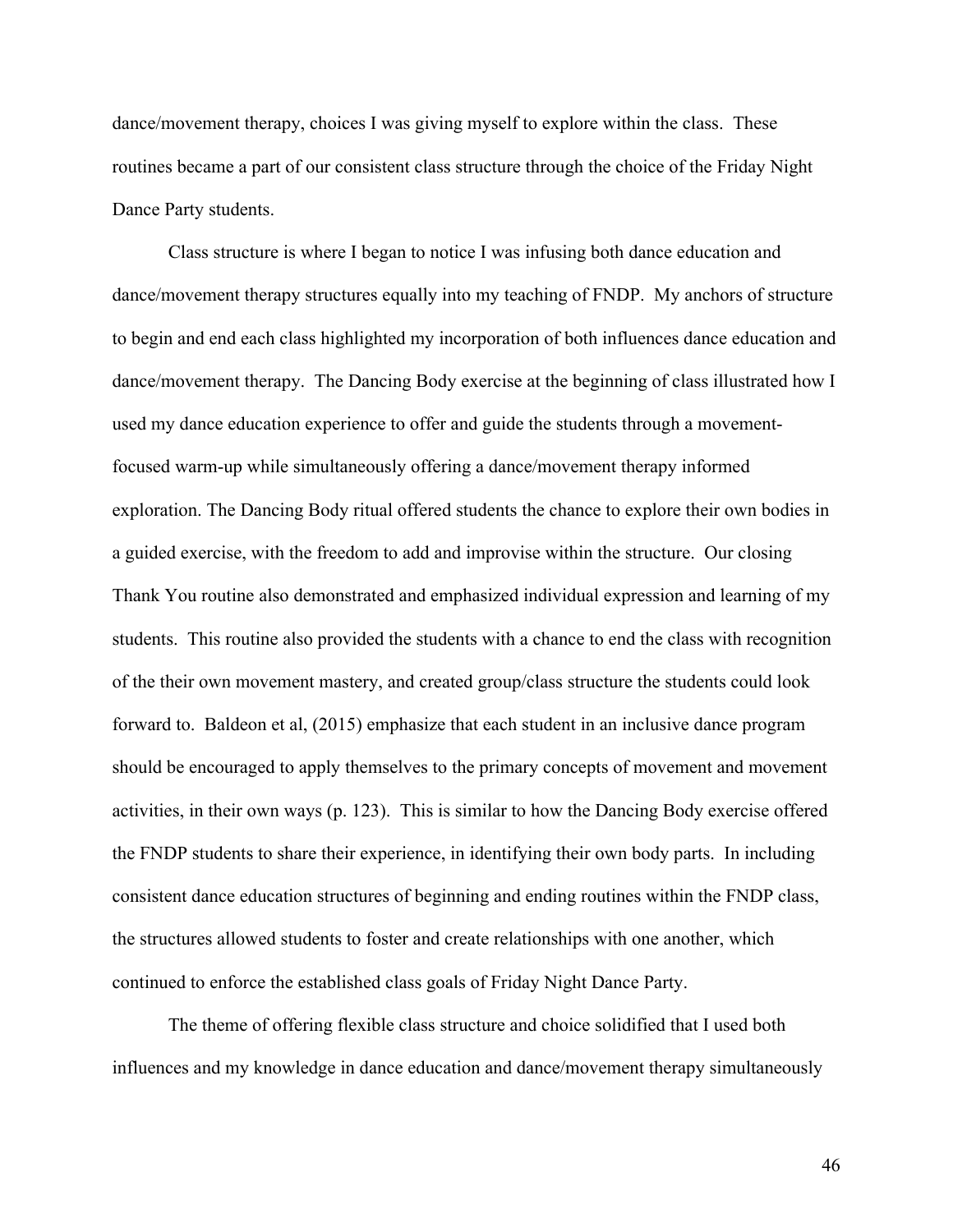within the teaching of Friday Night Dance Party. The structures referenced were informed by my experience, knowledge and training in both frameworks. My training in dance/movement therapy helped customize the dance education structures I implemented into FNDP to meet the needs of my students at their various learning styles and processes (Young, 2012). I facilitated these structures informed by my students and their requests to meet the FNDP class goals, tailoring them to each student and each class.

## **Choreographic Representation of Offering Flexible Class Structure and Choice**

One way I attempted to demonstrate choice and flexibility was with the use of the white diagonal light dividing the stage at the beginning of the piece. Nearly the first minute of the choreography is my representation of exploring these two sides, and using my own choices of methods based in dance/movement therapy or dance education to facilitate FNDP. I sometimes "tip toed" the line of light, and explore the separation visible on the stage in expansive movements to display offering choice to students and myself. The dissolving of the light was the fundamental symbol of complete flexibility. Not differentiating boundaries within the moment, but enjoying the movement, enjoying what is created, and becoming grateful for what movement my body is capable. With the division of light removed, the space available for movement exploration is also expanded. As the music began to crescendo, my movement began to grow and lengthen, reaching farther out in space, before collecting and connecting back to my core self, and checking in with my breath. The intermixing of roles of dance educator and dance/movement therapist became clear in my offering of flexible class structure and choice, most clearly in my beginning and ending of FNDP classes.

### **Theme Three: Use of Informed Intuition**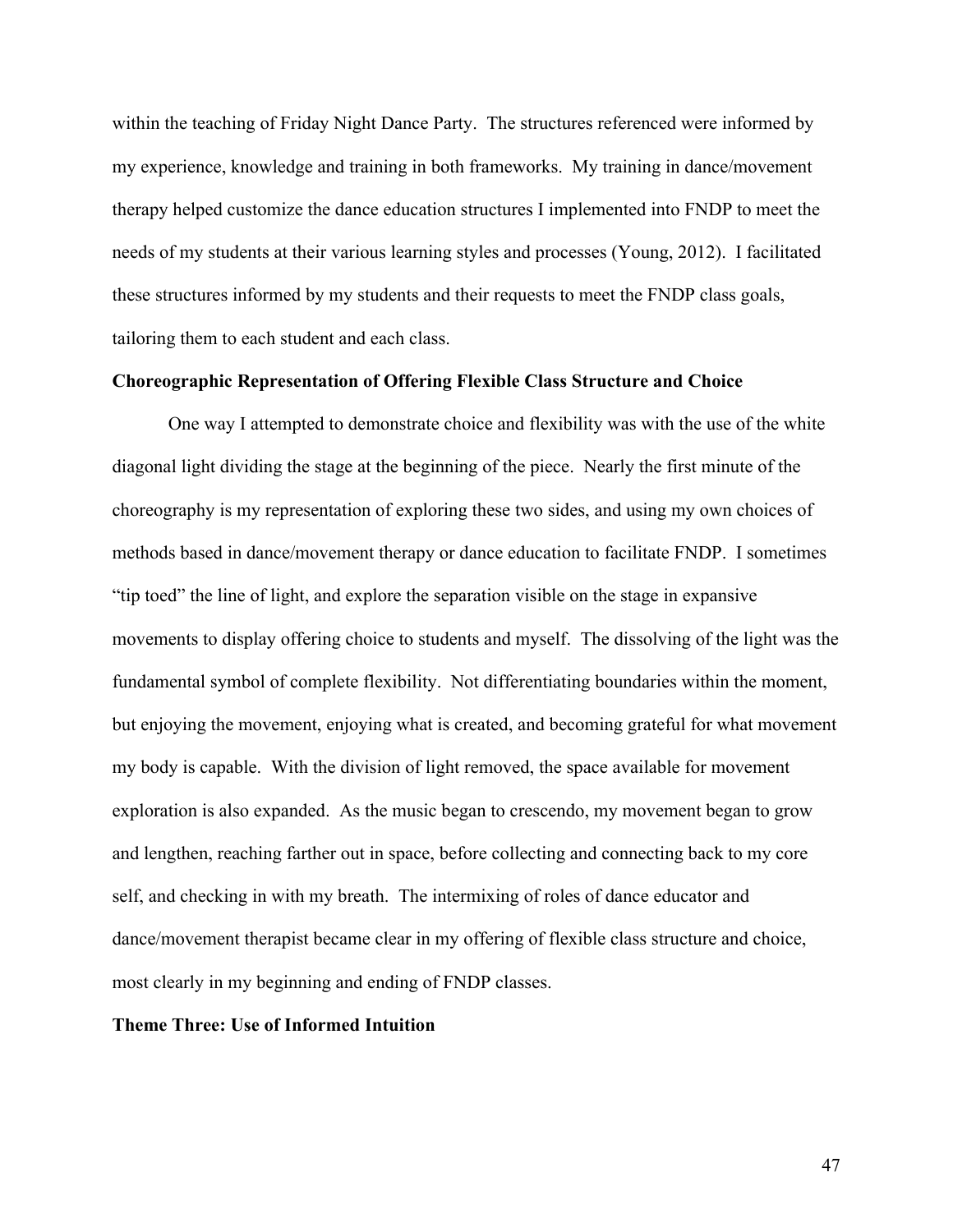Informed intuition as a theme developed from moments often gathered from my visual artwork, when in reflecting and creating, I felt there was no true rhyme or reason for me having chosen that activity or having offered that choice. My answer was that it simply felt right in the moment. I established my desire to offer flexibility in structure for my students, but at times I was unable to decipher just how or when I made that choice. Best detailed by Lea Winerman (2005), intuition exists as "the rapid thought that happens outside of conscious awareness" (p. 50). This definition feels most accurate for how quickly I made decisions during my 45-minute class, and how it is demonstrated within the Reflection Sheet. It can be seen (Appendix C) that the class and my outlines jump over the division between dance/movement therapy and dance education very quickly and in close succession. This intuitive decision-making process, described by Winerman (2005) as "something mystical, even a little magical," (p. 50) is strongly reflected in a visual representation of my data (Appendix D).

In reflection of the data, as well as my lived experience, I made choices and working based on my student's needs or requests. One example of this was when my students requested to use props, such as wands and crowns in the class, while in the middle of doing another structured activity. In that moment, rather than sticking with the structure or routine previously established or the technical dance focus of the moment, that request turned into an improvisational dance opportunity for the students. I invited them to explore different ways they could move while balancing the crowns on their head, or different ways they could move their wands or with what body parts? In looking back, my intuition told me to follow the student's request. Using skills from my dance/movement therapy training such as improvisation allowed me the opportunity to create that space and activity for them, continuing to move towards established class goals. These goals included encourage dance technique mastery, promoting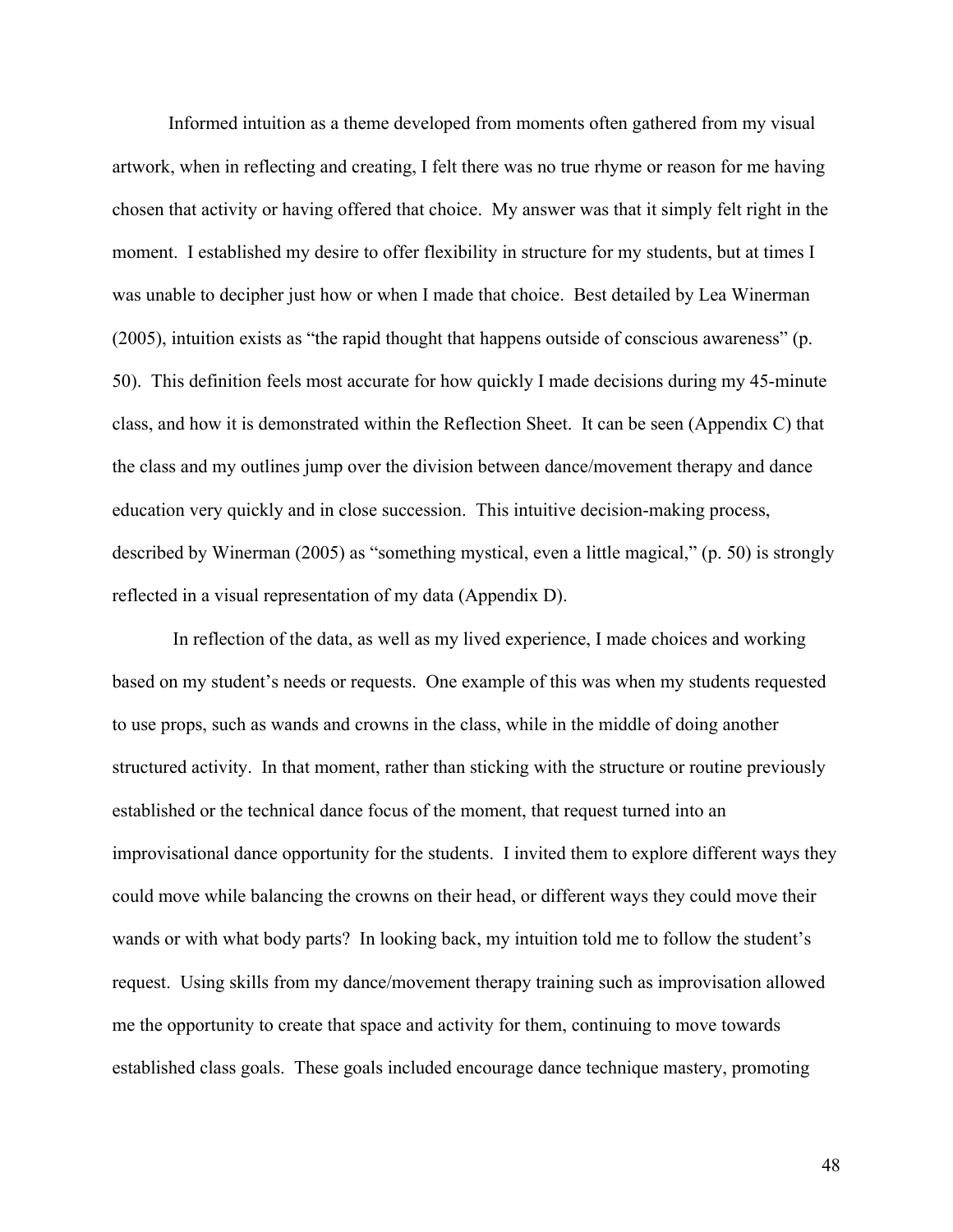creativity, and to foster social relationships between the students. These improvisational opportunities which were able to be created based on my intuition to follow the students allowed these goals to further be reached. The use of improvisation as a dance/movement therapy informed method in this circumstance allowed me to continue staying present with my students. Improvisation afforded me the chance to listen to my students and create an exploratory movement opportunity of their choosing. I chose to forego the established structure of continuing to learn our dance routine of technique and dance steps in order to encourage and cheer on their creativity as they presented it to me in the moment.

This choice to move past the technical routine of class and to encourage my student's in their exploration furthered the development towards reaching the goals of Friday Night Dance Party. The goals of FNDP were still met, and I was able to recognize the flexibility in how those goals could be achieved by the students. In allowing my students time to freely explore their movement and dancing, I was able to witness their authentic creativity, and their investigation into their own bodies.

This moment was also an example of when I felt very emotionally attached to my students in witnessing their exploration of movement, their bodies, what they were creating for themselves. Had I not allowed myself to listen to my intuition, or to have listened or attuned to what my students were asking, I am not sure my relationships with my students would have been created in the same way. Carl Rogers (1980) discussed intuition and the relationships it may help to foster. Rogers described his own experience as, "I may behave in strange and impulsive ways…ways which I cannot justify rationally…Our relationship transcends itself and becomes a part of something larger" (1980, p. 129). I, too, feel that my relationships with my students were often based on and strengthened in moments of intuition. From their exploration of balance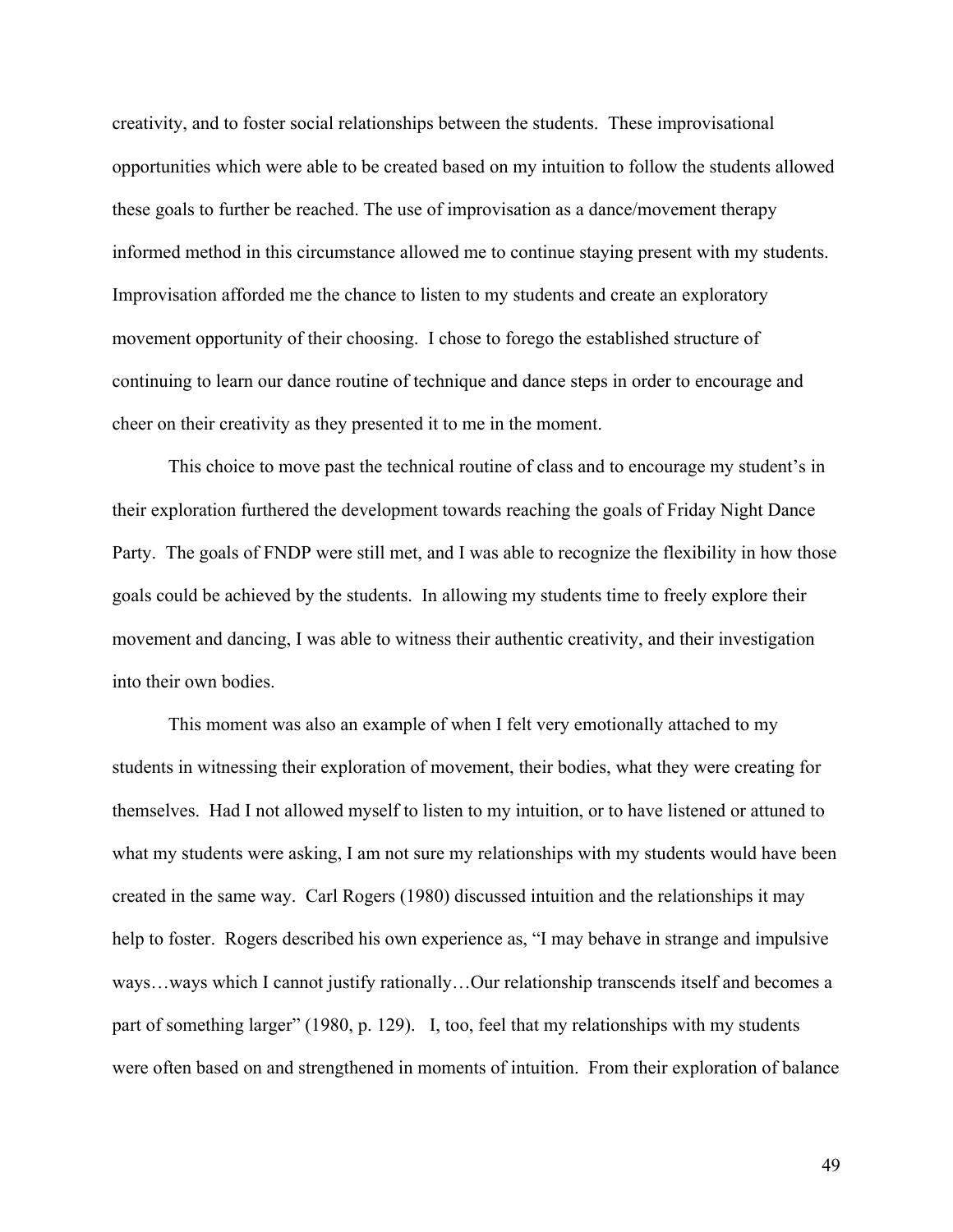and movement exploration with props, we naturally transitioned into finding ways to Say Goodbye with our bodies, an extension of the exploration, just without the props. This seamlessly connected to our ritual of ending class with "Shake It Off" and other ending routines that connected the students to one another, and me in saying goodbye and thank you. This particular class floated away so quickly and timelessly almost without effort, and my memory of this class is strong, vivid, and clear. Yet my decision and choice to change course and direction of the class from where we had been, in learning and reviewing a sequence of technical dance steps, to switching to exploratory and improvisational movements is less vivid, but the felt memory within my body is still strong and clear.

In retrospect, I acknowledge that the decisions I made in FNDP were informed by my experiences and values in dance education and dance/movement therapy. However, at the time of teaching FNDP, I recognized this as only acting on intuition. Social psychologist David G. Myers (2007) refers to intuition as "effortless, immediate, unreasoned sense of truth" (p.158), and the moments from the FNPD class described in this section were informed from my intuition, as well my experiences and education as dance educator, and most strongly, as dance/movement therapist. Studies have shown that intuition, and "thinking off stage" (Myers, 2007, p. 160) can have intuitive capacities in a multitude of cognitive processes including, "automatic processing…instant emotions, non-verbal communications, implicit attitudes and creativity" (Meyers, 2007, p. 160). From Myers' (2007) explanation of intuition, my experiences of working with individuals with special needs carried into my experiences of being a dance educator, and dance movement therapist. My informed intuition allowed me to make decisions for the class structure of Friday Night Dance Party.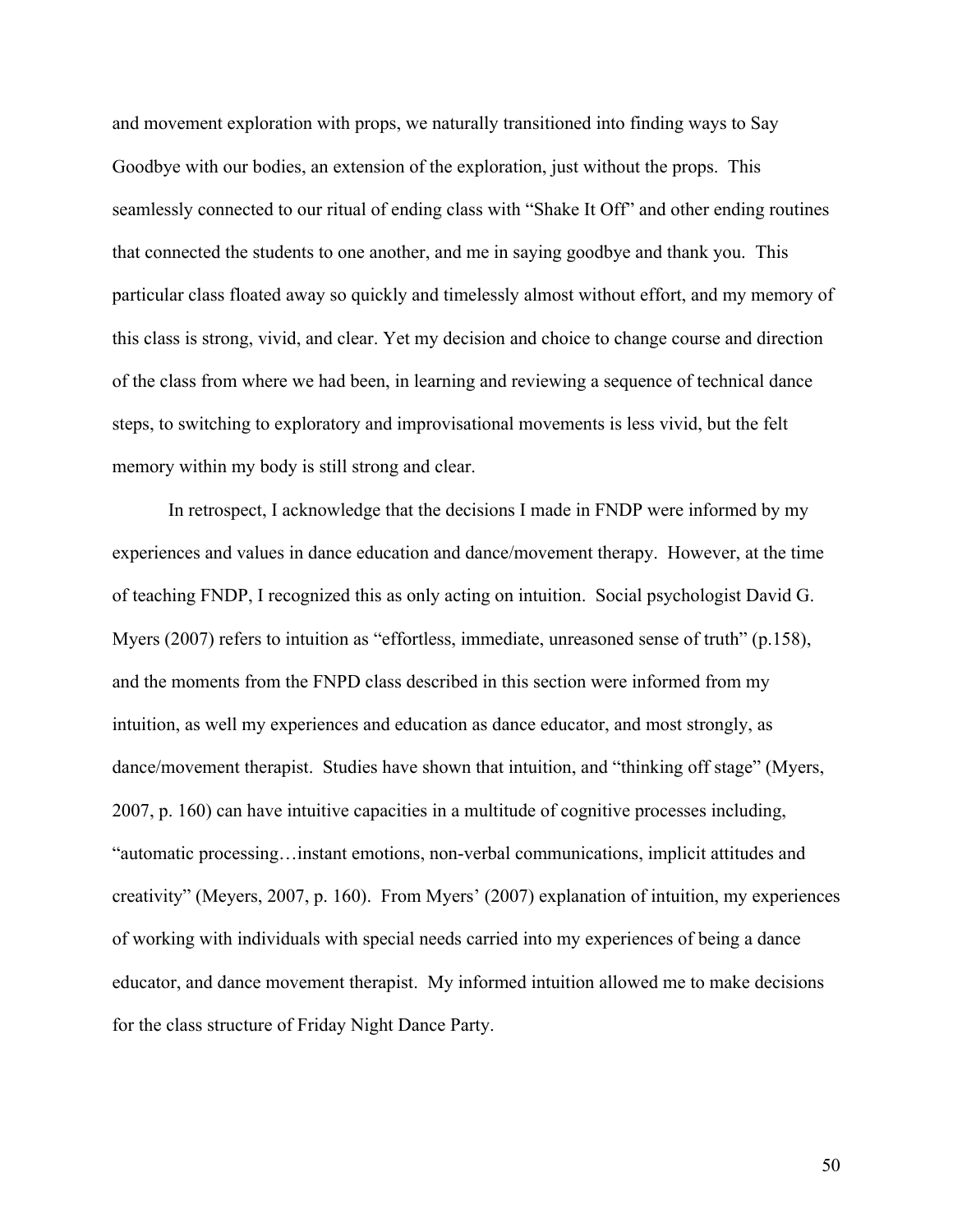One example of my use of my informed intuition was to know when to move on from continuing to learn our dance sequence and routine. Taken from my experience as a dance educator, rather than to push my students through their feelings of not being motivated, I was able to acknowledge when my they were no longer engaging in the learning process of the movement. From an assessment point of view, as informed by my dance/movement therapy training, I was cued into my student's bodies visually seeing their disengagement from the activity, and watching them fully and dynamically express their interest into something else nearly completely unrelated. Myers (2007) shares "the mind is quick, agile, perceptive," (p. 163) and I believe this is how I was able to make decisions within my class for students with special needs. I was in the moment, fully present with them, and able to recognize when an activity was no longer being used to meet a class goal or when my students were losing interest. However, it was my informed intuition that furthered the opportunity of movement discoveries for my students from their initial request, and allowed me to offer continued exploration to foster their own creativity.

## **Choreographic Representation of Use of Informed Intuition**

Myers (2007) stated that, "creativity builds upon intuitive expertise," (p. 165). As a dancer and artist, this definition resonated with the idea of improvisational movement and moving upon impulse. In order to represent intuition within my dance performance, I chose to leave spots open for this exact type of exploration, so that each night, and each show would be unique, different, and special in its own way. Whatever would 'feel right' in the moment, would be the truth of that dance and that performance. For me, intuition also tends to feel invisible, a power or sense I cannot grasp or see. To display this factor, I was very purposeful to use my visual gaze and explore the wide space of the stage, as well as reach out into the audience, to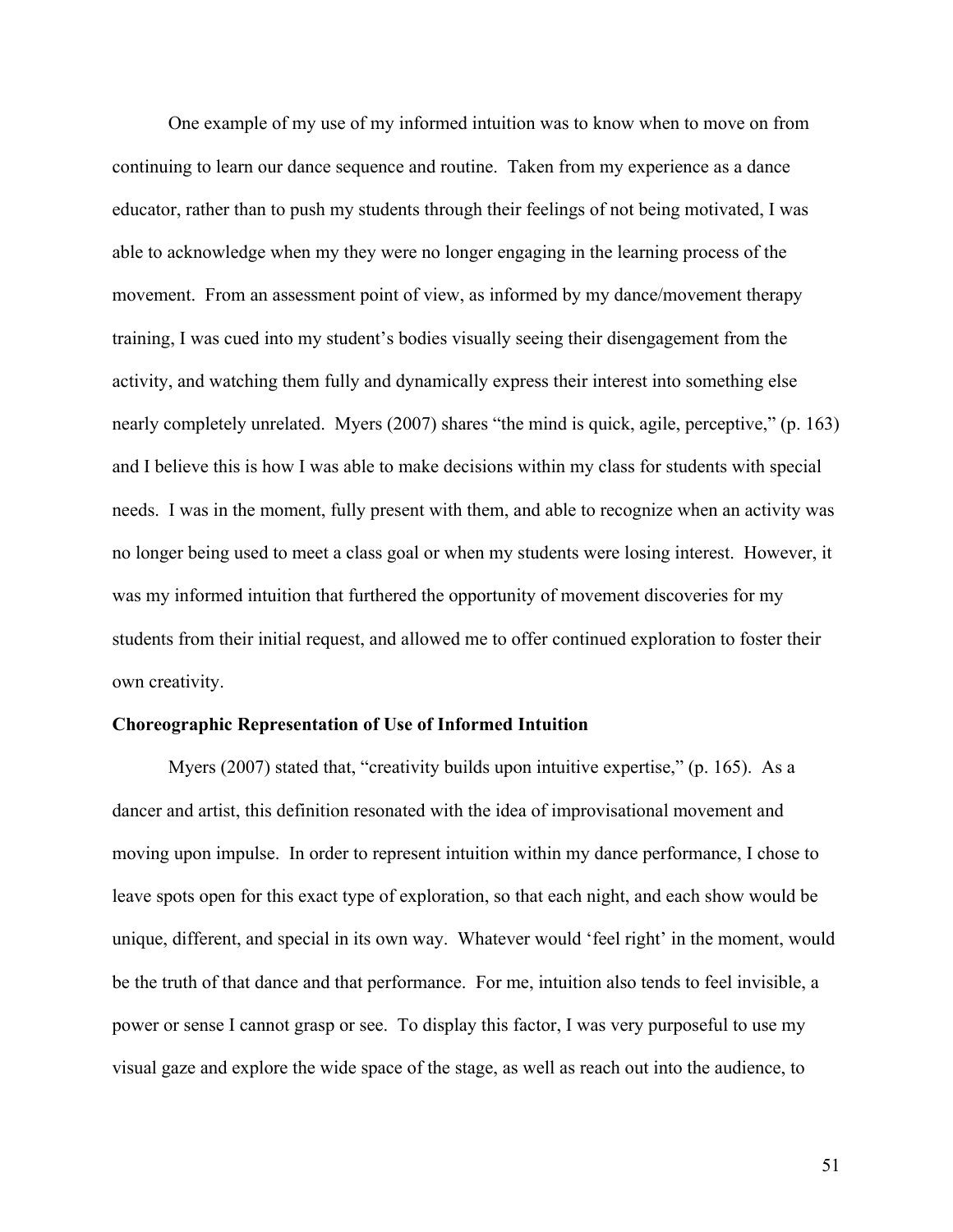connect with them and bring them into this very relational process and experience. I also chose to find moments where my fingers moved delicately, as if finding and tapping into a tangible element that I was experiencing as my use of intuition.

#### **Theme Four: Improvisation**

I feel the themes staying grounded through the use of breath, offering flexible class structure and choice, and the use of my informed intuition became the foundation of my final theme, improvisation. I feel that it was because of my own self-awareness in needing to stay grounded through breath, in wanting and choosing to offer flexibility and choice, and ultimately listening to my intuition when in class with my students, that improvisation was offered in each class, and was able to be a central focus of each Friday Night Dance Party. There were goals, structure, hopes and intentions for each student of the class, but the present, current, moment became the essential footing of Friday Night Dance Party. Improvisation is a visible aspect within each of the preceding themes. My breath, and how and when I used it to stay grounded was done in an improvisational manner, and offering flexibility within the class structure to meet each student required improvisation. Lastly, in order to be connected to my informed intuition, I needed to be aware of and follow my assessment and knowledge tools quickly as the information presented it self, in order to make an informed decision.

As a dance educator I approached FNDP with curriculum focus, set up with expectations and guidelines for my students. These included expected etiquette and behavior for safety for each student and the class as a whole. Movement curriculum goals also included learning short movement sequences and routines to perform for the dancer's families. As a dance/movement therapist, I knew an improvisational element would be necessary within the class in order to meet my students who were entering the movement setting with a variety of needs to be considered.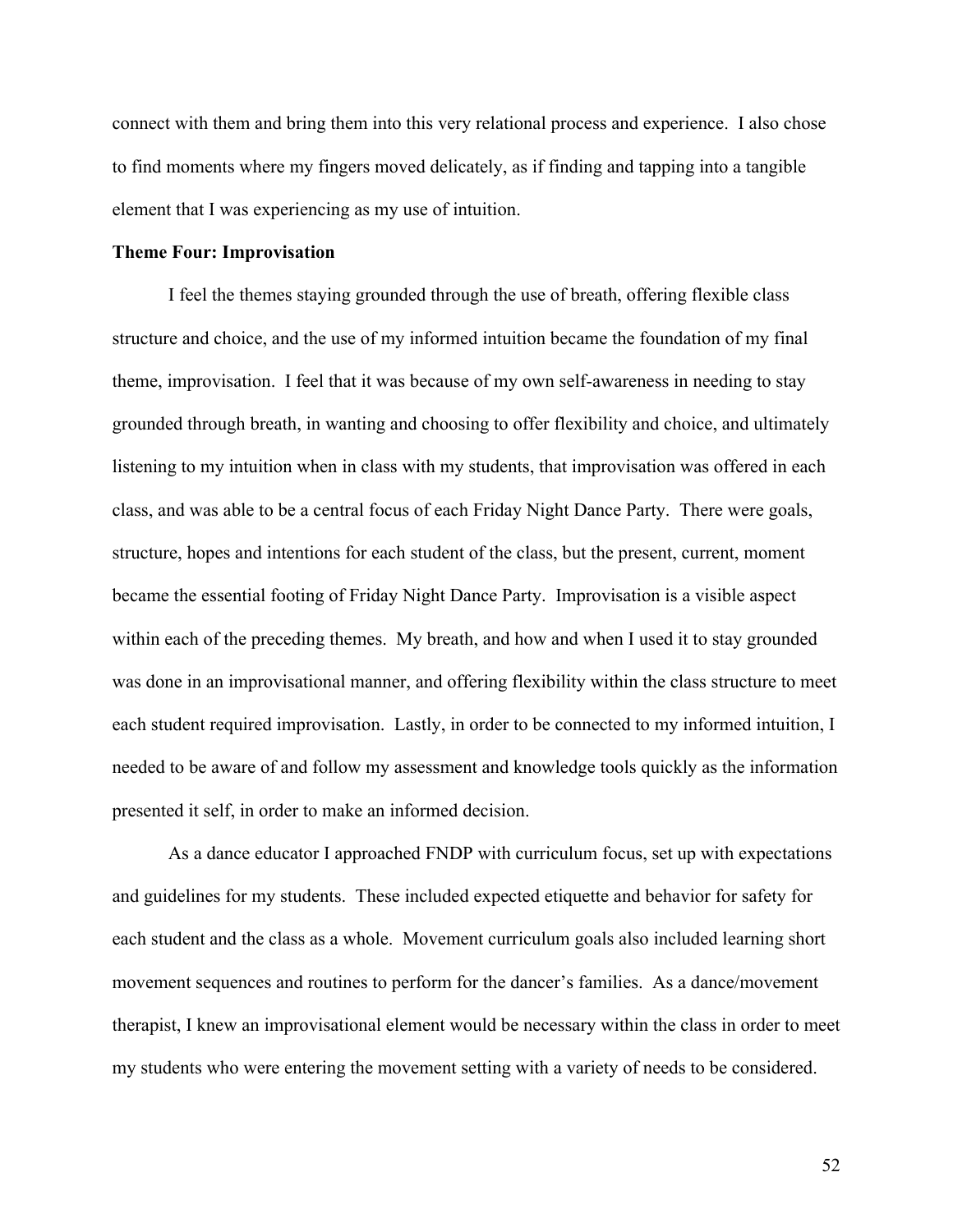In order to meet those needs effectively for each individual and the group as a whole, I needed to adjust the movement curriculum on a class-by-class, or sometimes even moment-to-moment basis.

In my experience of teaching dance, I have always attempted to encourage and instill a sense of enjoyment and fun within my classes. Dance educator and curriculum designer Brenda Pugh McCrutch (2006) states that "skill is secondary only to joy in dance…each dance lesson should have as one of its goals to enable students to experience the joy of dancing" (p. 141). From creative movement classes for young children, to higher-level technique classes for older adolescents, I have always attempted to remind my students that dancing is fun, can be fun, and should feel pleasurable and good within the body. I have never had a solitary goal or focus on technical dance achievement, though the pursuit of movement advancement and progression is always a goal of the classes I teach. In order to maintain this idea of fun and enjoyment, flexibility and improvisation is necessary. These concepts are encapsulated within the dance class setting by allowing spontaneous creativity to occur. Improvisational movement can be produced from prompting, but also from an individual's own movement exploration. In the teaching of FNDP, I was learning that curricula may shift and change, continuously inviting my use of improvisation with my students and ability to shift to their skills and needs. In my work as a dance/movement therapist, I also try to encourage similar moments of joy and/or enjoyment through the work. Therapy may not be a joyful experience, and I acknowledge the contradiction being presented. As a dance/movement therapist, I will ask clients to move and explore movements to find ways to create a "sense of good feeling and wholeness," (Fischer & Chaiklin, 1975, p. 146), within themselves, and I have found that this also carried over into my teaching of FNDP.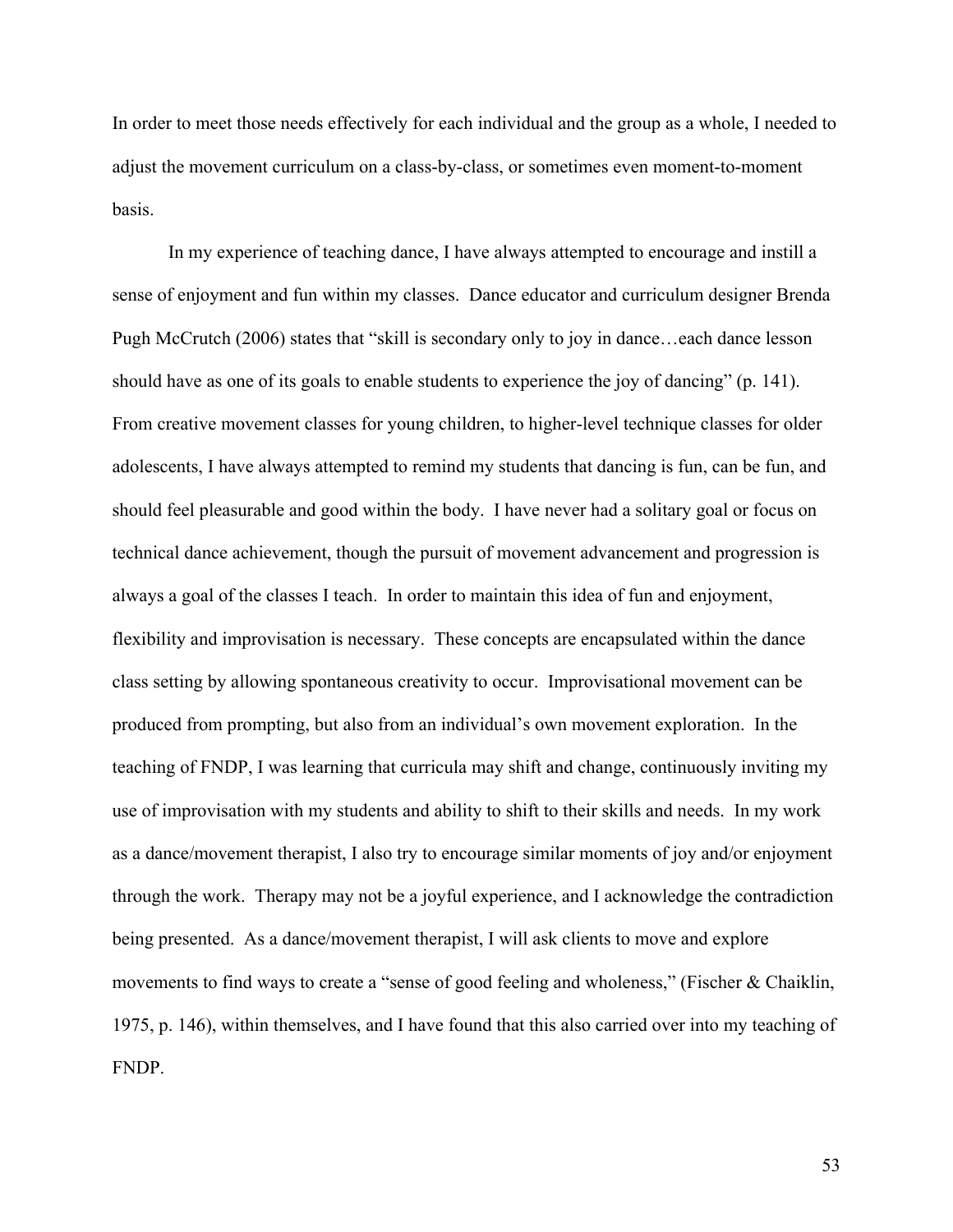Improvisation particularly appeared in the warm-up portion of each class where students were each asked contribute a movement for the class to try on and repeat for themselves. The movements were then modeled for the class, and often expanded and explored further by their peers, or I often prompted this exploration. Here I was directly combining my influences and experiences of dance education to foster and facilitate the joy of movement during their class, and encouraging relationships between the students, further meeting class goals of FNDP. Susan Sandel (1978) shared that a dance/movement therapist uses empathic reflection "by which the dance therapist incorporates clients' spontaneous expressions into the ongoing movement experiences and responds to those expressions in an empathic way" (p. 98). This reflection and movement relationship was a part of each Friday Night Dance Party but was not used within a therapeutic setting. Sandel (1978) elaborates that empathic reflection can be used to gather information, engage clients with the therapist as well as other group members, and to create a "sense of mutuality which facilitates the communication and sharing of feelings" (p. 101). My application of empathic reflection with my students, in the non-therapy setting of Friday Night Dance Party is additional example of how my dance/movement therapy education influenced my facilitation of the class. My identity in that moment to my students was as their dance educator, but had an influence directly tied to my experience as a dance/movement therapist. I was utilizing my assessment skills and knowledge as a dance/movement therapist in the very beginning of each class in order to establish trust and relationship with each student, as well as to foster a sense of group cohesiveness. My ability to continuously assess each student, and the class as a whole throughout each FNDP experience allowed for improvisation to occur. These improvisational opportunities within FNDP invited creativity and exploration, shaping the class and experiences for each student, allowing the class goals to continue being met. As a dance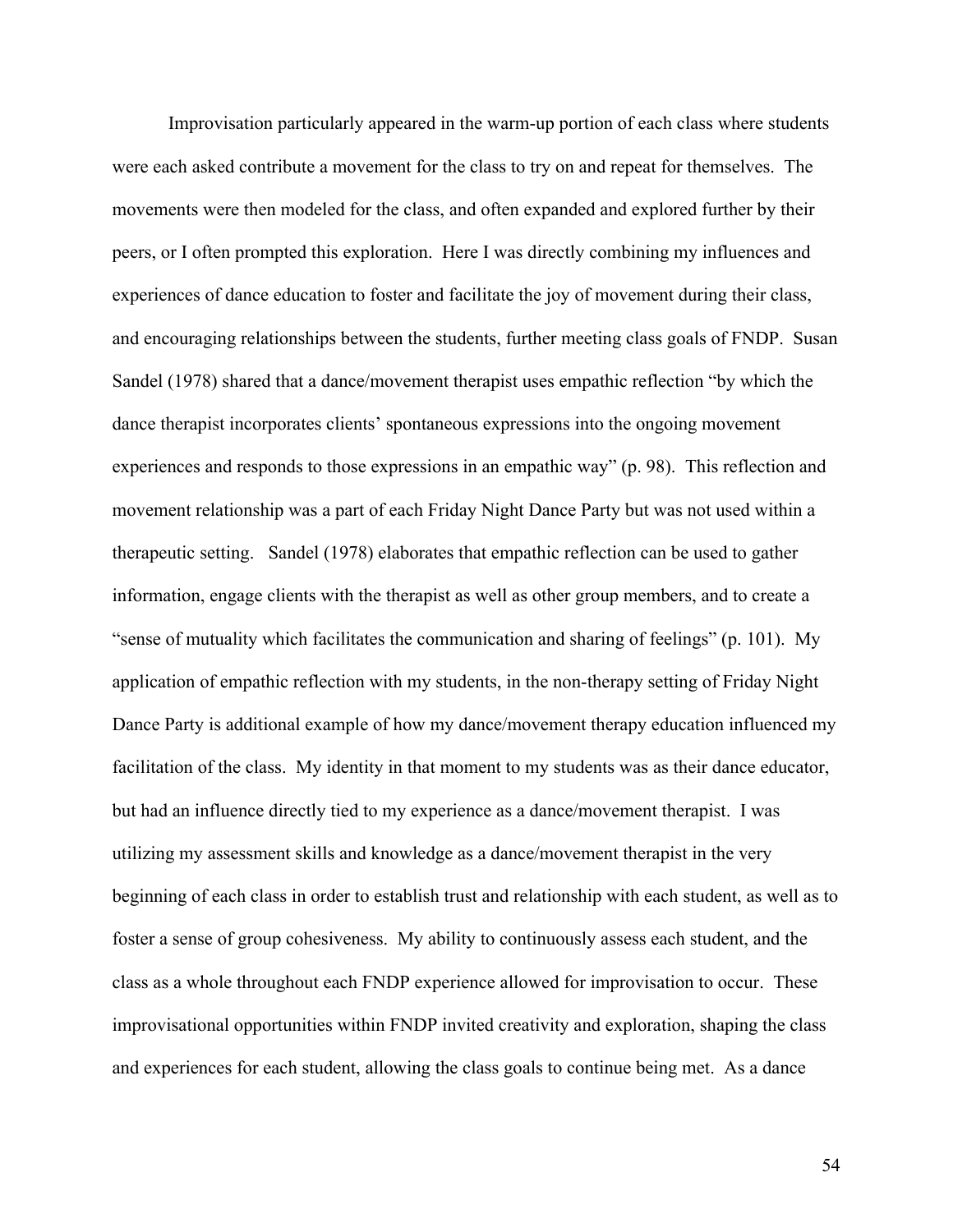educator, I may have been using dance education methods to structure the class, but I allowed improvisation to expand the movement and expression of each student and the class as a whole. As a dance/movement therapist, improvisational moments require assessment to determine which interventions may be appropriate for the client, based on their needs in the moment. As an educator, assessing the improvisation of my students allowed me to take a directive approach to facilitate creative movement activities towards meeting the class goals. It was the overlapping of skills of dance educator and dance/movement therapist that made Friday Night Dance Party a unique experience.

#### **Choreographic Representation of Improvisation**

As a dance/movement therapy student at Columbia College Chicago, I was trained to take in the full individual, to acknowledge and honor their body, mind, and spirit. One way as a therapist I pick up on cues from my clients and adjust to them is by attuning to their affect. How do they look? What is their body saying? As the facilitator of FNDP, I did my best to do this with my students as well. Within establishing an empathic relationship with my students by responding to their creativity and expression throughout the use of improvisation, joy was often found throughout Friday Night Dance Party. I will truthfully admit this was my own joy, and what I attribute to as noticeable moments and representations of joy in my students' affect. After one class I wrote, "I can see their large and full bright smiles that carry upwards into their eyes and lift their bodies off the ground as they leap and swirl with their ribbons and balance with their princess crowns as the most majestic young dancers I've ever seen". I felt the need to include improvisation and the aspect of joy into my choreography as a vital aspect of my living graphic. Friday Night Dance Party would not have been an experience with such rich relationships with my students had improvisation not been allowed throughout the each class, or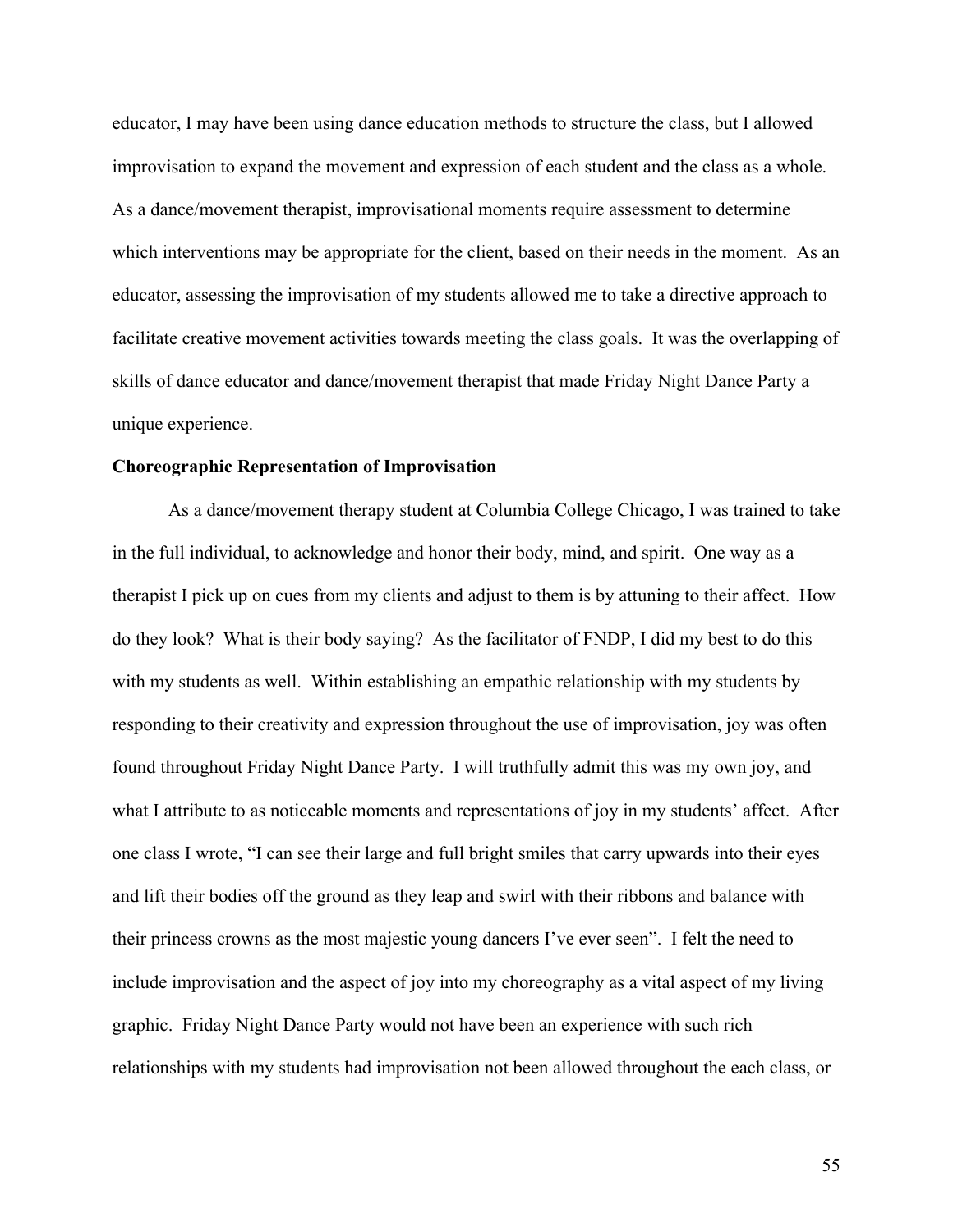throughout the entire process. My own joy often led to me dancing with the students of Friday Night Dance Party, especially during our closing Shake It Off ritual. The shared spontaneous creative expression facilitated a mutual sense of joy, and joy of movement. Dance/movement therapists utilize this connection and bi-directional relationship to create and shared material to further develop a client's work and the rapport between therapist and client. I was able to utilize this skillset outside of a therapy setting, and into FNDP.

The best way for me to include improvisation and joy into my thesis performance was to share and show the same affect I wrote about my students displaying, as I danced. As the music played throughout the piece, I rejoiced in the unified purposes that dance/movement therapy and dance education methods have served to me. I smiled, and I even giggled during the performance as I pulled my own joy from the movement, and the memories of my students and their movement and enjoyment of movement to my consciousness while performing. The moment in the piece where the light diminishes from sight as the division between dance educator and dance/movement therapist is where the improvised section of movement was placed. I chose this placement to uniquely identify my use of improvisation as both dance educator and dance/movement therapist. Dancing as an art was the first guiding light that led me to both roles I hold as dance educator and as dance/movement therapist. There is so much joy I do personally hold in both of those careers, and the final breath and energetic smile that ends "Many Truths" demonstrated how these fields were joyfully intertwined, and expressly intervolved.

# **Scope of Practice**

The progression of dancer, to dance educator, to dance/movement therapist was a natural one for many of the pioneers of both fields, dance education and dance/movement therapy, and I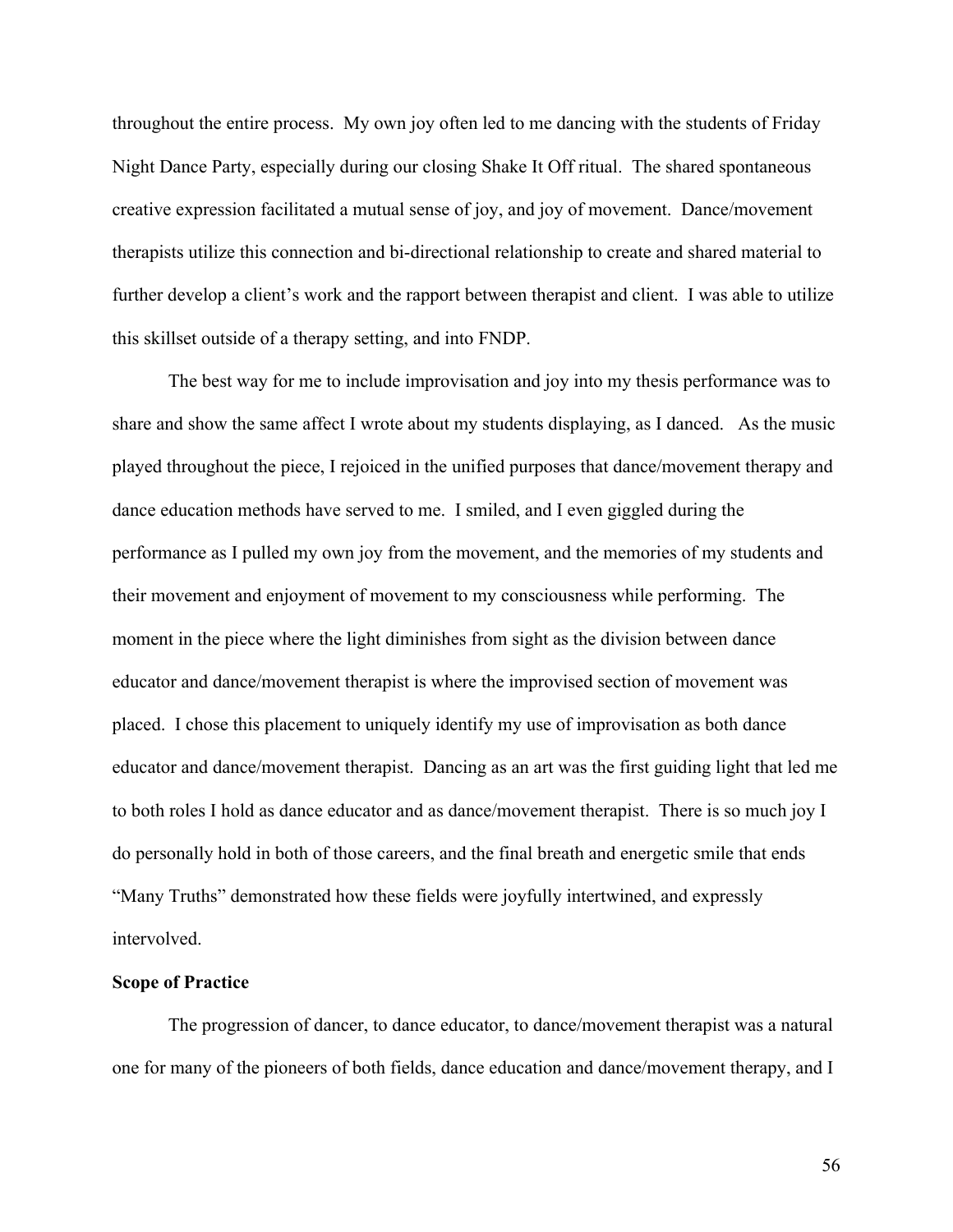found myself as another dancer and mover following in their footsteps. The bridging position of dance educator seems to also serve as a divide, creating boundaries for scope of practice and for the safety of students and instructors alike. Students, differently abled and/or with special needs have a different learning style than most students in dance classes and, therefore, require different teaching methods to meet their needs and be introduced to ways of self-expression and relation to others.

Imus (2016) discussed that dance/movement therapists use their knowledge in dance and movement to effectively foster a patient's creativity while utilizing movement directives. This can be done using a range of approaches, including: therapeutic, aesthetic, recreational, educational, rehabilitative, and psychotherapeutic (Imus, 2016). All of these approaches include using an arts related activity but do not always include the creative process (Imus, 2016). From Imus' (2016) use of a dance/movement therapist's scope of practice, I feel that my skill sets as a dance educator and dance/movement therapist most accurately fit into the therapeutic, aesthetic, and recreational ranges. My students were fully encouraged to be engaged in the dance class, which I consider to be the arts related activity; this establishes the therapeutic approach from Imus' (2016) range of approaches and scope of practice view. I was teaching my students in ways of art making to express and communicate and perhaps for performance (Imus, 2016), allowing my approaches to FNDP to also be considered from Imus' (2016) aesthetic approach. Finally, as stated in the recreational approach of the scope of practice, Friday Night Dance Party provided opportunities that, "develops arts structures and rituals for increasing enjoyment and enhancing socialization" (Imus, 2016).

However, because of my training in a master's program for dance/movement therapy and counseling, and my previous experience and training in dance and dance education, my range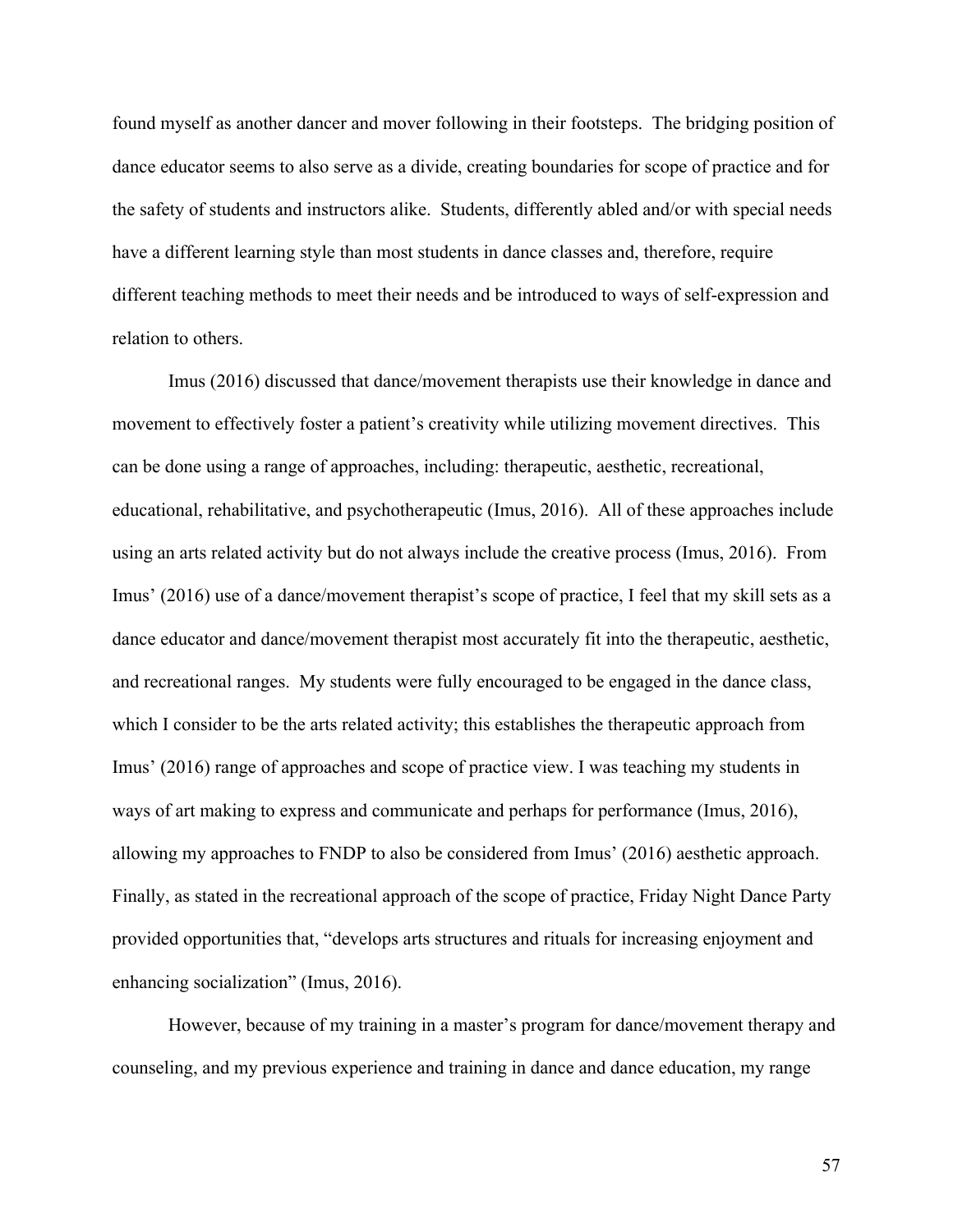was larger than this. As dance/movement therapists, Imus (2014) shares that dance/movement therapists "are the only dancers trained to do therapy". As a dancer and dance educator, I was able to utilize my skills from my dance/movement therapy training and pull them forward into Friday Night Dance Party and move along the full continuum to bring therapeutic art into a community setting. I was able to establish and use a "reciprocal movement relationship" as described by Imus (2014), a skill that as dance/movement therapist I use for assessment and intervention, to enhance the art making experience for the students of Friday Night Dance party. This bi-directional movement relationship allowed for creativity and exploration among the students, and for the class goals to be further developed and met throughout the course of the class. My training as a dancer, artist, educator and therapist allowed me to appropriately teach therapeutic dance in a 45-minute, weekly community dance class for students with special needs.

# **Professional Identity**

Friday Night Dance Party, a community dance class for students with special needs began as a 45-minute, therapeutic, cultural arts engagement experience once a week. Friday Night Dance Party quickly turned into the highlight of my week, it also turned a spotlight onto my professional identity development. I had been a dance teacher for several years, and I had worked with individuals with special needs for several years, and I was also a growing dance/movement therapist and counselor. How did all of these roles fit together? How did FNDP impact me professionally? Gibson, Dollarhide, and Moss (2010) define professional identity development for counselors as, "The successful integration of personal attributes and professional training in the context of a professional community," (p. 23-24). Which professional community was I fitting in as I was teaching this class? Which role was I taking on while teaching FNDP? Was I my therapist self while teaching young students with special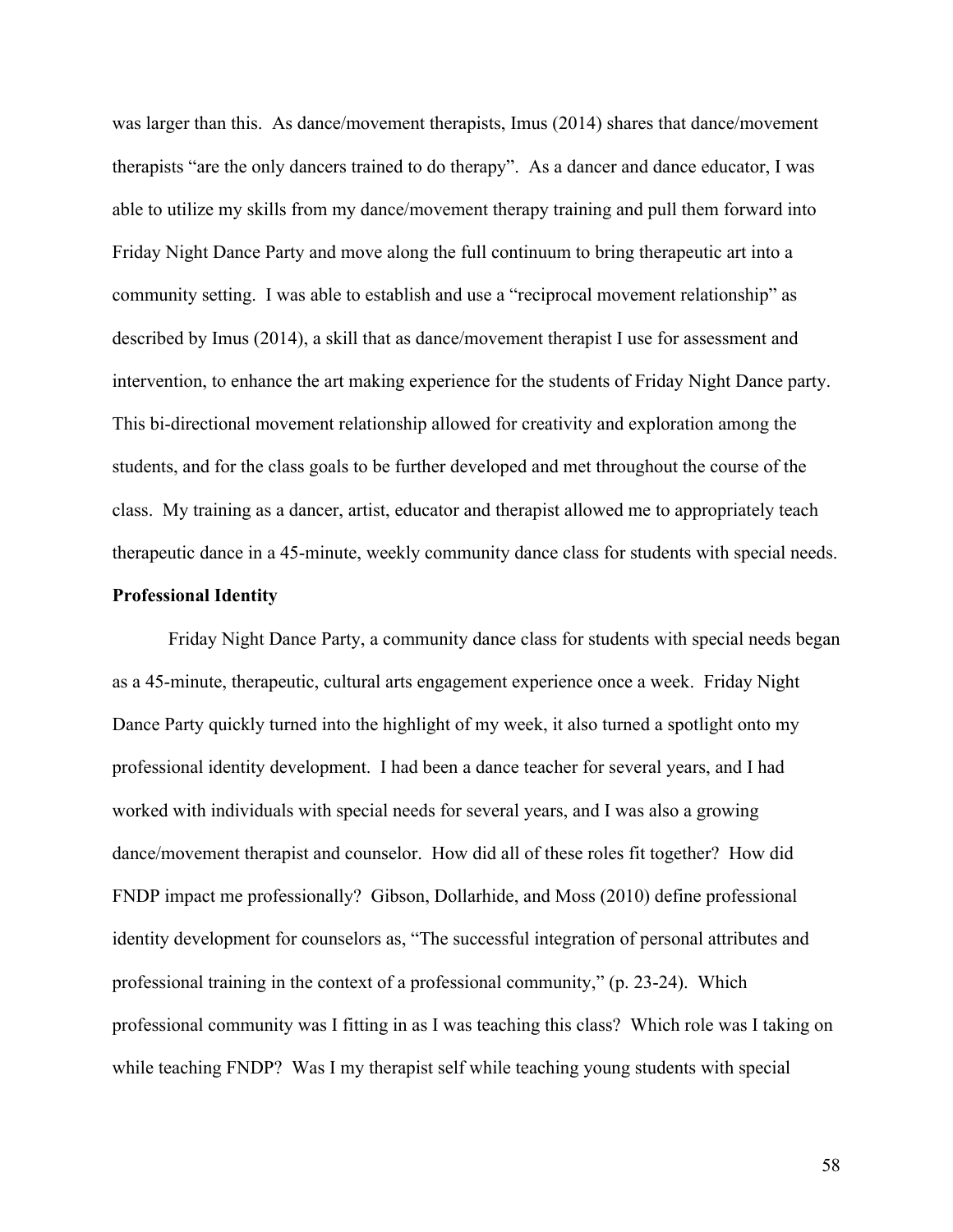needs? Or was I my dance teacher self, teaching an adaptive movement class? This review and process afforded me the opportunity to dive in and realize that I was all of the above. I was expressly intervolved in my roles, combining my experiences, personal values professional trainings and educational backgrounds.

Through all forms of data, my dance educator and dance/movement therapist training were nearly equally represented. Albin (2016) shared that movement based programs for children with and without special needs (primarily Down syndrome) can be extremely benefitted by the use of both a dance educator and dance/movement therapist, "Therefore by collaborating with each other, a more comprehensive view of the child's life and behaviors can be seen," (p. 61). In using Imus' (2016) scope of practice and range of approaches view of a dance/movement therapist, I feel I was using the full scope of my practice as a dance educator and dance/movement therapist to best meet the needs of my students. As a student in a dance/movement therapy and counseling program, I had the training to navigate and work along the entire continuum, teaching a therapeutic dance class to encourage art as therapeutic. My data represented that I was engaging and utilizing my knowledge from dance education and dance/movement therapy to facilitate Friday Night Dance Party.

In using Imus' scope of practice reference, and in relationship to Albin's (2016) suggestion that that movement based programs for children with and without special needs (primarily Down syndrome) can benefit from the collaboration of a dance educator and dance/movement therapist, Friday Night Dance Party was a culmination of my skill sets and knowledge from both fields. I was able to make decisions within Friday Night Dance Party to maintain the goals of each class, and to maintain my role as dance educator to my students. My knowledge in both dance education and dance/movement therapy informed me and guided me to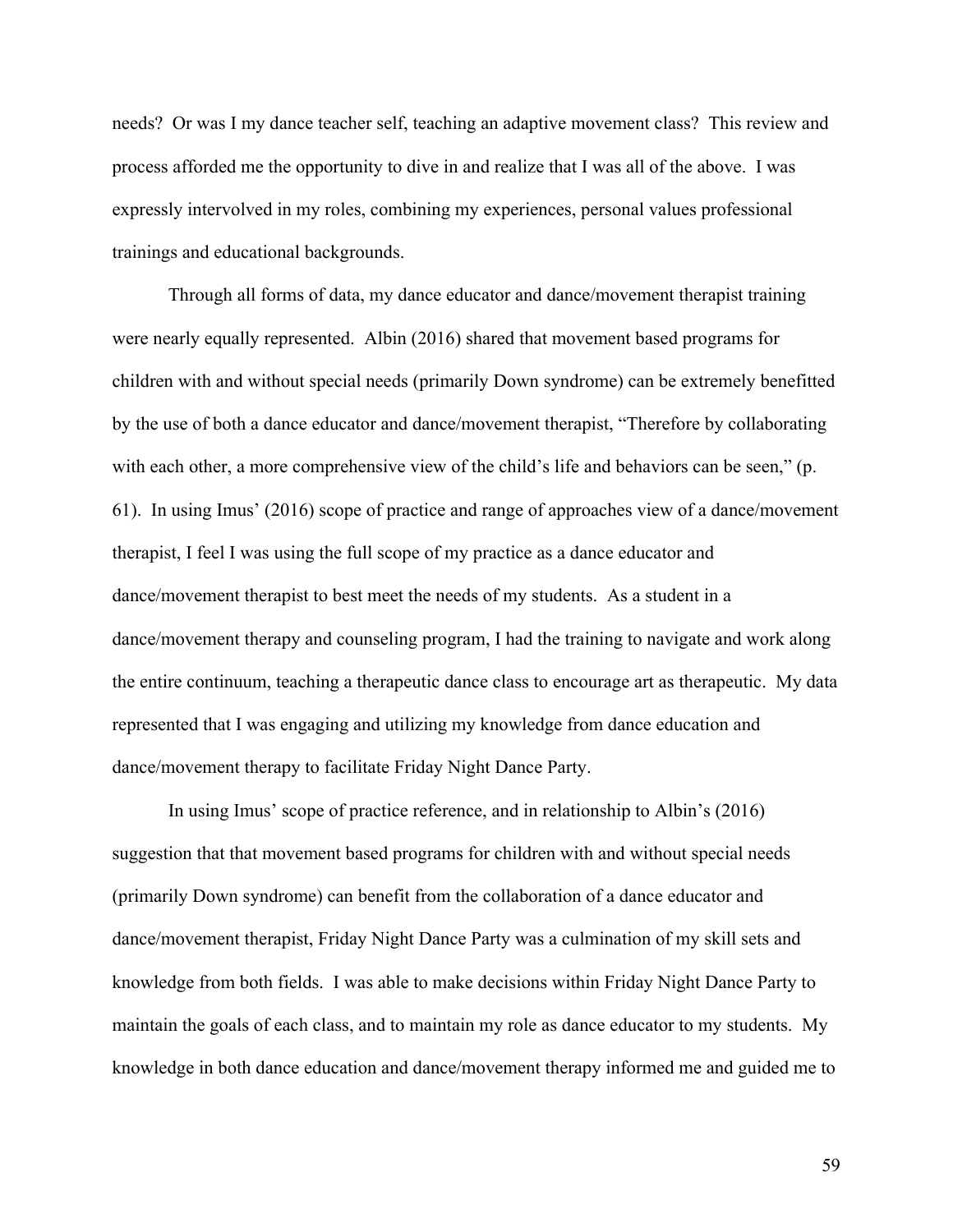maintain safe ethical boundaries to ensure that the work remained therapeutic and that I did not engage in therapy with my students.

Navigating my roles along the continuum of my scope of practice was apparent within each theme deducted from my case study. My use of breath can be attributed to each role as dancer, dance educator and dance movement therapist. All roles encourage the use of breath to facilitate and expand movement, and I found that the use of breath helped me to stay grounded, to stay present and to stay with my students throughout the teaching of Friday Night Dance Party. Offering flexibility and choice within the class setting to meet the needs of my students fluctuates along the continuum in educator and therapist roles. I chose to and made a conscious effort to meet my students in every present moment. In consideration to my informed intuition, I felt guided to each role throughout specific moments in the class. My assessment skills gained from my dance/movement training led me to these inclinations that I attributed to intuition. This area is the most gray along the continuum, as intuition is a non-verbal, intangible aspect of my process. Finally, improvisation exists within each of the preceding themes, and along the entire continuum. Friday Night Dance Party is an example of therapeutic art, which I was able to facilitate using my knowledge and experience in both dance education and dance/movement therapy.

By using both of my sets of skills, backgrounds and education and personal values in dance education and dance/movement therapy to teach Friday Night Dance Party, I have come to realize that my own professional identity development is still underway, and will continue to be as I evolve as a therapist and an educator. My experiences will continue to shift and morph. However, this experience: working with young adolescent students with special needs in a community dance class, has become a pivotal fixture in my timeline. This experience continues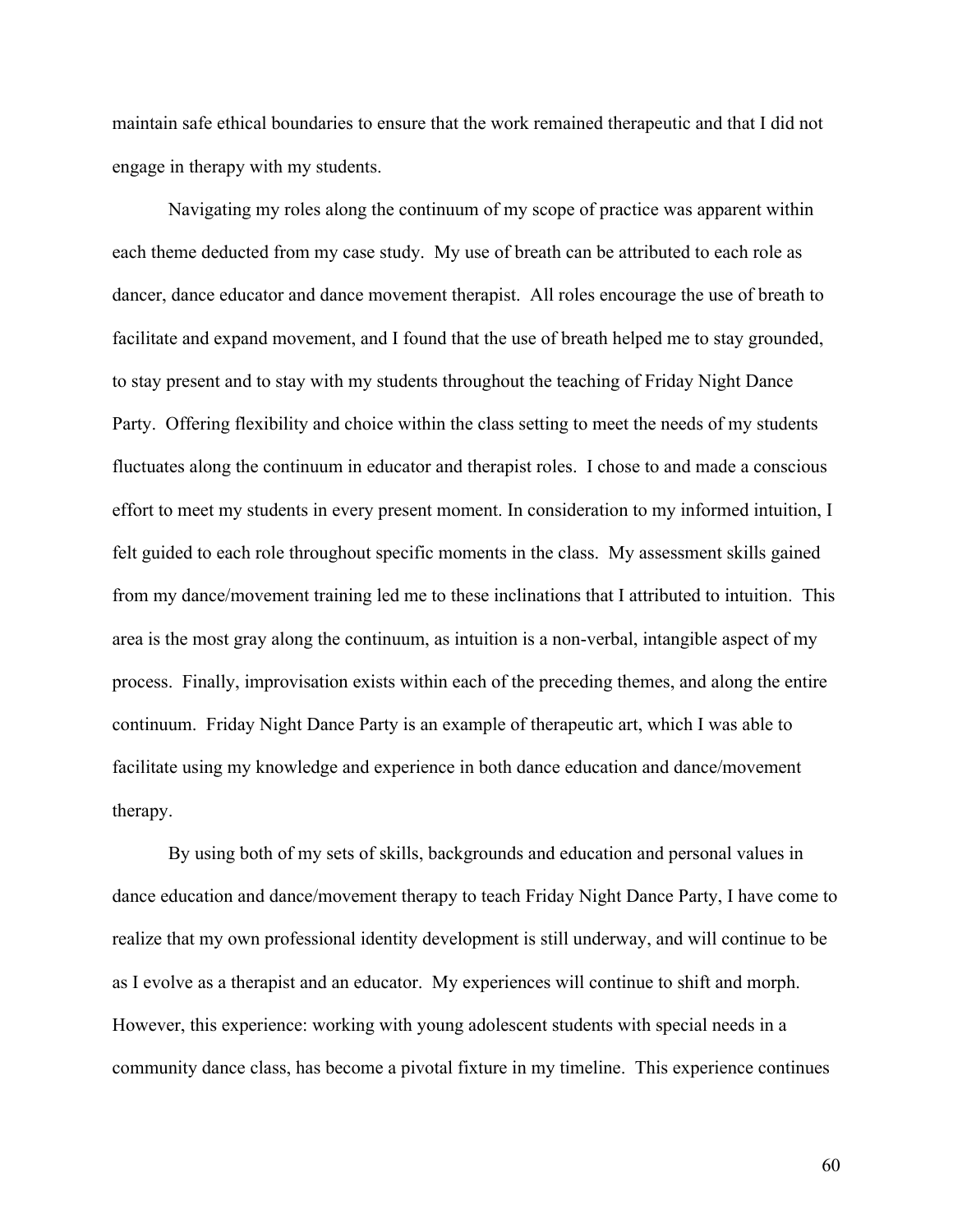to impact me as I continue to teach dance, and I continue to work as a dance/movement therapist. I continue to be reminded and informed as a dance educator to be mindful of each student's uniqueness and learning style in my classrooms, and I make an effort to pay more attention to my students on an individual basis as well as maintaining whole class goals and structures. As a dance/movement therapist, I am reminded that movement is my primary modality for communicating with clients, and I work to be better in tune with their various modes of communication.

### **Conclusion**

The purpose of this case was to gain a better understanding of how my knowledge of dance/movement therapy influenced my facilitation of a dance class for students with special needs. I also wanted to further understand, how and when the influences of dance education and dance/movement therapy intersected and possibly informed one another within the teaching of Friday Night Dance Party. From this process, my professional identity development was brought into question, and I began to realize this case review was also an attempt to grasp onto my professional identity.

The experience, timing and exact situated-ness of Friday Night Dance Party was distinctive, and perhaps not repeatable. For future research, I may be able to more acutely structure and create inclusive dance classes and/or curriculums from this experience. What is notable for my study is that I am not the only dance/movement therapist and dance educator, or movement informed individual teaching dance for students with special needs. There are examples of professionals in a variety of fields including physical and occupational therapy that incorporate the introduction of dance into a therapy setting (Albin, 2016). In conjunction, I had a difficult time defining the special needs population as it pertained to the students of FNDP.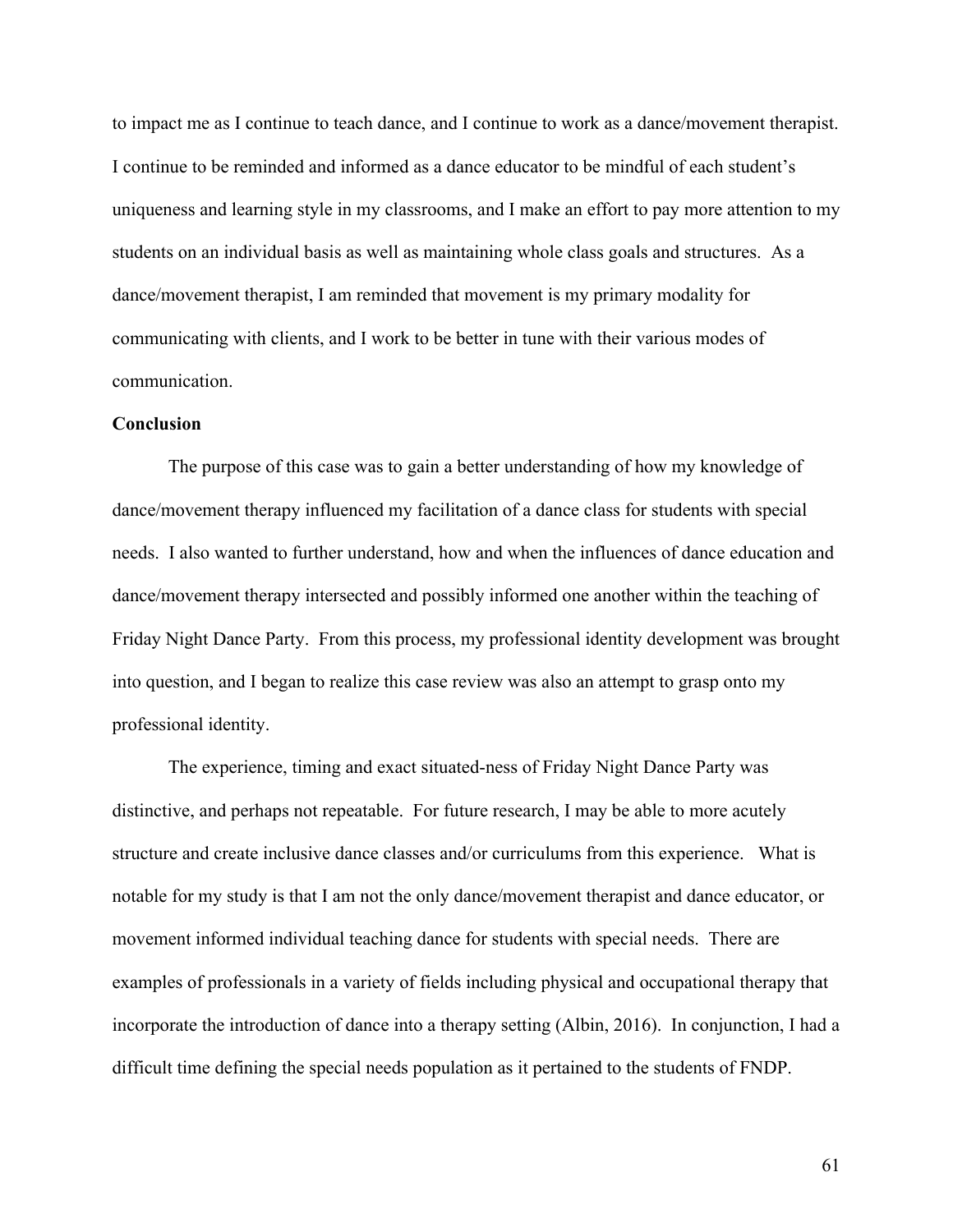There seems to be a lack of consensus across the psychological field, or even in the adaptive and inclusive dance class setting research. This study calls to attention the vagueness and lack of fluidity and congruency in defining special and unique needs. Most of the sources I was able to find and use were detailing the use of adaptive dance programs with individuals and children specifically with Down syndrome. Though individuals with Down syndrome may share other unique abilities and needs as others, the definition of special needs is still lacking in expansion and seems very vague.

This case review resulted in the conclusion that through the teaching of Friday Night Dance Party, a dance class for students with special needs, I used influences, knowledge and values of both dance education and dance/movement therapy simultaneously. The concurrent use of dance education and dance/movement therapy influences, knowledge and values was captioned as expressly intervolved. This phrase was created after themes of: staying grounded through the use of breath, offering flexible class structure and choice, use of my intuition, and joy as the central focus of Friday Night Dance Party, were established. I have concluded that I was expressly intervolved in my roles, combining my communities, personal attributes and values, and my professional trainings and educational backgrounds. Although Friday Night Dance Party is no longer a running class, the conclusions gathered from this case review and from the students of the class continue to inform my professional identity development as both dance educator and dance/movement therapist. I am continuously diving headfirst into discovering how I am informed from both fields of dance education and dance/movement therapy. I maintain both identities, as dance educator and dance/movement therapist and continue to bring others into movement and orbit with me, in both professions.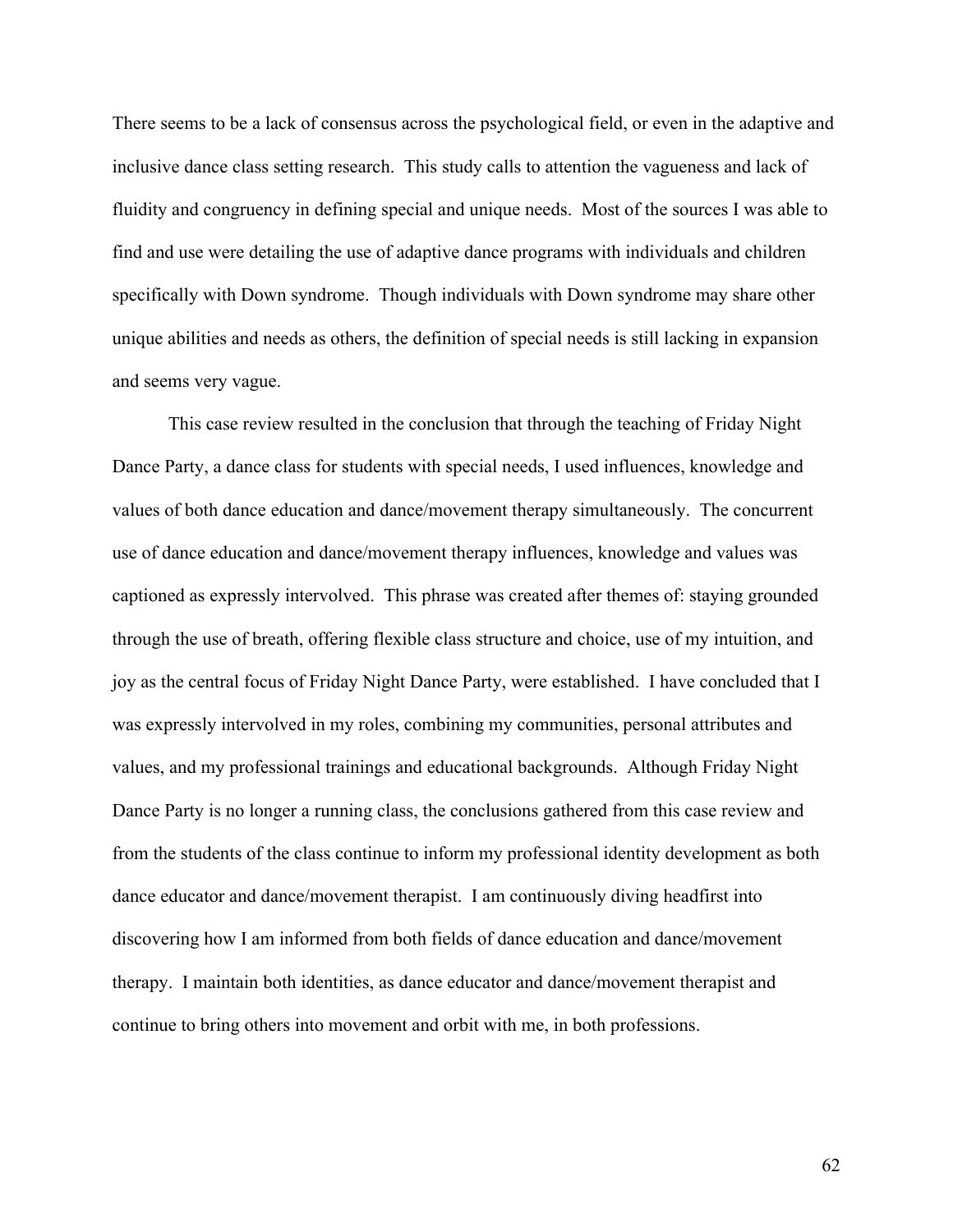#### **References**

Albin, C. (2016). The benefit of movement: Dance/movement therapy and Down syndrome. *Journal of Dance Education, 16*(2), 58 – 61. http:dx.doi.org/10.1080/15290824.2015.1061196

Anderson, J., & Rastegari, I. (2017). Dance that adapts to disabilities. USA Today, pp. 60-62.

Andrzejewski, C. E. (2009). Toward a model of holistic dance teacher education. *Journal of Dance Education*, *9*(1), 17–26.

- American Psychological Association., (2013). *Diagnostic and Statistical Manual of Mental Disorders* ( $5<sup>th</sup>$  ed, p. 31). Arlington.
- Bales, M. (2006). Body, effort, and space: A framework for use in teaching. *Journal of Dance Education*, *6*(3), 72–77.
- Bartenieff, I., & Lewis, D. (2002). *Body movement: coping with the environment*. New York: Routledge.
- Chaiklin, S., & Wengrower, H., (Eds). Fischman, D. (2009). *The art of dance/movement therapy*. (pp. 42-45). New York: Routledge.
- Creswell, J. (2014). *Research design: Qualitative, quantitative, and mixed methods approaches* (4th ed.). Thousand Oaks: SAGE.

Dinold, M., & Zitomer, M. (2015). Creating opportunities for all in inclusive dance. *PALAESTRA,* 29(4), 45-50. http://dx.doi.org/10.18666.palaestra-2015-v29-i4-7180

Downey, L., & Imus, S. (2013). *Therapeutic or Therapy: A Case Study in Community Dance for Teens with Special Needs.* Presentation, 48<sup>th</sup> Annual American Dance Therapy Association Conference. Brooklyn, NY.

Expressly (n.d.) In *Merriam-webster's online dictionary (11th ed.).* Retrieved from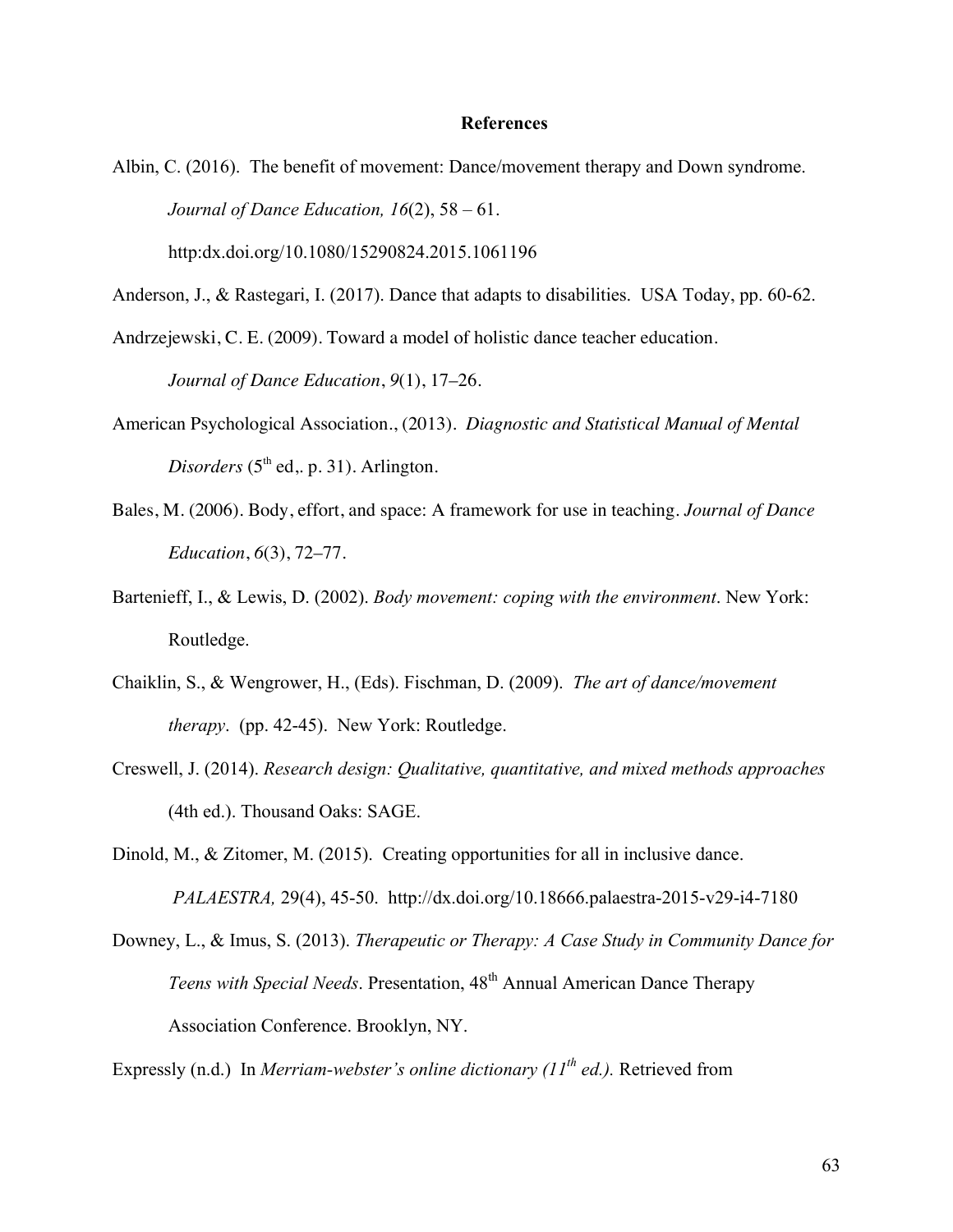https://www.merriam-webster.com/dictionary.expressly

- Gibson, D. M., Dollarhide, C. T., & Moss, J. M. (2010). Professional identity development: A grounded theory of transformational tasks of new counselors. *Counselor Education and Supervision, 50*(1), 21-38. doi:10.1002/j.1556-6978.2010.tb00106.x
- Green Gilbert, A. (2014). *Creative dance for all ages* (2nd ed.). Reson, Virginia: SHAPE America - Society of Health and Physical Educators.
- Green Gilbert, A. (1997). *Movement is the key to learning.* Retrieved from https://www.creativedance.org/wpcontent/uploads/2010/11/MovementisTheKey.pdf

Green Gilbert, A. (nd). *What are some of the benefits of brain-compatible dance education?* (p.

1).

Creativedance.org. Retrieved from https://www.creativedance.org/wpcontent/uploads/2010/11/WhataretheBenefitsofCD.pdf

- H'Doubler, M. H., Halprin, A., Harris, J. G. (1992). *The body can speak: Essays on creative movement education with emphasis on dance and drama*. (A. Mertz, Ed.). Board of Trustees, Southern Illinois University.
- Hackney, P. (2002). *Making connections: Total body integration through Bartenieff fundamentals* (pp. 51-68, 217). New York: Routledge.

Imus, Susan. (2014). *The difference between "therapeutic" dance and dance/movement therapy*. Retrieved from

https://www.youtube.com/watch?v=UCFRcDhfKDI

- Imus, Susan. (2016). Faculty development grant proposal. [Grant proposal in preparation].
- Intervolved (n.d.). In Merriam-webster's online dictionary (11<sup>th</sup> ed.). Retrieved from https://www.merriam-webster.com/dictionary/intervolved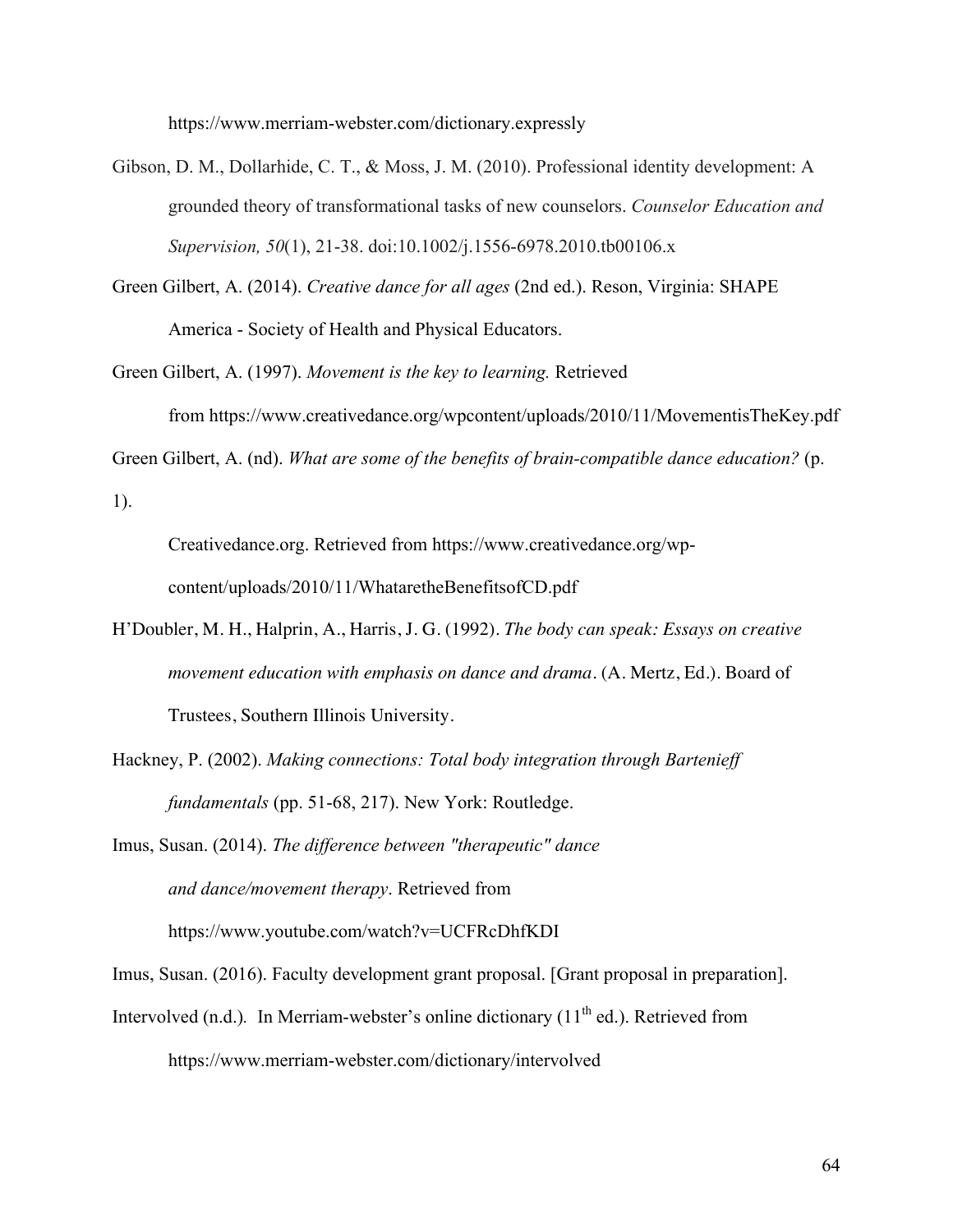Jobling, A. (1994). Physical education for the person with Down syndrome: More than playing games? *Down syndrome Research and Practice,* 2(1), 31-35. http://dx.doi/org/10.3104/reviews.27

Jobling, A., Virgi-Babul, N., & Nicols, D. (2006). Children with Down syndrome. *Journal of Physical Education, Recreation and Dance, 77(6),* 34-54. http://dx.doi.org/10.1080/07303084.2006.10597892

- Kalish, B. (1968). Body movement therapy for autistic children. *Proceedings of the Third Annual Conference of the American Dance Therapy Association (pp. 49-59).*
- Kassing, G., & Jay, D. (2003). *Dance teaching methods and curriculum design.* (pp. 90-103). Champaign, IL: Human Kinetics.

Landolf, H. (n.d.) *Choosing to continue: The benefits of staying in a creative dance program* (p. 1). Creativedance.org. Retrieved from https://www.creativedance.org/wpcontent/uploads/2010/11/ChoosingtoContinue.pdf

- Leventhal, M.B. (1979). Structure in dance therapy: A model for personality integration. *CORD Dance Research Annual, 10.* (pp. 173 – 182).
- Levy, F. J. (1988). *Dance/movement therapy: A healing art*. Reston, Virginia: The American Alliance for Health, Physical Education, Recreation and Dance.
- Mainwaring, L., & Krasnow, D. (2010). Teaching the dance class: Strategies for skill acquisition, mastery, and positive self-image. *Journal of Dance Education,* 10(1), 14–

21. http://dx.doi.org/10.1080/15290824.2010.10387153

McCarthy-Brown, M.F.A., N. (2009). The need for culturally relevant dance education. *Journal of Dance Education*, *9*(4), 120–125.

McShane-Hellenbrand, K. (2008). The legacy of personal interactions – The legacy of the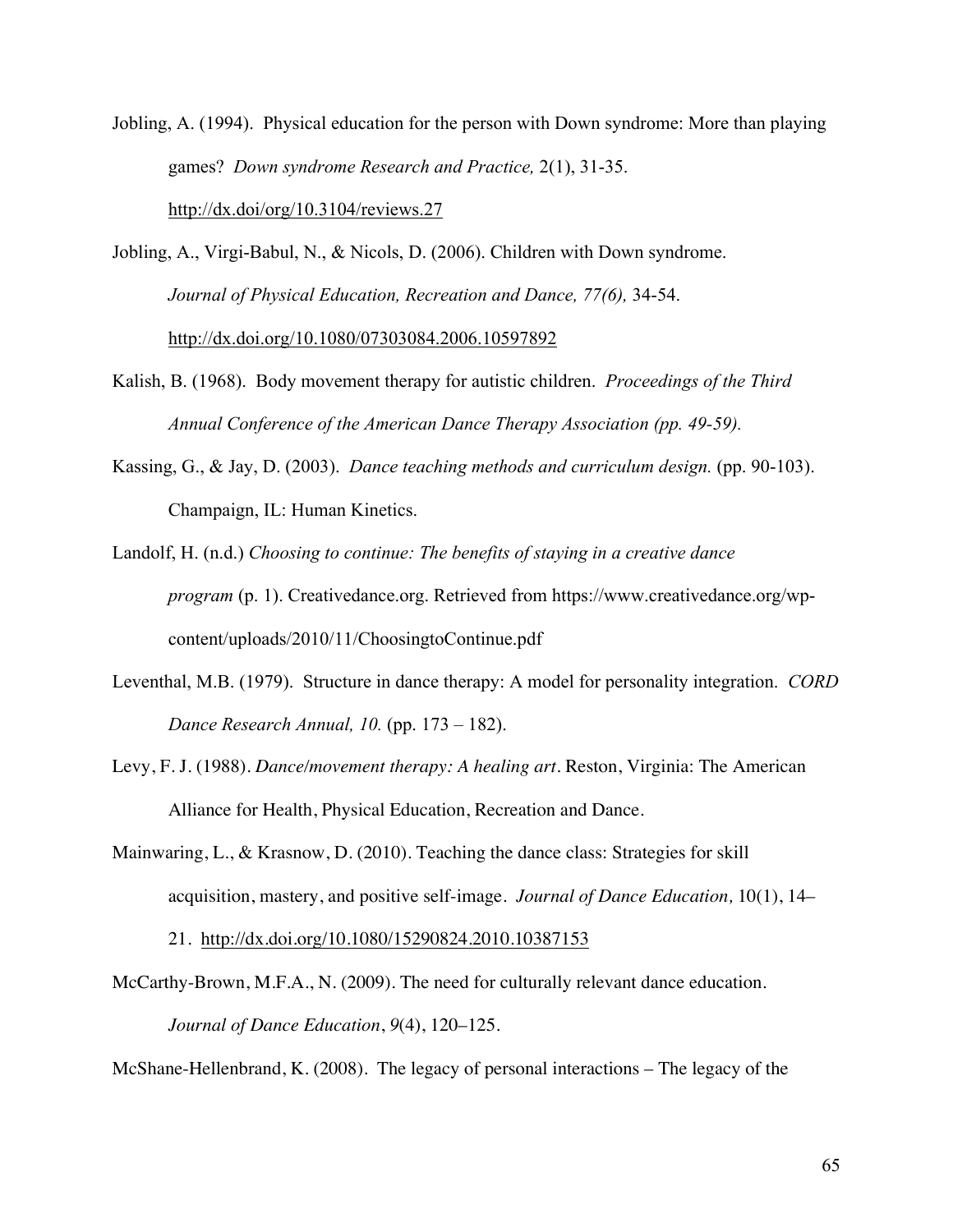Wisconsin idea for dance. In T. Hagood, *Legacy in Dance Education* (pp. 137 – 141). Amherst: Cambria Press.

- Mertz, A., & Harris, J. (2002). *The body can speak: Essays on creative movement education with emphasis on dance and drama* (1st ed.). Carbondale: Southern Illinois University Press.
- Myers, D. (2007). The powers and perils of intuition. In S. Sala, *Tall tales about the mind & separating fact from fiction* (pp. 158-171). Oxford University Press.
- Morris, M., Baldeon, M., & Scheuneman, D. (2015). Developing and sustaining an inclusive dance program: Strategic tools and methods. *Journal of Dance Education,* 15(3). 122- 129. http://dx.doi.org/10.1080.15290824.2015.1056301
- Northern Illinois Special Recreation Association, (n.d.). Participants. In *About NISRA*. Retrieved from https://www.nisra.org/about-nisra/participants.htmp

Petit Biscuit, (2015). Sunset Lover. On *Sunset Lover* [MP3 file]. Self-released.

- Petit Biscuit, (2017). Sunset Lover Manatee Commune Remix. On *Sunset Lover Remixes* [MP3 file]. Self-released.
- Pugh McCutchen, B. (2006). *Teaching dance as art in education.* Champaign: Human Kinetics.
- Polk, E. (1974). Dance therapy with special children. In K. Mason (Ed.), *Focus on dance VII: Dance therapy*. Reston: Va.:AAHPERD.
- Rogers, C. (1975). Empathic: An unappreciated way of being. *The counseling psychologist, 5(2),* 2-10. http://dx.doi.org/10.1177/001100007500500202
- Rogers, C. (1980). *A way of being* (pp. 128-130). New York: Houghton Mifflin Company.
- Rogers, C. (1989). *On becoming a person* (1st ed., p. 347). New York: Houghton Mifflin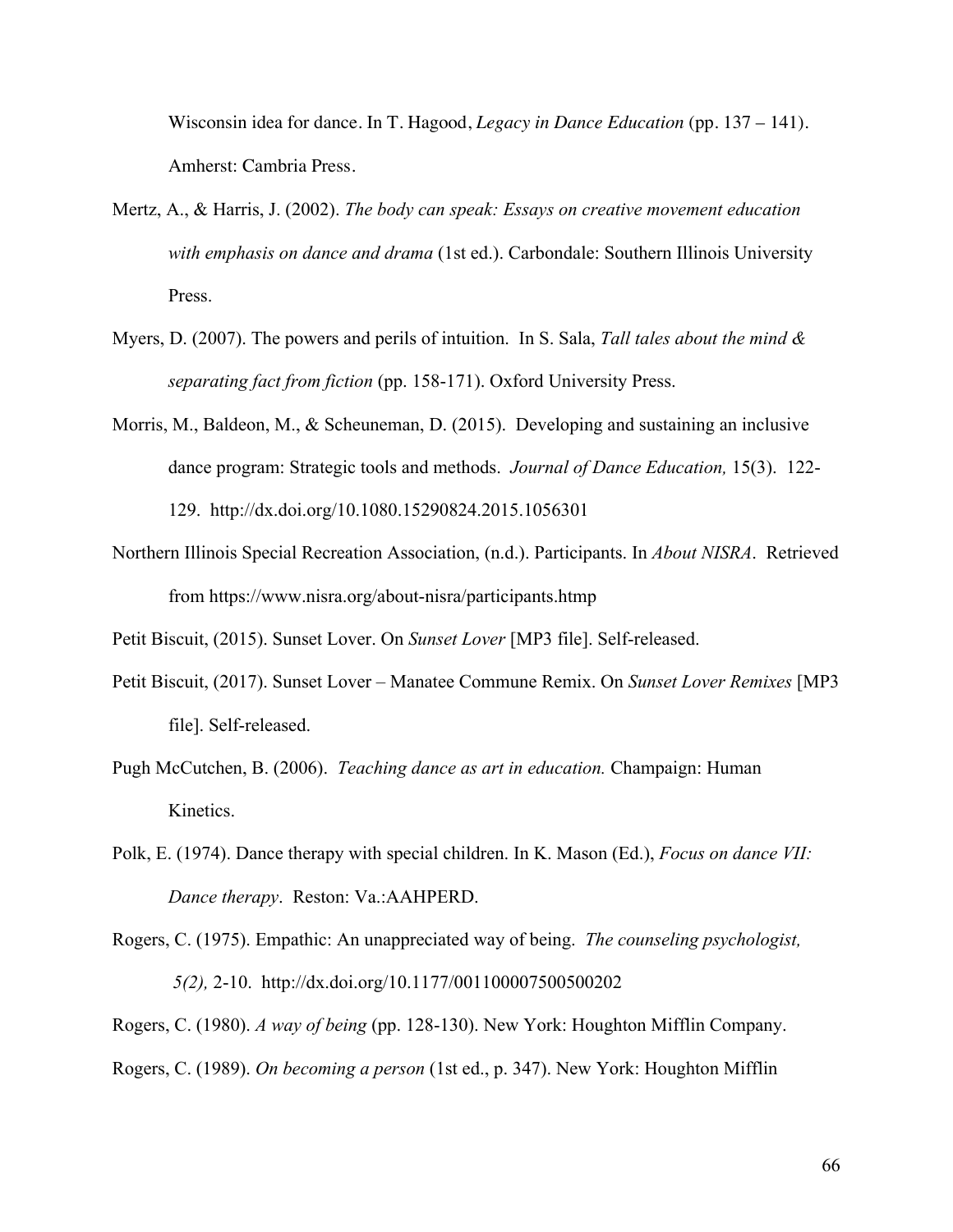Harcourt.

- Sandel, S., L., Chaiklin, S., & Lohn, A. (Eds.), Sandel, S. (1993). The process of empathic reflection in dance therapy. In *foundations of dance/movement therapy: The life and work of Marian Chace* (pp. 98-111). Columbia, Maryland: The Marian Chace Memorial Fund of the American Dance Therapy Association.
- Sandel, S., L., Chaiklin, S., & Lohn, A. (Eds.). (1993). Schwieters, M., (1984). Marian Chace: The early years of life and art. In *Foundations of dance/movement therapy: The life and work of Marian Chace*. (pp. 3-11). Columbia, Maryland: The Marian Chace Memorial Fund of the American Dance Therapy Association.
- Sandel, S., L., Chaiklin, S., & Lohn, A. (Eds.). (1993). Chaiklin. S., & Schmais, S. (1979) The Chace approach to dance therapy. In *Foundations of dance/movement therapy: The life and work of Marian Chace*. (pp. 75-98). Columbia, Maryland: The Marian Chace Memorial Fund of the American Dance Therapy Association.

Swift, Taylor, (2014). Shake it Off. On *1989* [MP3 File]. Big Machine Records.

- Tamalpa Institute , (n.d.). Our History. In *About Us.* Retrieved from http://www.tamalpa.org/about-us/our-history/
- Tortora, S. (2006). *The Dancing dialogue: Using the communicative power of movement with young children* (pp. 287-295). Baltimore: Paul H. Brookes Publishing Co.
- U.S. Department of Justice, Civil Rights Division. *A Guide to Disability Rights Laws.* (2009). Ada.gov. Retrieved from https://www.ada.gov/cguide.htm
- Warburton, Ed.D., E. C. (2004). Who cares?: Teaching and learning care in dance. *Journal of Dance Education*, *4(3),* 88–96.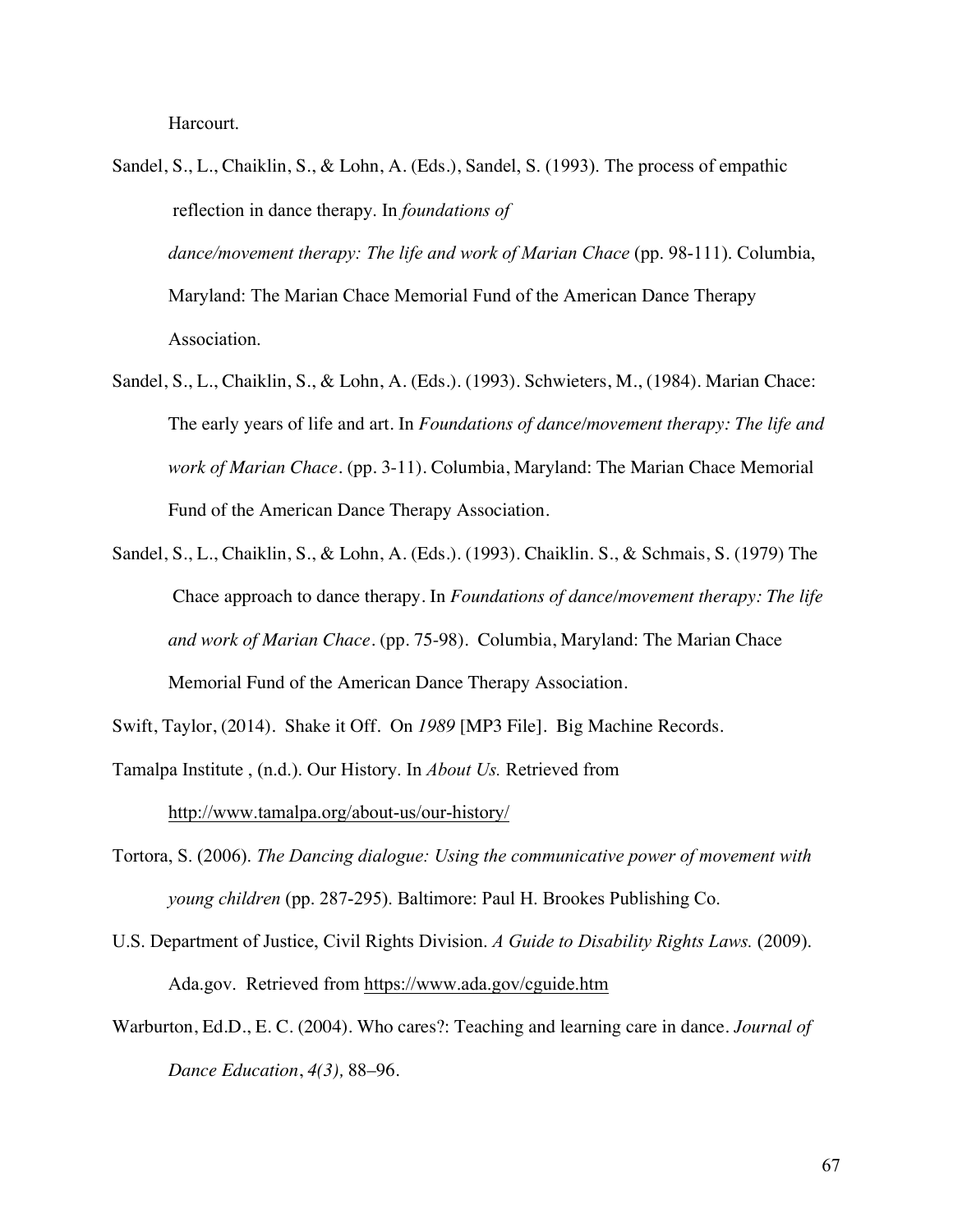- Winerman, L. (2005). What we know without knowing how. *Monitor,* (Vol. 36, No. 3) 50. Retrieved from https:www.apa.org/monitor/mar05/knowing.aspx
- Young, J. (2012). Bringing my body into my body of knowledge as a dance/movement therapy educator. *American Journal of Dance Therapy, 34(2),* 141-158. http://dx.doi.org/10.1007/s10456-012-9137-7
- Zitomer, M., & Reid, G. (2011). To be or not to be able to dance: integrated dance and children's perceptions of dance ability and disability. *Research In Dance Education, 12(2),* 137-156. http://dx.doi.org/10.1080/14647893.2011.575224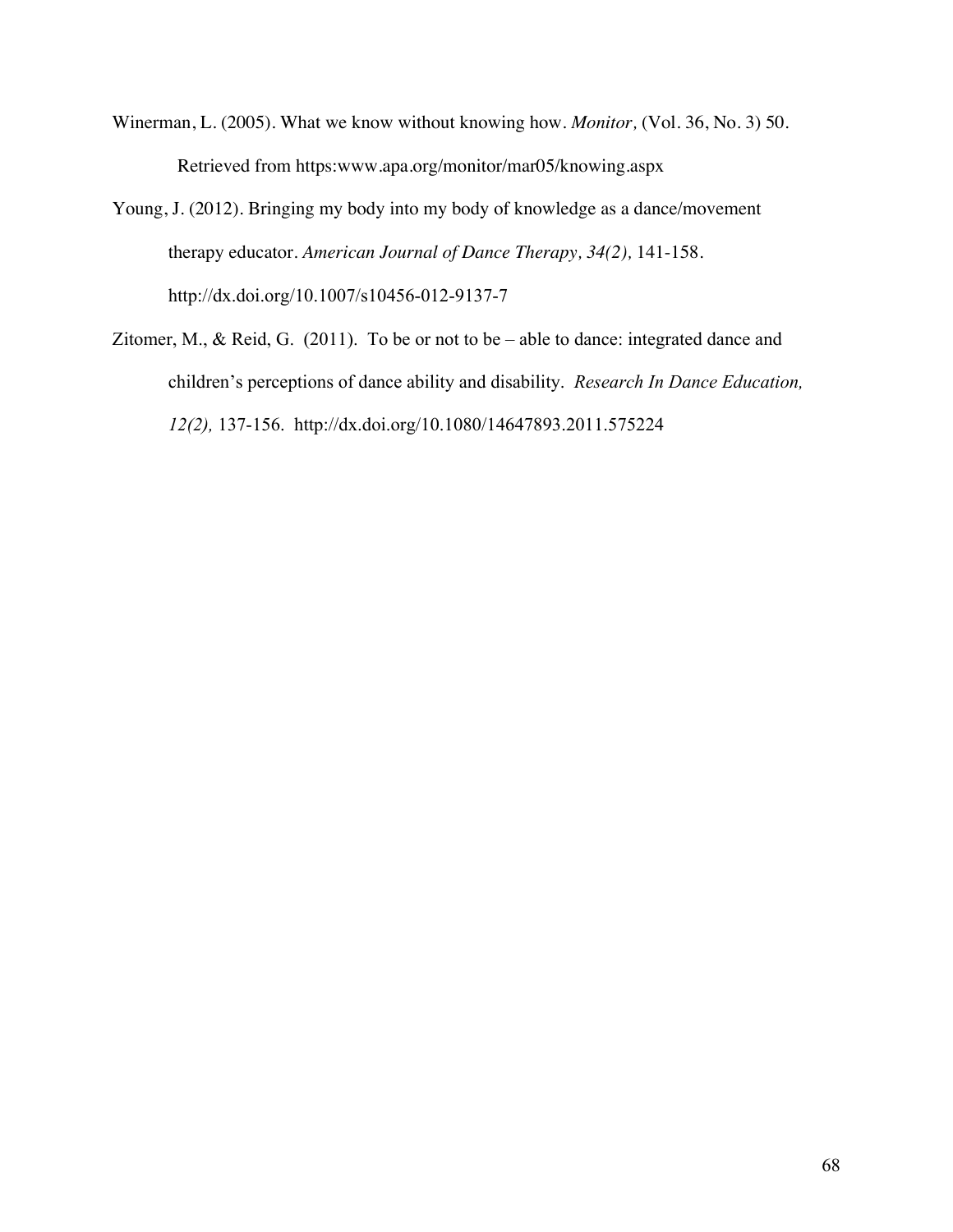## **Appendix A. Key Terms**

**Dance Educator-** An individual who can "act as a guide in providing an environment that challenges and stimulates dancers to achieve their highest level of mastery and at the same time inspires dancers to honor the body" (Mainwaring & Krasnow, 2010).

**Dance/Movement Therapist-** A clinician who is either registered or board certified by the American Dance Therapy Association, and, in the practice of psychotherapy, places an emphasis on movement as a form of communication of emotions, ideas, and self-expression (Chaiklin & Schmais, 1979, p. 79).

**Friday Night Dance Party (FNDP)-** This specific class is a cultural arts community dance class catered to a community setting which does not have an extensive amount of recreational dance classes for individuals with special needs. This class offers students opportunities to explore their bodies in a safe setting, use their imagination and creativity in both individual and group activities organized with their unique needs in mind. Props, music, dance technique and free style movement and games are included in the general structure of each class. FDNP is open to students of all ages, genders, and ethnicities, with any behavioral, cognitive, emotional or physical special need. The students of this class specifically are students who typically function at a cognitive level lower than their chronological age, have some motor functioning impairment (which may include motor assistance tools; i.e. canes, or a walker), speech impairment and other sensory issues.

**Students of Friday Night Dance Party** *–* Students of FNDP were individuals who had a special need, defined by the Americans with Disabilities Act (ADA) as: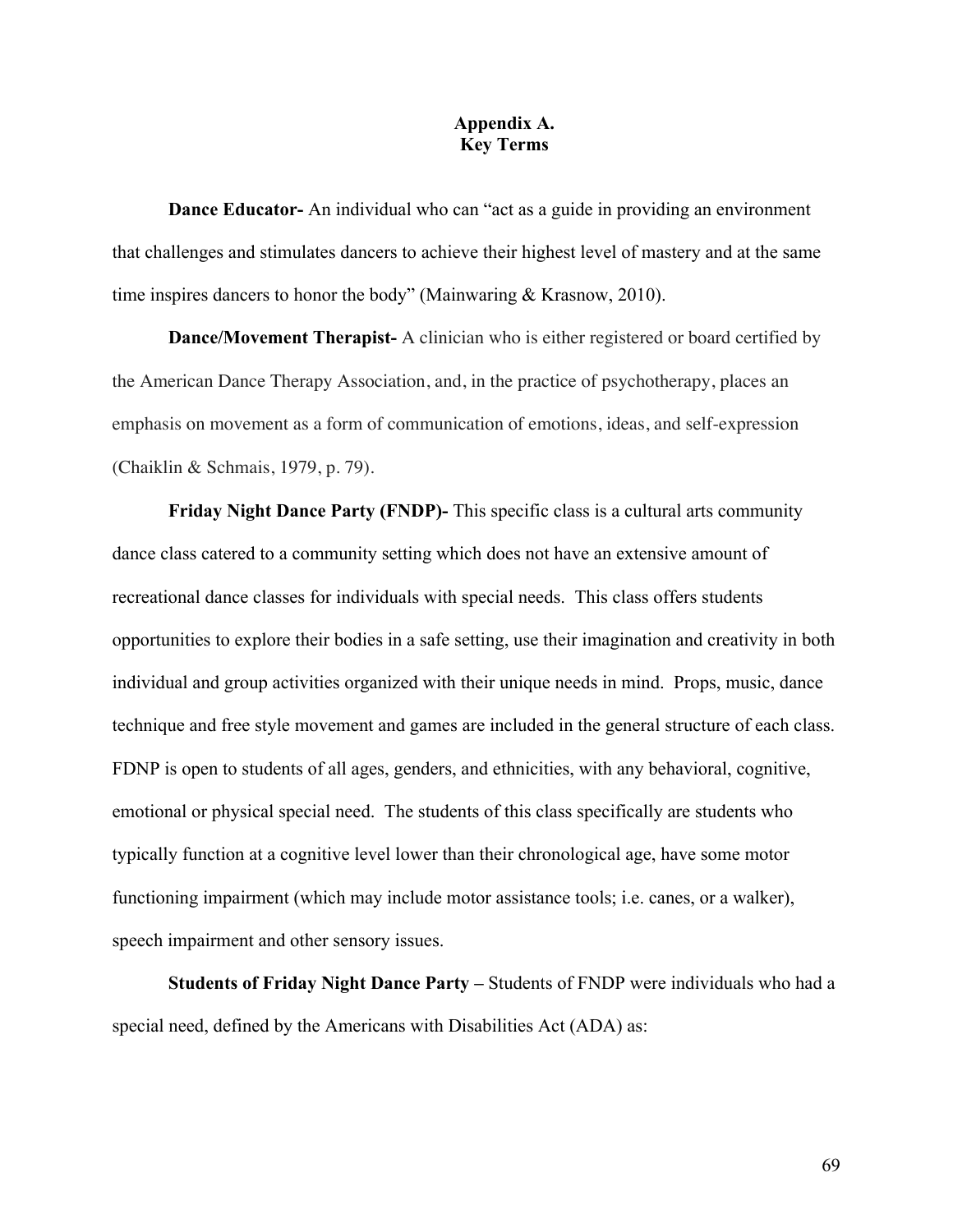"a person who has a physical or mental impairment that substantially limits one or more major life activities, a person who has a history or a record of such an impairment, or is perceived by others to have such an impairment," ("A Guide to Disability Rights Laws, 2009).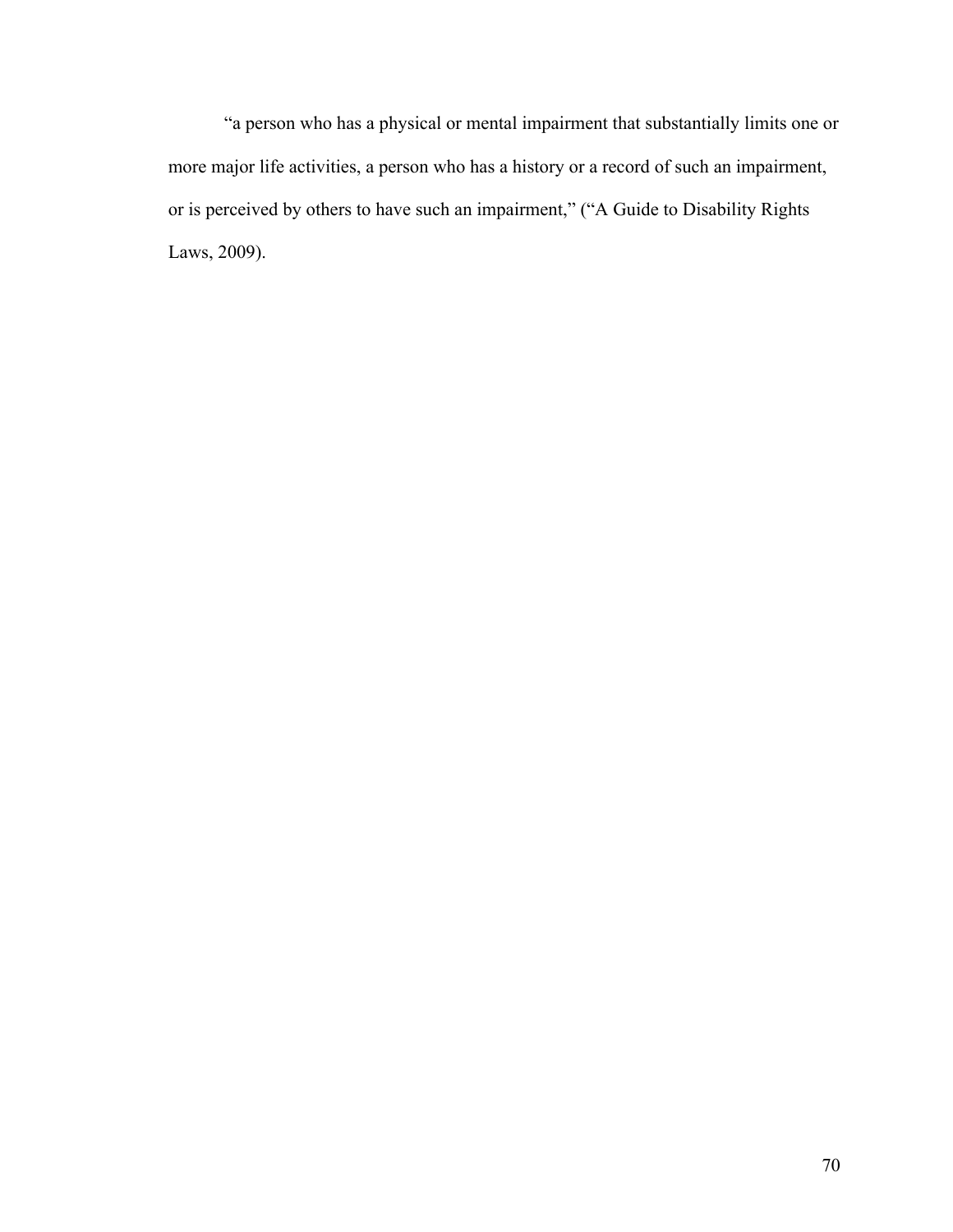## **Appendix B. Invitation to Validation Consultant**

Hello,

My name is Shauna Shrewsbury and I am a second year dance/movement therapy and counseling student at Columbia College Chicago. I am currently working on my Master's thesis that is aimed at discovering the ways in which I am using my backgrounds in dance education and dance/movement therapy to teach a community dance class for students with special needs. Additionally, this thesis process is providing the opportunity for me to explore my own professional identity and development both as a clinician and dance educator. I am writing to request that you provide assistance in the validation process of this work. This would involve going over the data analysis I have conducted and the themes that I have identified through theme analysis of my three forms of data. My ultimate goal is to choreograph a dance piece centered on this process as well as the final themes that emerge from the work. I am hoping that you will also assist in choreographic clarity and refining of movement to covey these findings.

I hope that you will be able to assist me in my thesis work by meeting for two, thirty to sixty minute sessions during June and July of 2017, before the Columbia College Chicago's Department of Creative Arts Therapies Annual Faculty and Student Concert on July 26<sup>th</sup>, 2017. I will be happy to discuss and negotiate compensation desired for this assistance. Please contact me if you have any further questions, or would like any additional information about my thesis study and work process. Thank you for your consideration and time.

Sincerely,

Shauna Shrewsbury 2017 MA Candidate Columbia College Chicago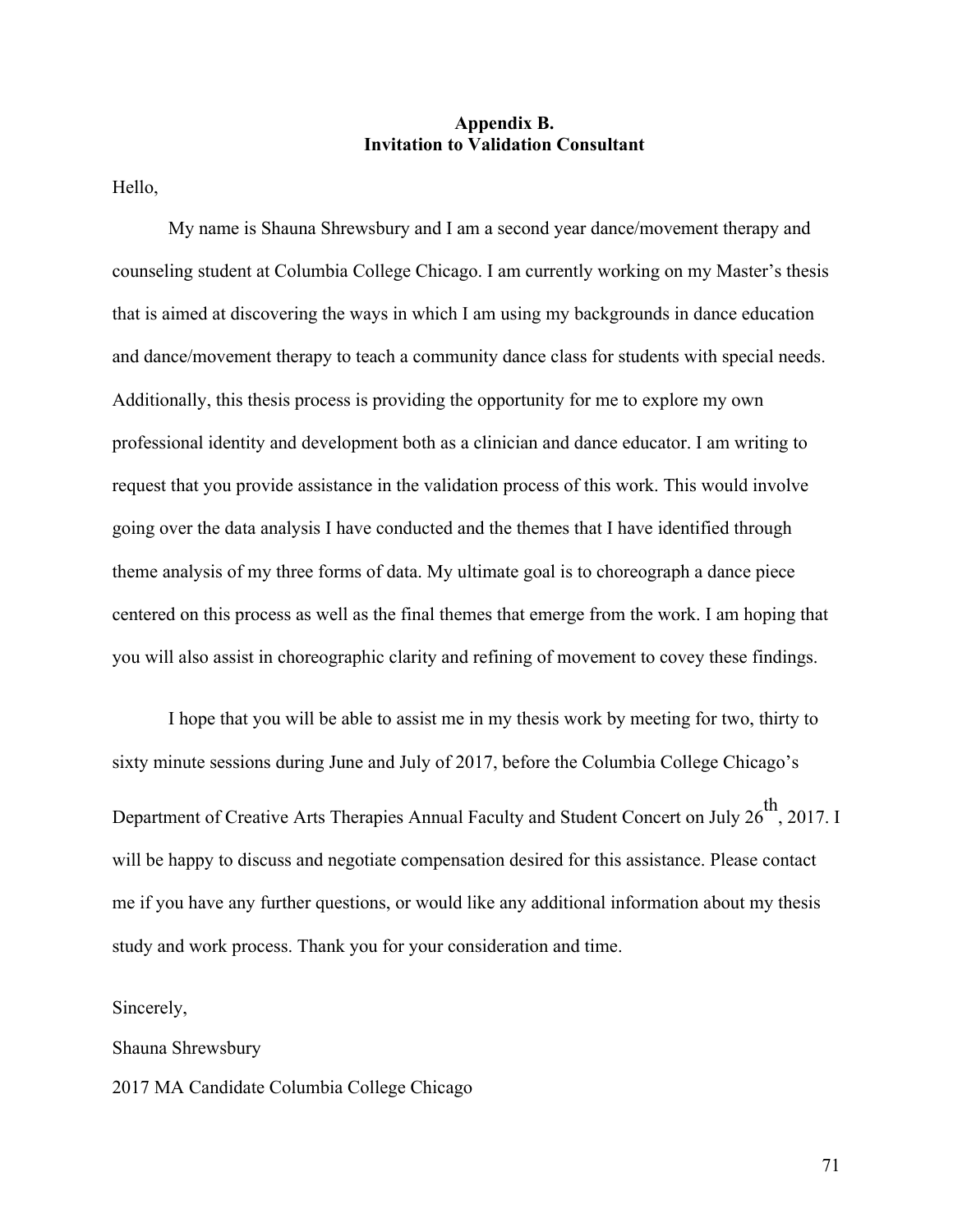## **Appendix C. Data Example: Reflection Sheet**

 $7 \cdot 1$ Reflection Sheet Dance/Movement Therapy **Dance Education** 630pm  $100)$ Full Isolation Warmlp -ballet barrel technique - ACKIDSS THE FLOOR · ballements ocharres · Chassés perines "Rontine practice" Quick ROUNS Improv w/ Questions om FReeze - Goodbje Shauna Shrewsbury - Friday Night Dance Party 2017